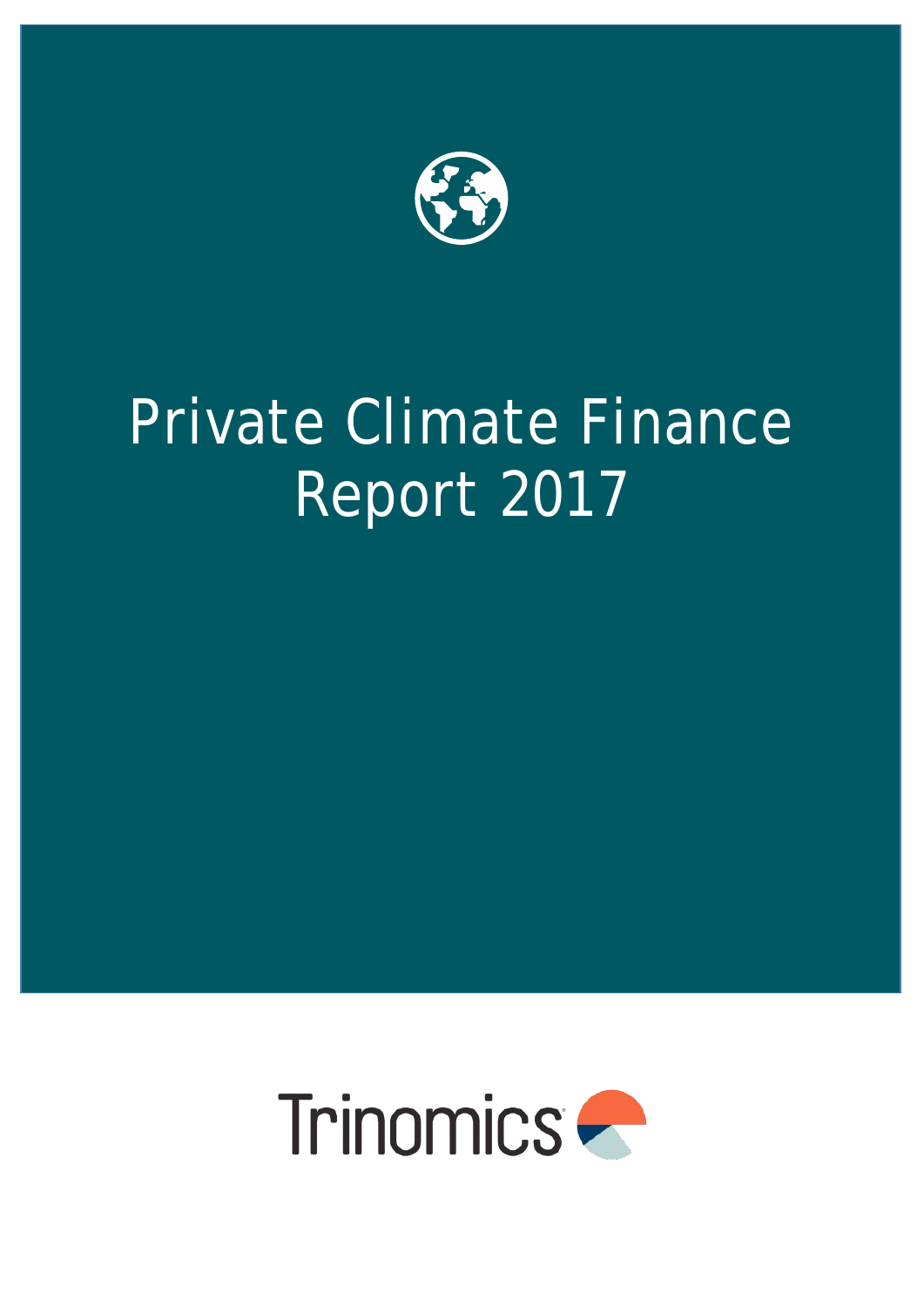#### **Contract details**

Ministry of Foreign Affairs of the Netherlands – Private Climate Finance Report 2017

#### **Presented by**

Trinomics B.V. Westersingel 32a 3014 GS Rotterdam The Netherlands

#### **Contact person**

Elske Veenstra @: [Elske.Veenstra@trinomics.eu](mailto:Elske.Veenstra@trinomics.eu) T: +31 6 2272 5648

#### **Date**

Rotterdam, 15 March 2018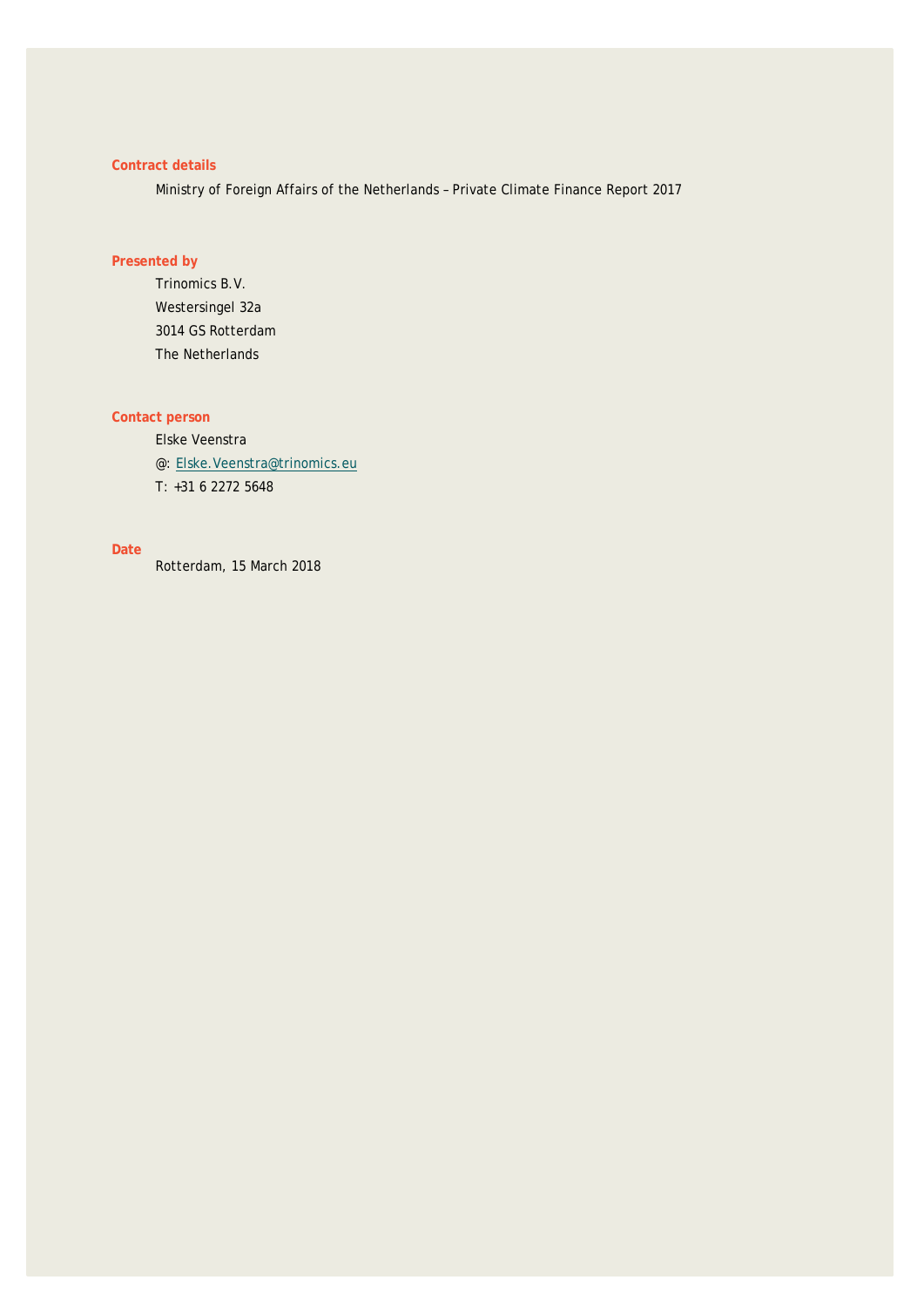

**Rotterdam, 15 March 2018**

**Client: Ministry of Foreign Affairs of the Netherlands**

**Private Climate Finance Report 2017**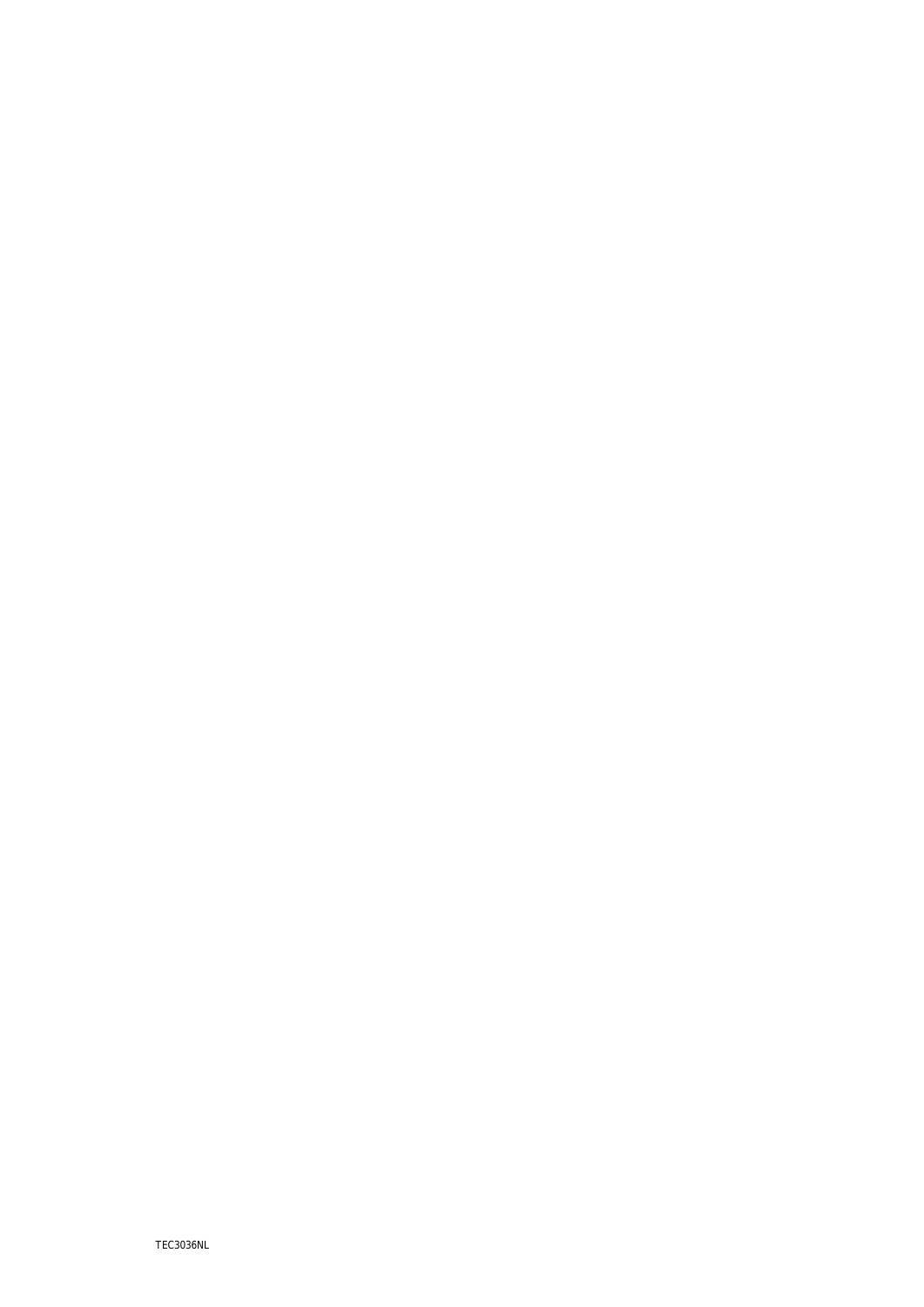

# **TABLE OF CONTENTS**

| 1 |     |                                                                          |
|---|-----|--------------------------------------------------------------------------|
|   | 1.1 |                                                                          |
|   | 1.2 |                                                                          |
|   | 1.3 |                                                                          |
| 2 |     |                                                                          |
|   | 2.1 |                                                                          |
|   | 2.2 |                                                                          |
|   | 2.3 | Methods per intervention and how this is applied to the Dutch report  12 |
| 3 |     |                                                                          |
|   | 3.1 |                                                                          |
|   | 3.2 |                                                                          |
|   | 3.3 |                                                                          |
|   | 3.4 |                                                                          |
|   | 3.5 | Funds/programmes with potential to mobilise private climate finance  21  |
| 4 |     |                                                                          |
|   | 4.1 |                                                                          |
|   | 4.2 |                                                                          |
|   | 4.3 |                                                                          |
| 5 |     |                                                                          |
|   | 5.1 |                                                                          |
|   | 5.2 |                                                                          |
|   | 5.3 |                                                                          |
| 6 |     |                                                                          |
|   | 6.1 |                                                                          |
|   | 6.2 |                                                                          |
| 7 |     |                                                                          |
|   | 7.1 |                                                                          |
|   | 7.2 |                                                                          |
|   | 7.3 | Attribution to the Netherlands: MDBs' non-concessional windows 35        |
|   | 7.4 |                                                                          |
| 8 |     |                                                                          |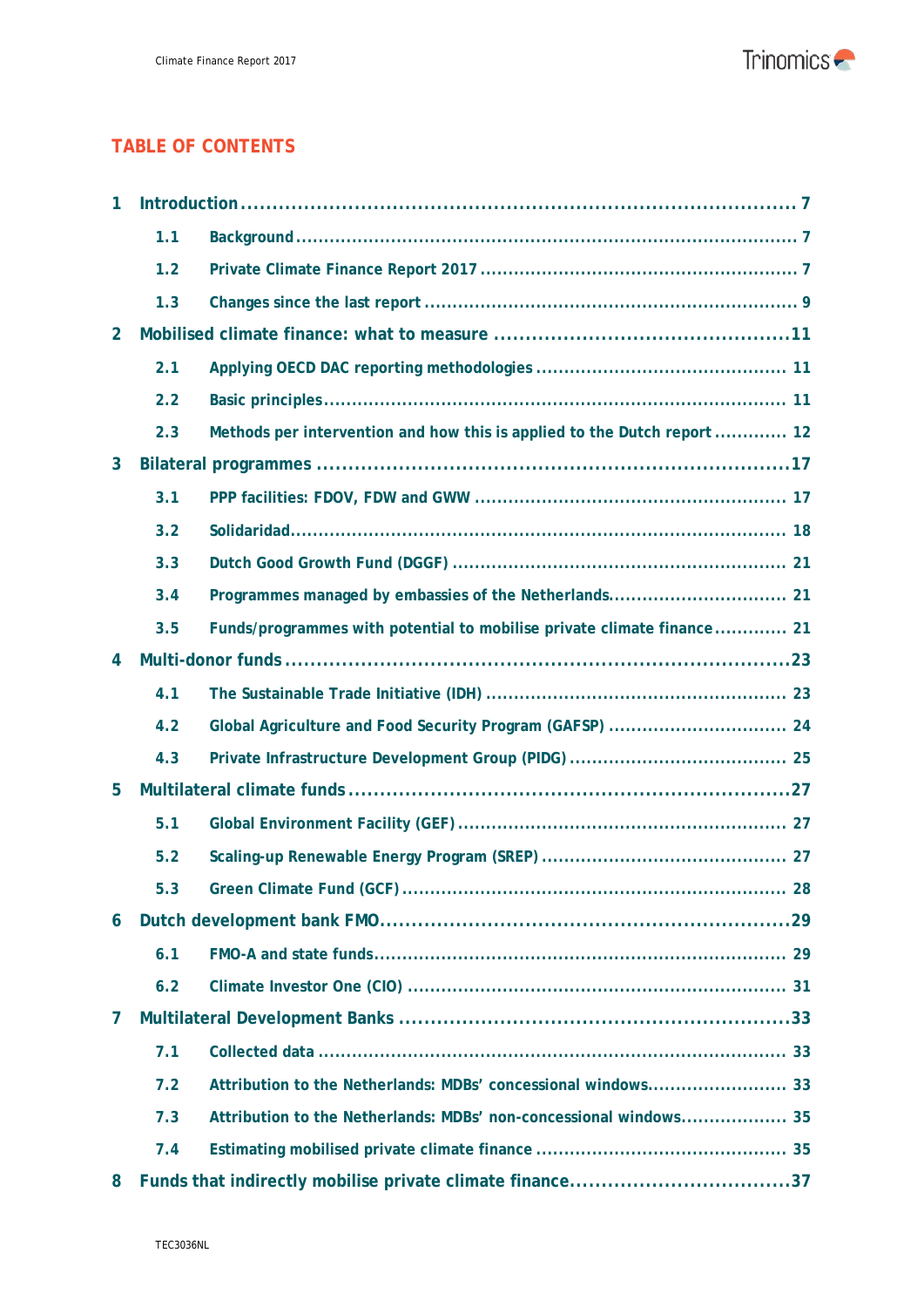# Trinomics -

|     | 8.1 |                                                                               |  |
|-----|-----|-------------------------------------------------------------------------------|--|
| 8.2 |     |                                                                               |  |
| 8.3 |     |                                                                               |  |
| 8.4 |     |                                                                               |  |
| 8.5 |     |                                                                               |  |
|     |     | Annex A - Methodology used for estimating mobilised private climate finance39 |  |
|     |     |                                                                               |  |
|     |     |                                                                               |  |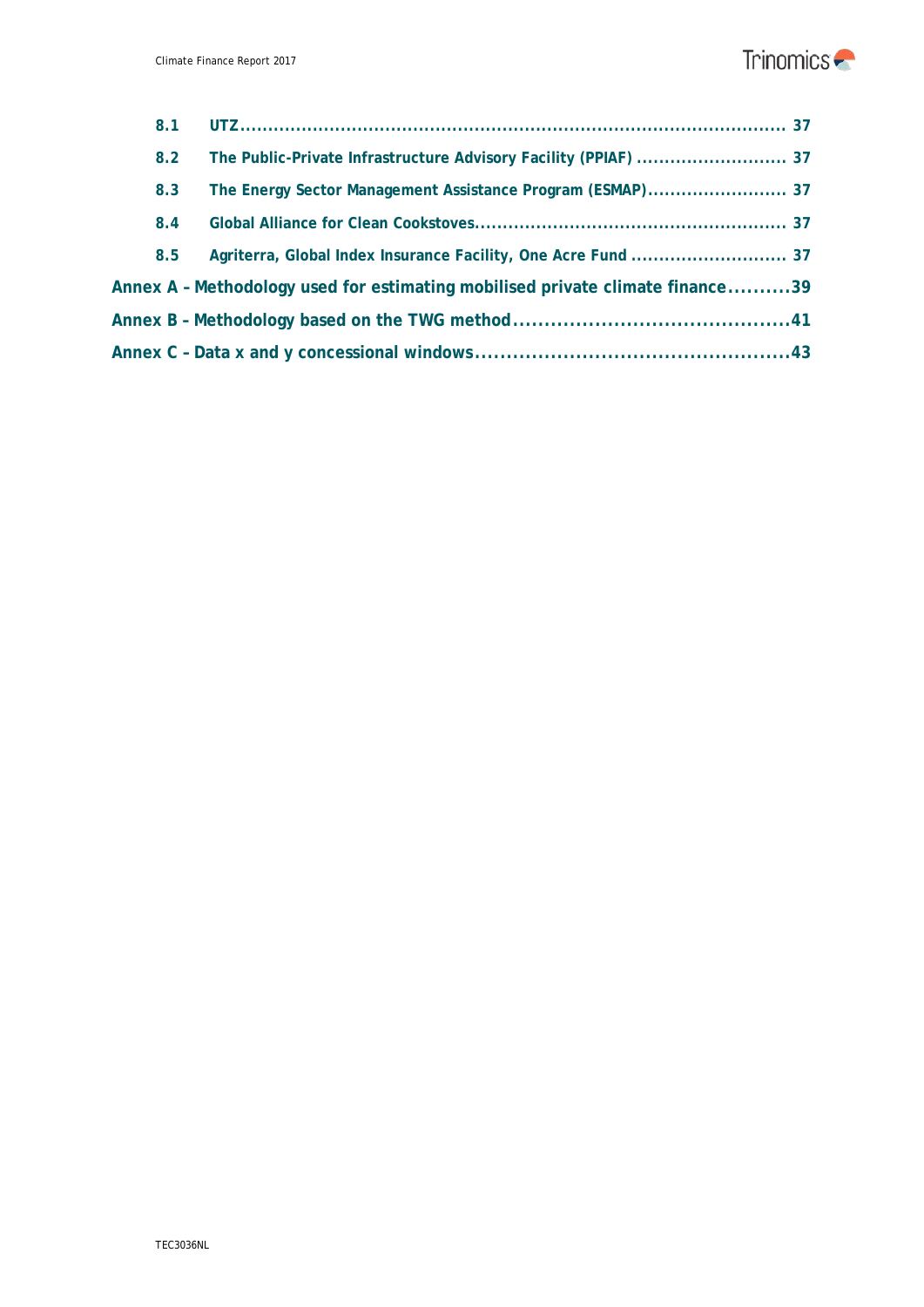

# <span id="page-6-0"></span>**1 Introduction**

### <span id="page-6-1"></span>**1.1 Background**

Developed countries have committed to support developing countries in their climate actions, by mobilising USD 100 billion a year by 2020 from a "wide variety of sources, public and private, bilateral and multilateral, including alternative sources of finance".<sup>1</sup>. This goal was reiterated and extended until 2025 at the COP21 in Paris. A new and higher goal will be set for after this period.

The pledge did not include definitions and methods to measure and report on the efforts towards reaching the USD 100 billion. In the last few years, progress has been made to establish internationally standardized definitions and methodologies. In 2015, the nineteen biggest climate donors, including the Netherlands, formulated a joint statement with their view on what constitutes climate finance.<sup>2</sup> The OECD has built on this common understanding of mobilised climate finance in the report *Climate*  finance in 2013-14 and the USD 100 billion goal, that was published that same year.<sup>3</sup> The report mapped for the first time how much private climate finance has been mobilised by donor countries in 2013 and 2014. In a parallel effort, the OECD Development Assistance Committee (DAC) is working on an international standard to measure the volume of private finance mobilised by official development finance interventions that contribute to the Sustainable Development Goals, including climate finance. It carried out a survey to pilot the methodologies in 2016. The results were published last year in the report Amounts Mobilised from the Private Sector by Official Development Finance Interventions..<sup>4</sup>

The Netherlands reports the Dutch climate finance for developing countries in three separate reporting cycles: in the national HGIS report, the MMR report for the European Commission and in the Biennial Report and National Communication (every 4 years) for the UNFCCC. The Netherlands is one of the first countries to include in its report what is mobilised from the private sector by its public interventions. Based on the principles of the Joint Statement of 2015, it made its own methodological choices in view of data and methodological limitations. Considering the international developments, this year's report aims to apply for the first time, as much as possible, the methodologies developed by the OECD.

# <span id="page-6-2"></span>**1.2 Private Climate Finance Report 2017**

This report summarises the mobilisation of private climate finance by Dutch public interventions in 2017. It presents the figures, explains the data collection and processing methods, and provides an overview of the underlying methodology. For the first time, it aims to apply the methodologies that are under development at the OECD. These methodologies deviate at several points from the methodology that the Dutch Ministry of Foreign Affairs used for reporting Dutch development finance in previous years. The figures presented in this year's report are therefore not comparable to the figures of previous reports. The OECD methodologies are still under development and it is not possible to apply

<sup>2</sup> Joint Statement on Tracking Progress Towards the \$100 billion Goal by Joint Statement on Tracking Progress Towards the \$100 billion Goal by Australia, Belgium, Canada, Denmark, Finland, France, Germany, Italy, Japan, Luxembourg, Netherlands, New Zealand, Norway, Poland, Sweden, Switzerland, United Kingdom, United States, and the European Commission. Paris, France, 6 September 2015[, http://www.news.admin.ch/NSBSubscriber/message/attachments/40866.pdf](http://www.news.admin.ch/NSBSubscriber/message/attachments/40866.pdf)

 <sup>1</sup> UNFCCC 2009, Copenhagen Accord.

<sup>3</sup> OECD 2015, "Climate finance in 2013-14 and the USD 100 billion goal", [http://www.oecd.org/environment/cc/OECD-CPI-Climate-](http://www.oecd.org/environment/cc/OECD-CPI-Climate-Finance-Report.pdf)[Finance-Report.pdf](http://www.oecd.org/environment/cc/OECD-CPI-Climate-Finance-Report.pdf)

<sup>4</sup> OECD 2017, "Amounts Mobilised from the Private Sector by Official Development Finance Interventions", <http://dx.doi.org/10.1787/8135abde-en>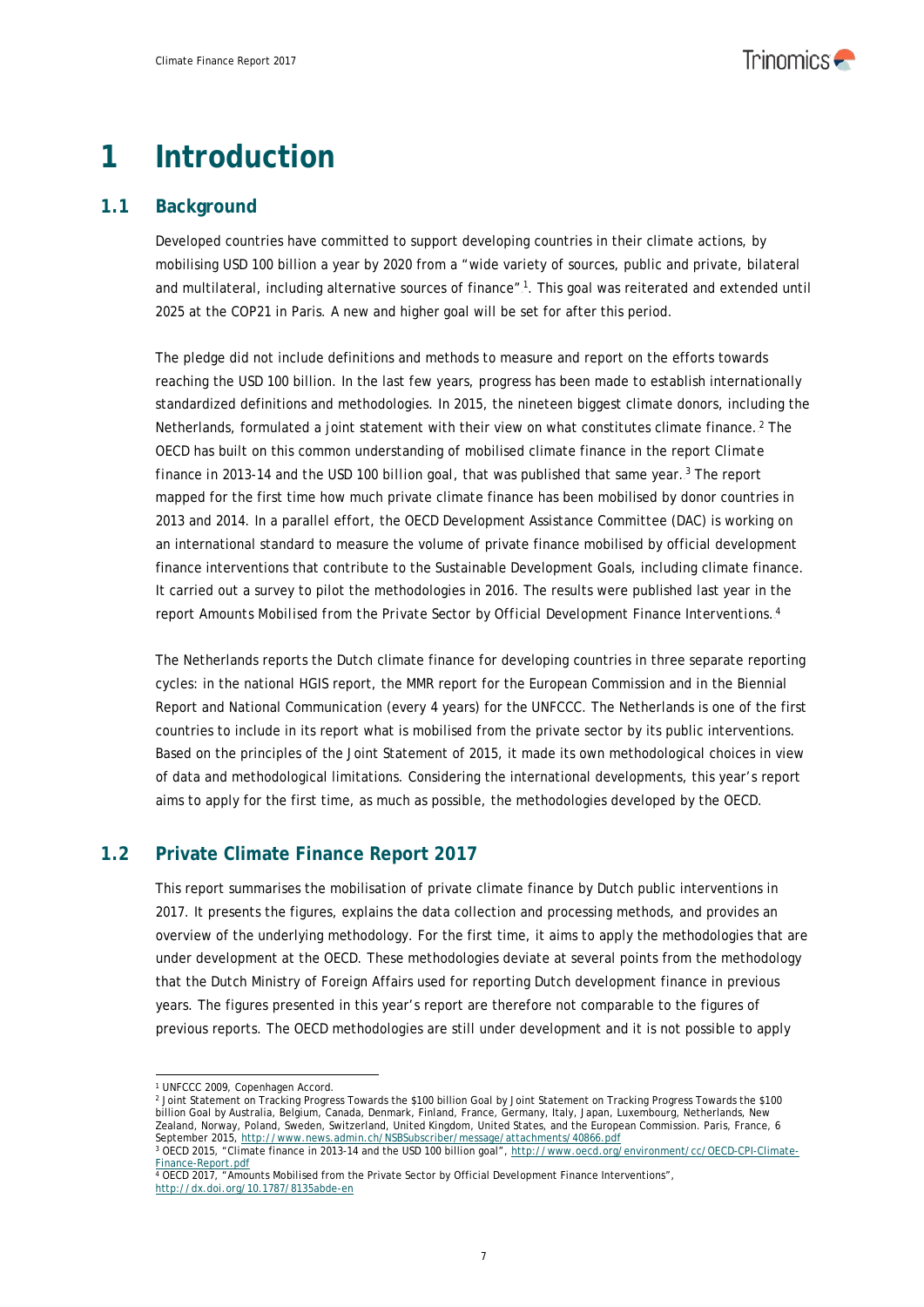

them to all public interventions. Deviations therefore had to be made. These are clearly stated throughout this report.

Table 1-1 shows how much private climate finance has been mobilised by the Netherlands in 2017. Table 1-2 and 1-3 give more detailed overviews of the figures.

#### **Table 1-1 Mobilised private climate finance by the Netherlands in 2017 (EUR million)\***

|                                                     |                  | EUR m  |
|-----------------------------------------------------|------------------|--------|
| Mobilised by Collective Investment Vehicles (CIVs)* | <b>Upfront</b>   | 105.03 |
|                                                     | At project level | 30.54  |
| Mobilised by grant co-financing schemes (PPPs)      | 4.19             |        |
| Mobilised by FMO                                    | 41.18            |        |
| Mobilised by Multilateral Development Banks         | 153.86           |        |
| Mobilised by European Investment Bank               | 70.31            |        |
| Total mobilised private climate finance by NL       | 405.11           |        |

\* Multi-donor funds and a few bilateral programmes are considered as CIVs: they pool donor money to sponsor projects in developing countries.

#### **Table 1-2 Mobilised private climate finance by Collective Investment Vehicles (CIVs) in 2017 (EUR million)\***

|                                                    | Mobilised at<br>fund level | <b>Mobilised</b><br>at project<br>level | Methods used<br>(mobilised at fund level / mobilised at project level) |
|----------------------------------------------------|----------------------------|-----------------------------------------|------------------------------------------------------------------------|
| Mobilised by Collective Investment Vehicles (CIVs) |                            |                                         |                                                                        |
| Climate Investor One                               | 105.03                     | 0.00                                    | shares in CIV                                                          |
| Mobilised by multi-donor funds*                    |                            |                                         |                                                                        |
| <b>SREP</b>                                        | 0.00                       | 0.21                                    | shares in CIV / investment in company                                  |
| <b>GCF</b>                                         | 0.00                       | 0.00                                    | shares in $CIV$ / shares in $CIV$                                      |
| <b>GEF</b>                                         | 0.00                       | 1.13                                    | shares in CIV / TWG method (pro-rata attribution)                      |
| <b>GAFSP</b>                                       | 0.00                       | 0.51                                    | shares in $CIV$ / investment in company and guarantee                  |
| <b>PIDG</b>                                        | 0.00                       | 7.33                                    | shares in CIV / TWG method (pro-rata attribution)                      |
| <b>IDH</b>                                         | 0.00                       | 7.01                                    | shares in CIV / grant co-financing schemes                             |
| Mobilised by bilateral programmes*                 |                            |                                         |                                                                        |
| Dutch Good Growth<br>Fund                          | 0.00                       | 9.20                                    | at project level: shares in CIV and investment in<br>company           |
| Solidaridad PfC                                    | 0.00                       | 2.83                                    | shares in CIV / grant co-financing schemes                             |
| Solidaridad AfC                                    | 0.00                       | 2.32                                    | shares in CIV / grant co-financing schemes                             |
| Total                                              | 105.03                     | 30.54                                   |                                                                        |

\* Multi-donor funds and a few bilateral programmes are considered as CIVs: they pool donor money to sponsor projects in developing countries.

Notes:

- 1. GEF and PIDG mobilisation at project level is not calculated with OECD methods: for GEF, only aggregated figures are available. For PIDG, not enough data is available on the financial structure, and complex financing structures are not covered by OECD methodologies. TWG method is applied, which was also applied last year.
- 2. GAFSP includes 3 guarantees, which are calculated according to OECD methods, but no method exists for investments with more than one guarantor. Therefore the mobilisation by the guarantors is attributed pro-rata (based on the coverage of their guarantees).
- 3. For IDH, the commitments can deviate largely from the actual disbursements, and are not tracked by IDH. Due to the high administrative burden related to reporting contracted values for each project, the calculations are based on the cumulative commitments per programme instead of per project.
- 4. DGGF has mobilised EUR 5.2 m by an investment in a CIV, and EUR 4 m by an investment of that CIV in a company. The first was done in 2016, but not reported last year due to use of different methodology. Therefore included in this year's report. (No double counting.)
- 5. For Solidaridad, all reported data are preliminary, and subject to Solidaridad's Annual Audited Financial Report of the Advocacy for Change and Practice for Change programmes, due April 30, 2018. Excluded are commitments made prior to 2017, although from these commitments, the financial means will be used as (co-) funding in 2017 and beyond. As a consequence, comparability of this report with Solidaridad's annual financial audited reports, and/or IATI publications is very limited.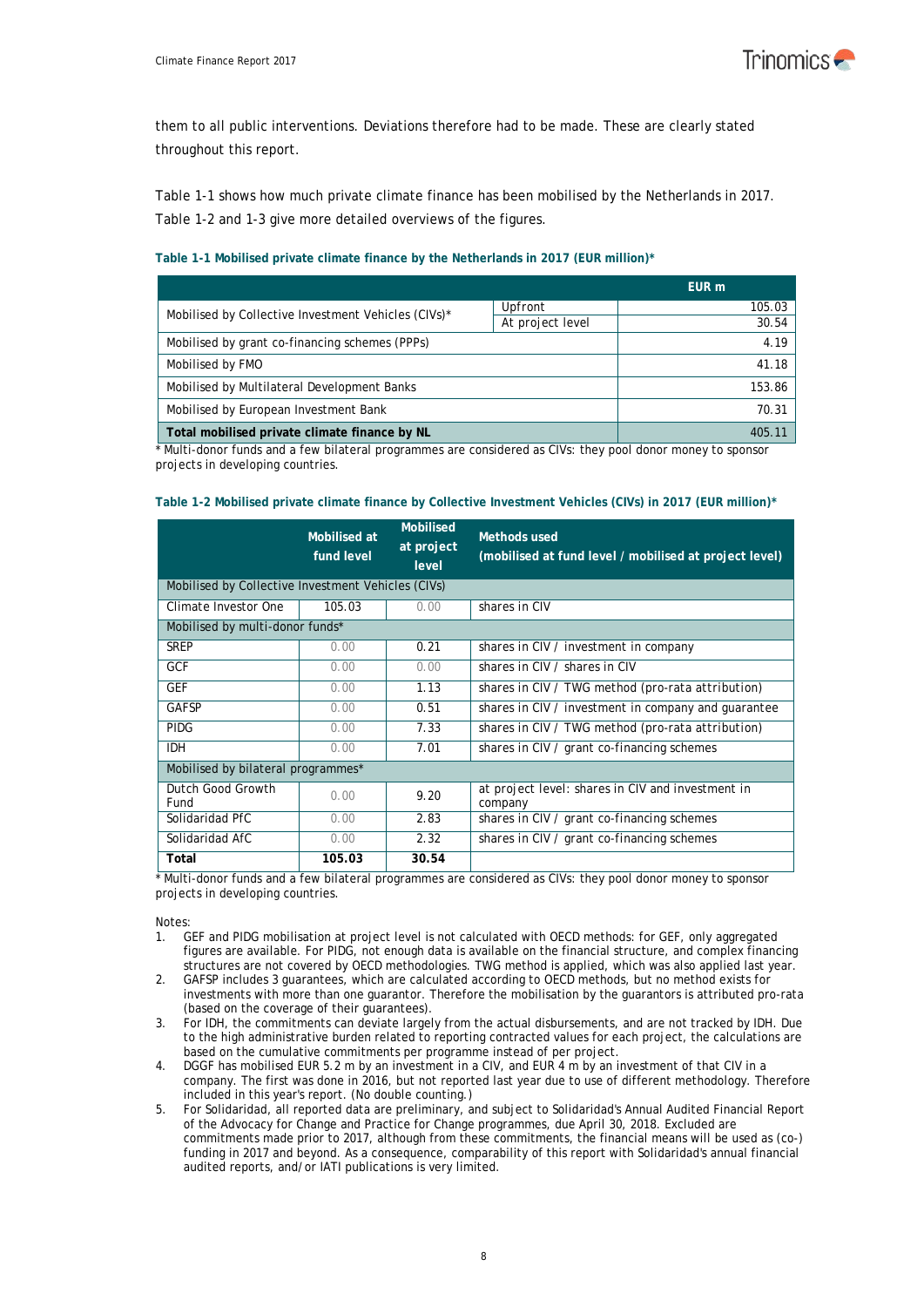

#### **Table 1-3 Mobilised private climate finance by PPPs, FMO, MDBs and EIB in 2017 (EUR million)\***

|                                                          | <b>Mobilised</b> | Methods used               |
|----------------------------------------------------------|------------------|----------------------------|
| Mobilised by grant co-financing schemes (PPPs)           |                  |                            |
| <b>FDOV</b>                                              | 0.00             | grant co-financing schemes |
| <b>FDW</b>                                               | 4.19             | grant co-financing schemes |
| <b>GWW</b>                                               | 0.00             | grant co-financing schemes |
| Mobilised by FMO                                         |                  |                            |
| Credit lines                                             | 31.36            | credit lines               |
| Syndicated Ioans                                         | 9.82             | syndicated loans           |
| Mobilised by Multilateral Development Banks              |                  |                            |
| Multiple instruments (grants, loans, equity, quarantees) | 153.86           | see note 2 below           |
| Mobilised by European Investment Bank                    |                  |                            |
| Multiple instruments (grants, loans, equity, quarantees) | 70.31            | see note 2 below           |
| Total                                                    | 269.55           |                            |

Notes:

1. FDOV and GWW did not have a call for projects in 2017.<br>2. The mobilisation by MDBs and the FIB are not calculated

2. The mobilisation by MDBs and the EIB are not calculated with OECD methods: it is a rough estimate based on MDB joint report 2016 figures, with a leverage factor of 0.42, which was also used last year. Special TWG method for MDB finance is applied, which was also applied last year.

### <span id="page-8-0"></span>**1.3 Changes since the last report**

This report diverts from the previous report in several ways:

- **We have adopted the methodologies for measuring private finance that have been proposed by the OECD DAC**. These methods differ per public instrument used, leading to different attribution calculations. These are explained in detail in chapter 2. The methodologies are still under development and do not yet cover all instruments. Any deviations to these methodologies are clearly explained in the text.
- **The point of measurement has changed from disbursements to commitments.** This decision was made to be in line with the OECD DAC reporting instructions. All figures reported in this report are commitment-based.
- **•** NGOs are considered private, in line with current OECD definitions.<sup>5</sup> This new classification is not made for IDH's mobilisation, because NGOs are classified as public investors in IDH's administrative system.
- **Mobilisation of private finance at the project level is measured separately from mobilisation at fund level.** The OECD DAC methodology for collective investment vehicles (CIVs) only captures the private finance that flows into the CIVs, not what is mobilised thereafter at the project level. The Secretariat is of the view that capturing this second-level mobilisation could overcomplicate the methodology and reporting..<sup>6</sup> As we do have this information available in the Netherlands and we also reported on this in previous reports, we have included it now separately to show the impact of this methodological choice.

<sup>5</sup> See http://www.oecd.org/dac/dac-glossary.htm#Private Flows. There is currently a discussion within the OECD DAC on how to deal with NGOs, because their finance is not provided on commercial terms. Therefore their status may change in the future. <sup>6</sup> OECD DAC Working Party on Development Finance Statistics 2017, 'Continued Methodological Work on Measuring Mobilisation', DCD/DAC/STAT(2017)22, p.4.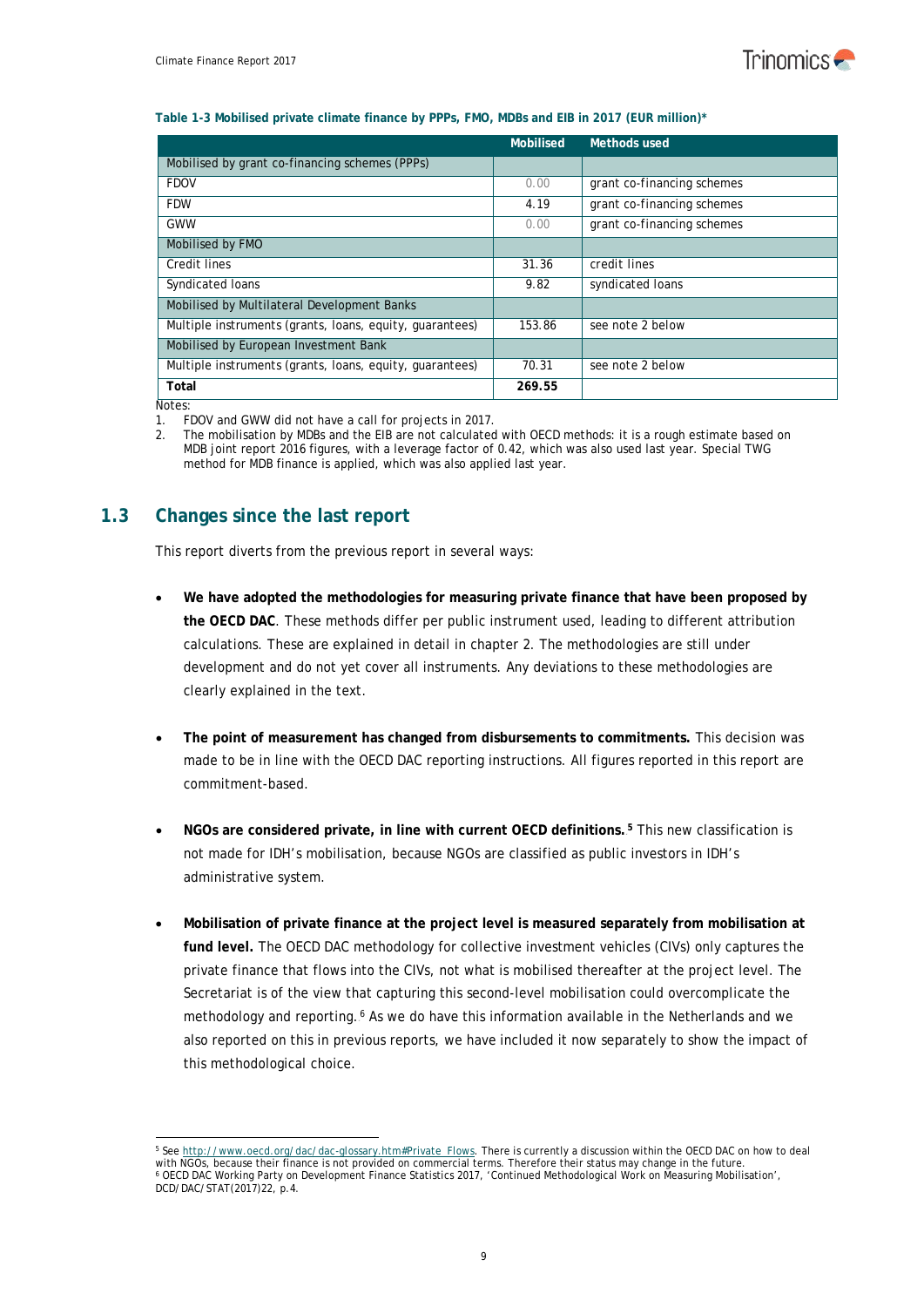

- **The calculation methods for FMO's mobilisation are updated so they are better in line with the OECD methodology.** As FMO only tracks investments in which FMO is the lead arranger, we can only report these investments, and not the ones where FMO was not in the lead. We also cannot report on FMO's Sustainability Bonds, because there is no method available to apply to bonds.
- **The OECD methodologies are not applied to mobilisation by GEF, PIDG, the MDBs and the EIB at the project level.** There was not enough data available at the time of reporting to apply the OECD methodologies. Therefore, the calculations for these interventions are based on the TWG method that was also applied in previous years. For GEF, only aggregated figures were available. For the MDBs and EIB, the figures are based on the 2016 Joint Report on MDB Climate Finance.<sup>7</sup> The MDBs also report on public and private co-finance in their Joint Report, but these figures cannot be applied to this report: they use a different methodology and only report aggregated figures at the level of the bank. For now, we decided to work with the estimated mobilisation factor of 0.42, which was reported by the OECD as the 2013-2014 estimated average ratio for private co-finance attributable to multilateral climate finance in the report *2020 projections of Climate Finance*  towards the USD 100 billion goal.<sup>8</sup> This factor was also used in last year's report.
- **Green Climate Fund (GCF) is included in this report, as reporting is now done based on commitments.** However, we are not able to report any mobilised private finance by approved commitments from GCF in 2017. GCF has approved two investments in 2017 that are expected to mobilise private finance, which can both be seen as shares in CIVs. The first concerns the GEEREF Next Fund, where GCF and the EIB invest together with several other public investors, but no private investors made commitments in 2017. The second is the Egypt Renewable Energy Financing Framework, which is a renewable energy fund managed by the EBRD. It is not clear whether the other sponsors include private entities. Therefore, no mobilisation is reported.

The methodological changes have large implications on the figures. The figures reported this year are therefore not comparable to the figures reported in previous years (with the exception of GEF, PIDG and the MDBs and EIB).

 <sup>7</sup> Joint report on multilateral development banks' climate finance 2016[, www.ebrd.com/2016-joint-report-on-mdbs-climate-](http://www.ebrd.com/2016-joint-report-on-mdbs-climate-finance.pdf)

finance.pdf.<br>8 OECD 2016, '2020 projections of Climate Finance towards the USD 100 billion goal'

<http://www.oecd.org/environment/cc/Projecting%20Climate%20Change%202020%20WEB.pdf>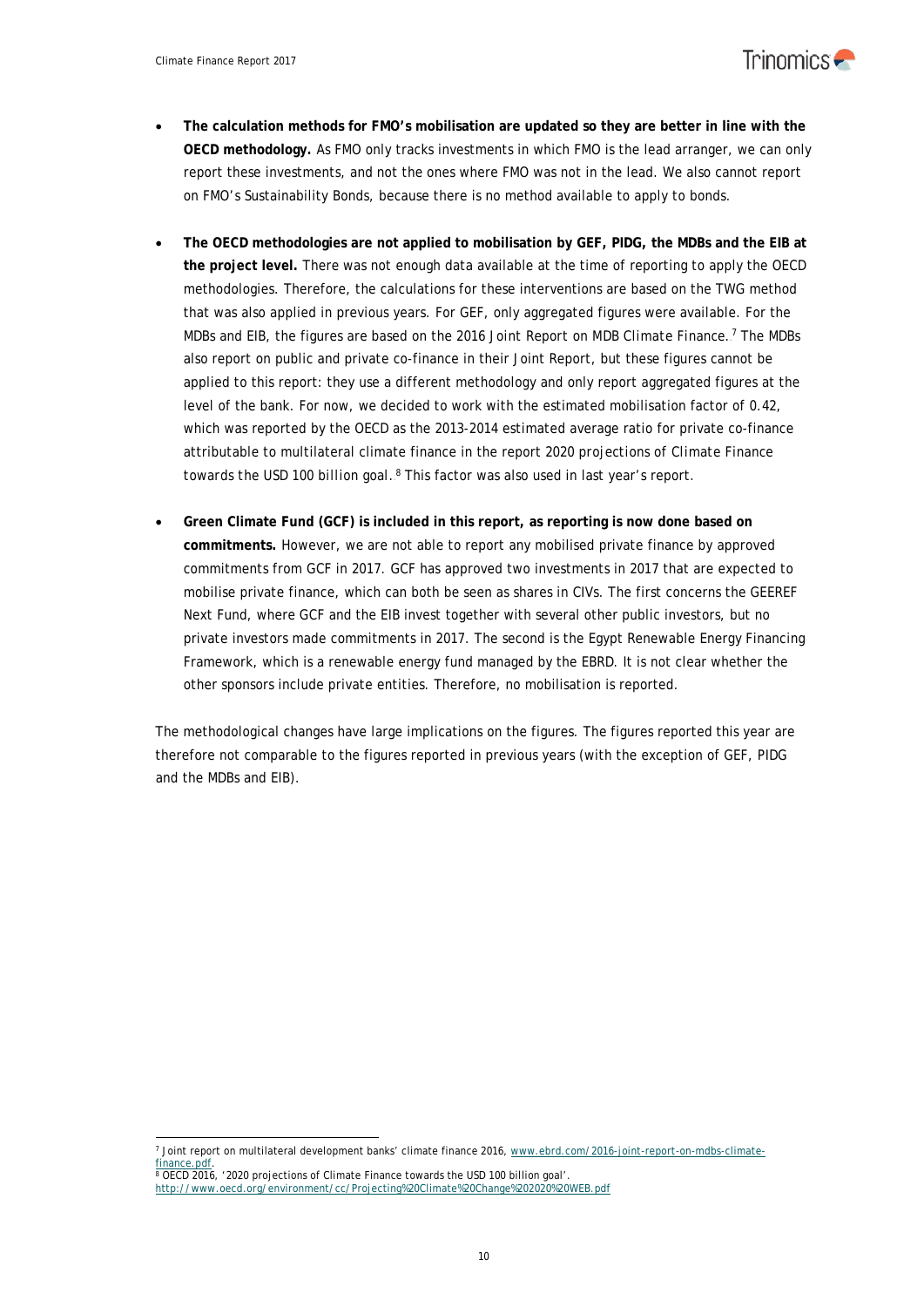

# <span id="page-10-0"></span>**2 Mobilised climate finance: what to measure**

# <span id="page-10-1"></span>**2.1 Applying OECD DAC reporting methodologies**

The OECD DAC has developed instructions for reporting on amounts mobilised from the private sector.<sup>9</sup> The Dutch climate finance report aims to apply these methods as good as possible. Methods have been developed for measuring mobilised finance through developmental guarantees, syndicated loans, shares in collective investment vehicles (CIVs), direct investment in companies, and credit lines.<sup>10</sup> A methodology for reporting grants in co-financing schemes is currently under development and is piloted in this report.

The attribution to the Netherlands of the private climate finance that is mobilised by the Multilateral Development Banks (MDBs) is calculated on the basis of the method developed by the Technical Working Group (TWG), which was also applied by the OECD in the '*Climate Finance in 2013-2014 and*  the USD 100 billion goal' report as a general framework.<sup>11</sup>

Methodologies are still under development and not available for all public finance instruments. The OECD DAC Working Party on Development Finance Statistics (WP-STAT) continues reviewing and expanding reporting instructions. Whenever existing methods are not applicable in this report, we use our own methods, with the aim of staying as close as possible to the OECD DAC methods. These exceptions are clearly stated in the report. WP-STAT is also working on methods to measure more indirect "catalytic effects" of public interventions including grants for technical assistance, policy support, feed-in-tariffs development, etc. It is however recognized that the catalytic effect is very difficult to measure statistically and to avoid double counting. Chapter 8 mentions public finance instruments that have indirect catalytic effects. No indirect mobilised private finance is included in the figures.

# <span id="page-10-2"></span>**2.2 Basic principles**

Although the methods differ per instrument, there are a few basic elements applicable to all of them. These can be summarised by the following basic principles:

- 1. All public bodies that provide public interventions for a climate activity have a share in the mobilisation of the private climate finance for this activity. Public bodies can also originate in developing countries;
- 2. Mobilised private finance is divided amongst the public bodies, so that the same flow is not double counted;
- 3. Public bodies that invest in the riskiest tranches (e.g. equity) of an investment or company can attribute a larger share of the mobilised private finance than public bodies that invest in lower risk tranches (e.g. senior debt);
- 4. All financial flows are counted at the same point of measurement (commitment).

 <sup>9</sup> OECD DAC 2016, 'Converged Statistical Reporting Directives for the Creditor Reporting System (CRS) and the Annual DAC Questionnaire - Addendum 1', DCD/DAC(2016)3/ADD1/FINAL.

<sup>&</sup>lt;sup>10</sup> The instructions for the last two instruments are described in: OECD DAC Working Party on Development Finance Statistics 2017, 'Continued Methodological Work on Measuring Mobilisation', DCD/DAC/STAT(2017)22.

<sup>11</sup> OECD and CPI 2015, 'Climate finance in 2013-14 and the USD 100 billion goal' Annex F,

<http://www.oecd.org/environment/cc/OECD-CPI-Climate-Finance-Report.pdf>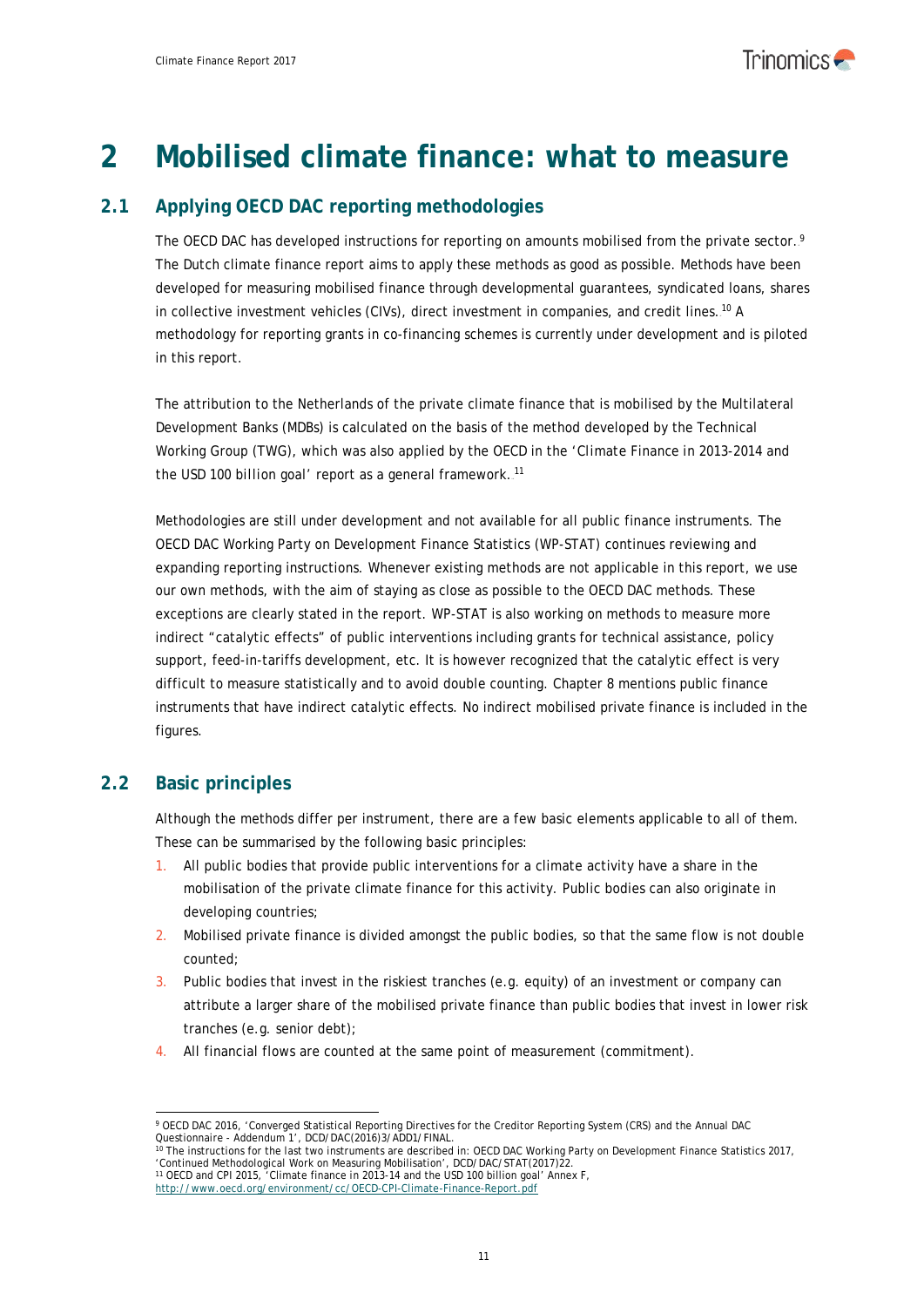

More details on the basic elements of the methods are provided in Annex A.

### <span id="page-11-0"></span>**2.3 Methods per intervention and how this is applied to the Dutch report**

The Netherlands uses various public interventions to mobilise private climate finance. It mobilises through bilateral programmes (Public-Private Partnerships and through NGOs), multi-donor funds (GAFSP and PIDG), multilateral climate funds (GEF and GCF), the Dutch Development Finance Institution FMO and the Multilateral Development Banks. It also indirectly mobilises private finance, by creating an enabling environment for private sector investment. No quantitative measurement can be done in these cases; therefore, these interventions are described in qualitative terms.

The public interventions can use various financial instruments, such as grants, loans, equity and guarantees. The OECD has developed methods for the following instruments: developmental guarantees, syndicated loans, shares in collective investment vehicles (CIVs), direct investment in companies, and credit lines. A method for grant co-financing schemes is under development. There are no methods yet that can measure mobilisation if more than one of these instruments are used.

#### *2.3.1 Developmental guarantees*



#### **Figure 2-1 Schematic overview of methodology for guarantees**

#### **Information needed:**

1. Value of the private loan which is (partially) covered by the guarantee.

**Applied to:** GAFSP.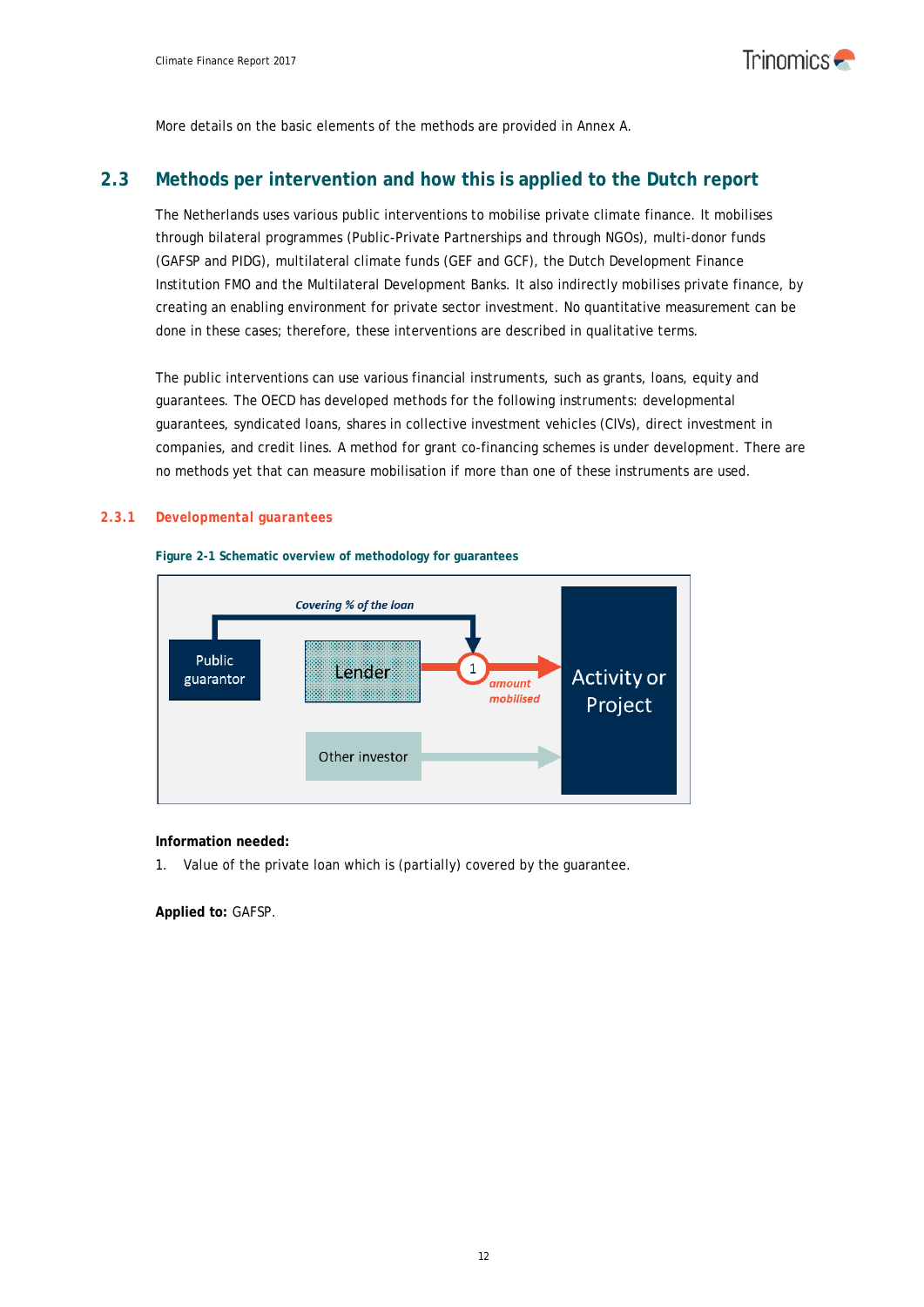

#### *2.3.2 Syndicated loan*



**Figure 2-2 Schematic overview of methodology for syndicated loans**

#### **Information needed:**

- 1. Value of A-loan committed by lead arranger;
- 2. Value of parallel loans committed by public institution(s);
- 3. Value of B-loan(s) committed by private investor(s).

**Applied to:** Syndicated loans arranged by FMO.

#### *2.3.3 Investment in company*

**Figure 2-3 Schematic overview of methodology for investments in companies**



**Information needed:**

- 1. Value of equity and/or loans committed by each public investor, per financing round;
- 2. Value of finance committed by private investor(s), per financing round.

**Applied to:** DGGF (FEF).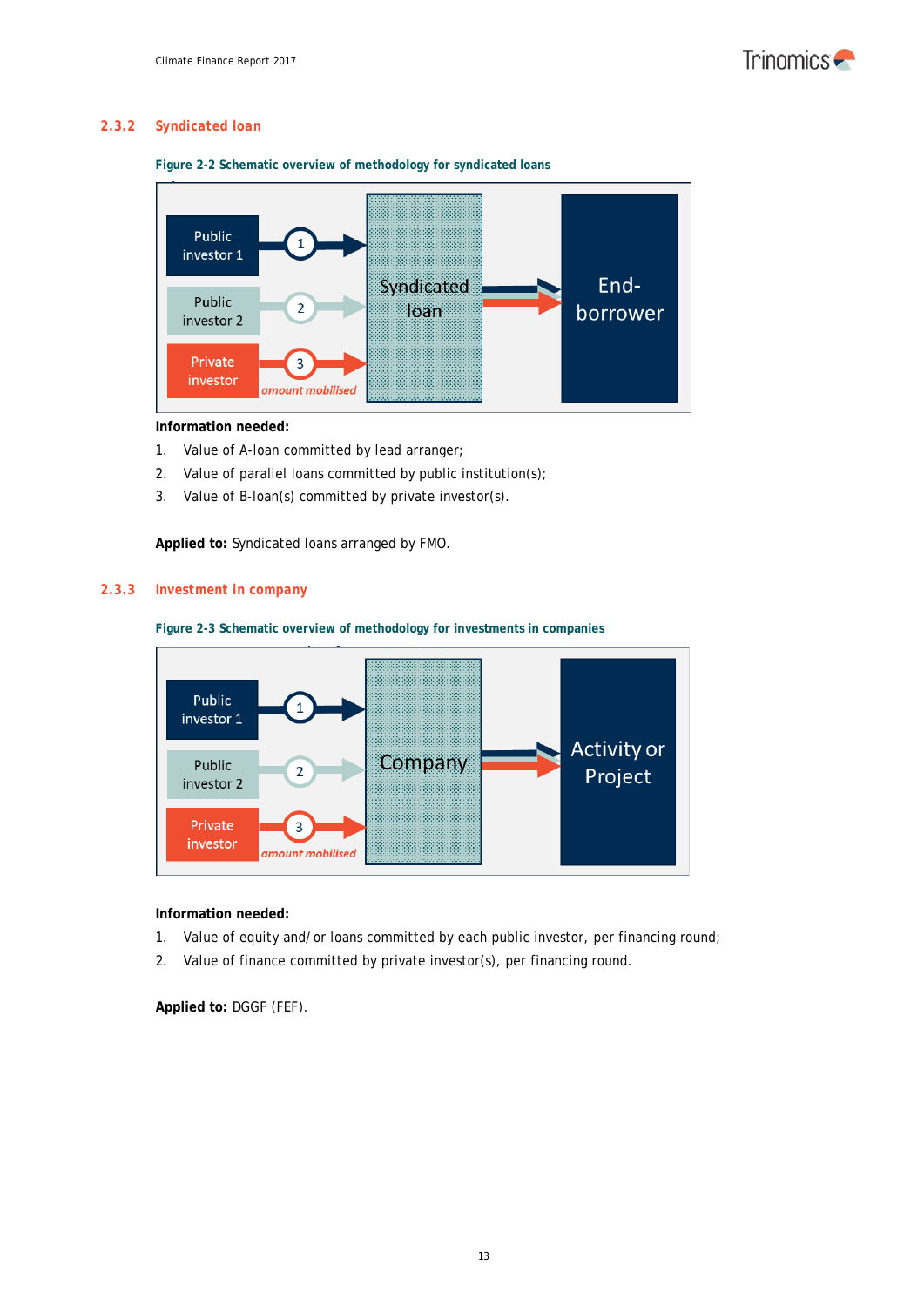

#### *2.3.4 Shares in collective investment vehicle (CIV)*



**Figure 2-4 Schematic overview of methodology for shares in collective investment vehicles**

#### **Information needed:**

- 1. Value of equity and/or loans committed by each public investor, per financing round, with a clear division between investments in the riskiest tranche and investments in the mezzanine/senior tranche;
- 2. Value of finance committed by private investor(s), per financing round;
- To calculate mobilisation at the fund level, additional information is needed:
- 3. Value of equity and/or loans committed by collective investment vehicle to company/fund;
- 4. Value of equity and/or loans committed by other public investor(s);
- 5. Value of equity and/or loans committed by private investor(s).

On the basis of this information, the OECD methods can be applied for this level as well (i.e. the method for investment in company (in the case of a company), shares in CIVs (in the case of a fund).

**Applied to:** GCF, GEF, GAFSP, PIDG, CIO, DGGF's investment in FEF.

#### *2.3.5 Credit lines*





#### **Information needed:**

To calculate the first level of mobilisation: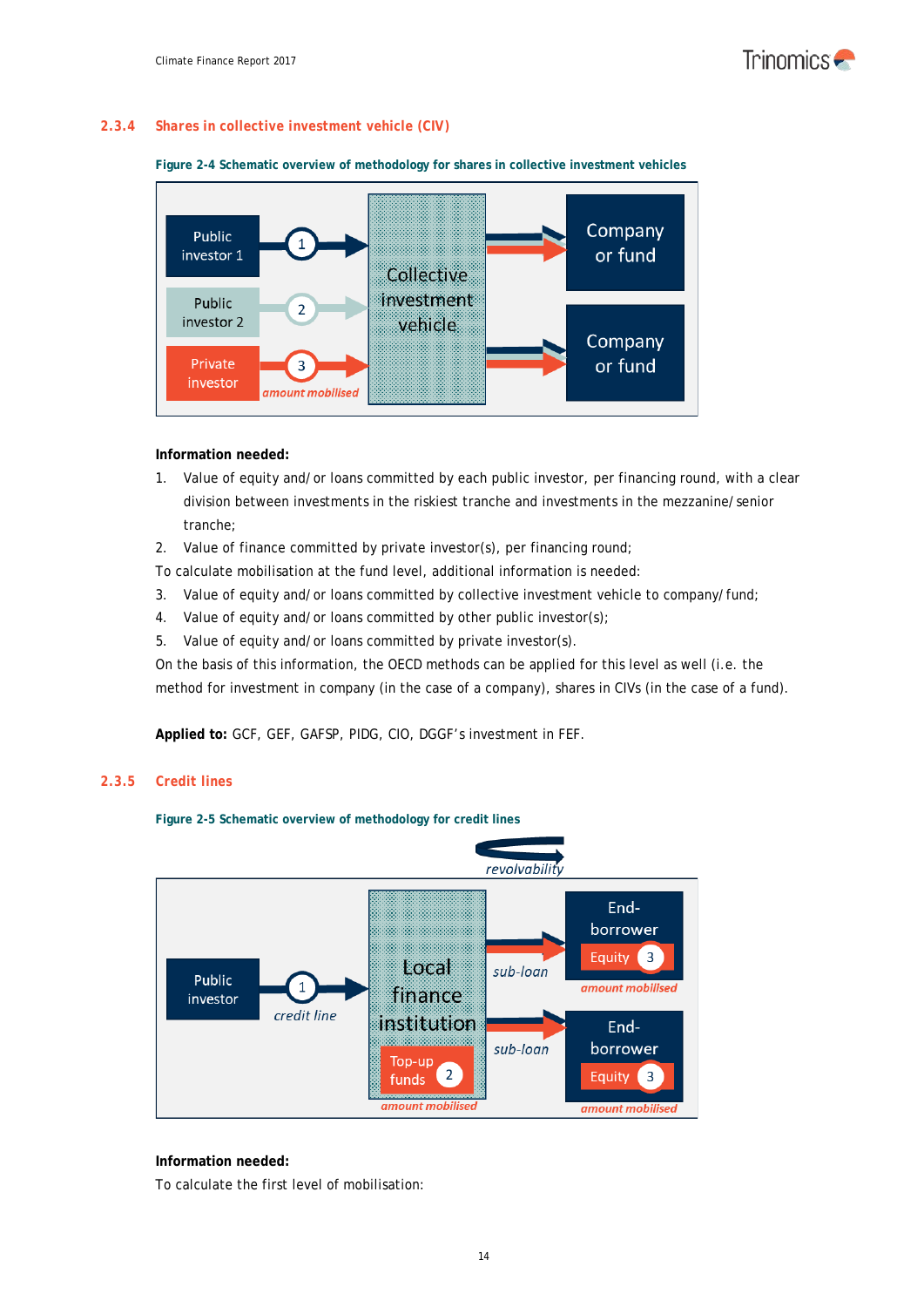

- 1. Value of credit committed by public investor to local finance institution;
- 2. Value of top-up of funds committed by local finance institution;

To calculate the second level of mobilisation:

3. Average value (or percentage) of equity committed by end-borrowers;

To calculate the revolvability of the credit line.<sup>12</sup>:

- 4. Tenor + grace period of the credit line;
- 5. Average tenor of loans provided by local finance institution;
- 6. Average utilisation of credit line (%).

**Applied to:** Credit lines provided by FMO.

#### *2.3.6 Grant co-financing schemes (under development)*



#### **Figure 2-6 Schematic overview of methodology for grant co-financing schemes**

#### **Information needed:**

- 1. Value of grant awarded by the public agency;
- 2. Sum of public finance committed to the project (public agency + public partners' grants);
- 3. Sum of private sector co-financing committed to the project (awarded enterprise co-financing or private outflow from a PPP + private partners' co-investment in the project).

#### **Applied to:** FDW, FDOV, GWW.

#### **Point of measurement: commitment or disbursement?**

One can report based on amounts committed or amounts disbursed. The OECD methodologies choose commitments as the point of measurement and this is now applied in this report as well. Disbursements were preferred in the Dutch methodology that was applied in previous Dutch Climate Finance reports, as they are more accurate. Disbursement figures are however not always available for multilateral outflows and public and private co-finance. The definitions are according to the DAC Statistical Reporting Directives..<sup>13</sup>

 $12$  If the tenor of the sub-loans is shorter than the tenor of the credit line, they can revolve within the tenor period of the credit line.<br><sup>13</sup> OECD DAC 2013, "Converged Statistical Reporting Directives for the Credito Questionnaire", OECD. [www.oecd.org/dac/stats/documentupload/DCD-DAC\(2013\)15-FINAL-ENG.pdf](http://www.oecd.org/dac/stats/documentupload/DCD-DAC(2013)15-FINAL-ENG.pdf)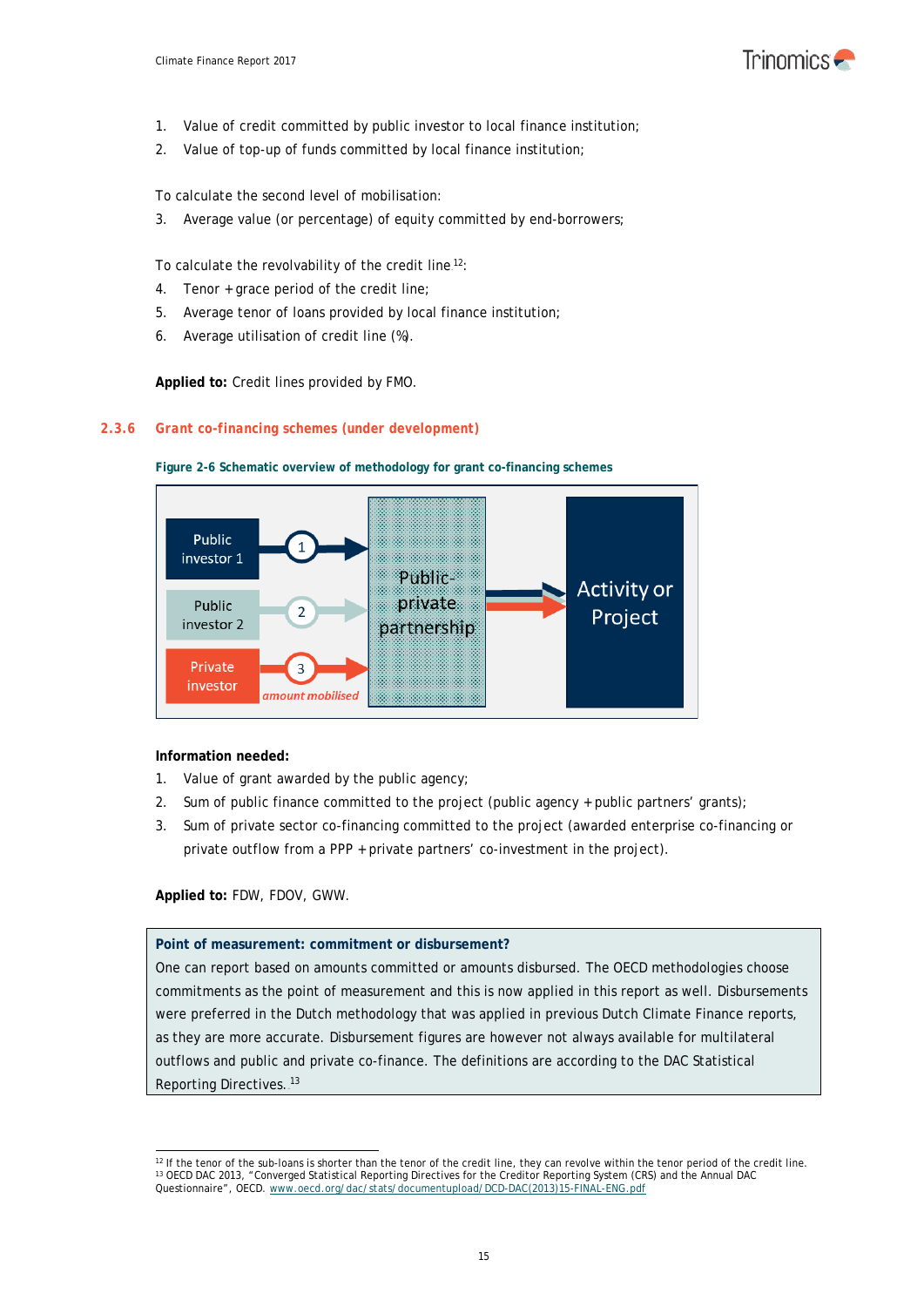Climate Finance Report 2017

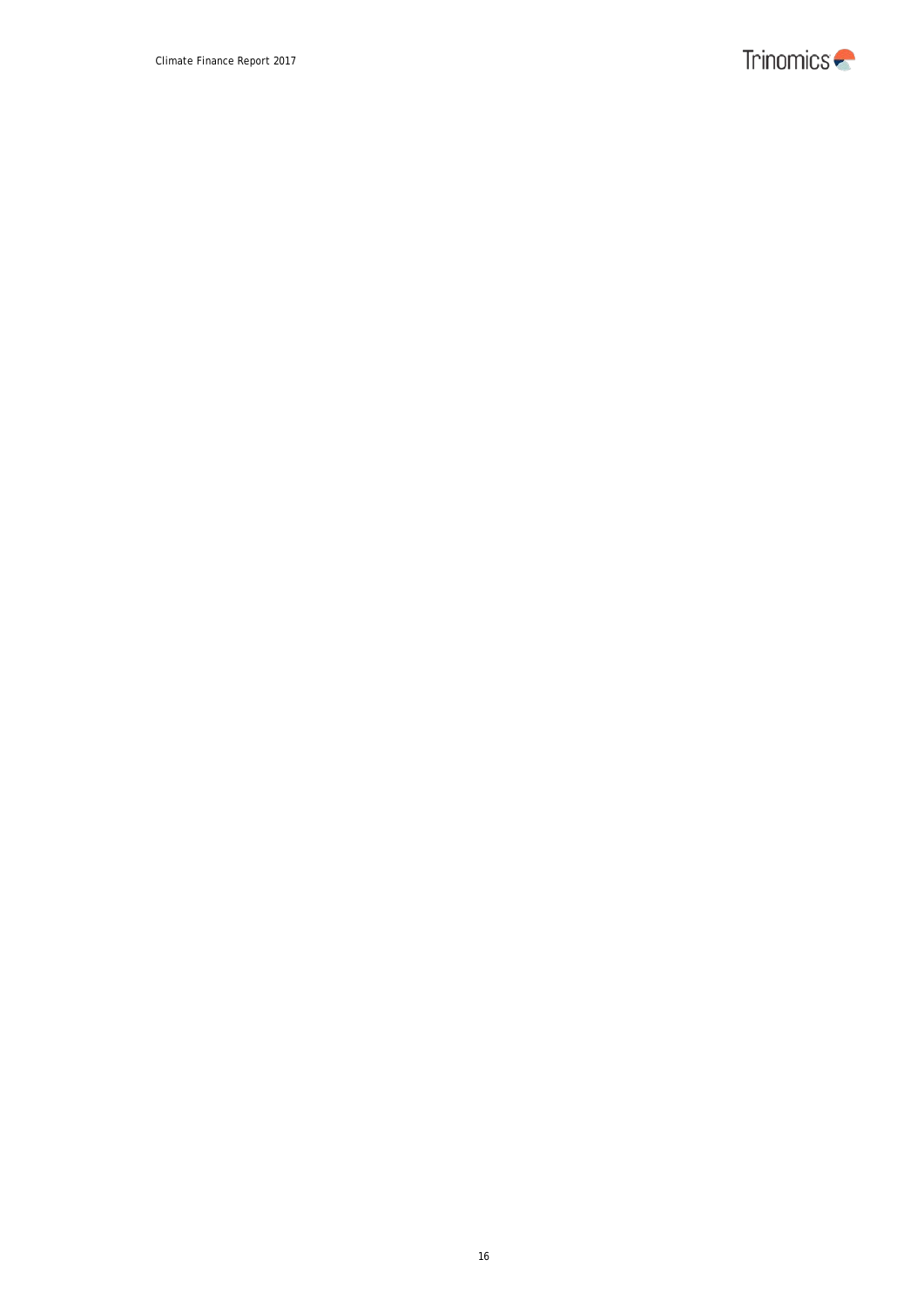

# <span id="page-16-0"></span>**3 Bilateral programmes**

# <span id="page-16-1"></span>**3.1 PPP facilities: FDOV, FDW and GWW**

**Method used**: grant co-financing schemes

The Netherlands has three climate-relevant Public-Private Partnership (PPP) facilities:

- 1. Sustainable Water Fund (Fonds Duurzaam Water, FDW);
- 2. Facility for Sustainable Entrepreneurship and Food Security (Faciliteit Duurzaam Ondernemen en Voedselzekerheid, FDOV);
- 3. Ghana WASH Window (GWW).

The three PPP facilities encourage public-private partnerships by forming collaborative ventures with government bodies, industry and Non-Governmental Organisations (NGOs) or knowledge institutes, together with the Dutch Ministry of Foreign Affairs. All partners commit to monetary and/or in-kind contributions to projects in developing countries. Only monetary contributions are included in this report.

In 2017, only the FDW has made new commitments. It made commitments to 10 projects. One project only had a commitment from the private sector for in-kind contributions and is therefore excluded from our report. The other 9 amounted to EUR 20.5 million in grants by the Dutch Ministry of Foreign Affairs. Private sector has committed EUR 9.5 million and NGOs EUR 1.6 million. Other public partners committed to 3 of the projects, amounting to EUR 2.3 million. To be in coherence with current OECD definitions, NGO finance is considered private..<sup>14</sup> [Table 3-1](#page-16-2) gives an overview of the commitments.

| Project                                                             | Country      | Grant<br>by NL | <b>Grants</b><br>by public<br>partners | Private<br>$CO-$<br>finance | <b>NGO</b><br>$CO-$<br>finance | <b>Mobilised</b><br>by NL<br>(method 1) | <b>Mobilised</b><br>by NL<br>(method 2) |
|---------------------------------------------------------------------|--------------|----------------|----------------------------------------|-----------------------------|--------------------------------|-----------------------------------------|-----------------------------------------|
| Sustainable O&M Mode                                                | Mali         | 3.00           |                                        | 2.00                        |                                | 2.00                                    | 2.00                                    |
| Drops for Crops                                                     | Burkina Faso | 2.49           |                                        | 0.60                        | 0.26                           | 0.86                                    | 0.86                                    |
| Pollution prevention and<br>water reduction in<br>Leather Cluster   | India        | 2.33           |                                        | 0.25                        | 0.10                           | 0.35                                    | 0.35                                    |
| PPP for Sustainable Water<br>supply: Ridge to coast,<br>Rain to tap | Philippines  | 2.98           | 1.58                                   | 0.43                        | 0.11                           | 0.35                                    | 0.44                                    |
| Integrated Water<br>resource Management of<br>the Mutamba Basin     | Mozambique   | 1.53           |                                        | 0.07                        |                                | 0.07                                    | 0.07                                    |
| Sustainable Water for<br>Inclusive Akagera Valley<br>Improvement    | Rwanda       | 3.00           |                                        | 4.42                        | 0.05                           | 4.46                                    | 4.46                                    |
| Safe Drinking Water for<br>Ethiopia                                 | Ethiopia     | 0.67           |                                        |                             |                                |                                         |                                         |
| Siaya County water and<br>sanitation project                        | Kenya        | 1.48           | 0.30                                   | 0.59                        | 0.59                           | 0.99                                    | 1.09                                    |

#### <span id="page-16-2"></span>**Table 3-1 Mobilised private finance by FDW (EUR million)**

<sup>14</sup> Se[e http://www.oecd.org/dac/dac-glossary.htm#Private\\_Flows.](http://www.oecd.org/dac/dac-glossary.htm#Private_Flows) There is currently a discussion within the OECD DAC on how to deal with NGOs, because their finance is not provided on commercial terms. Therefore their status may change in the future.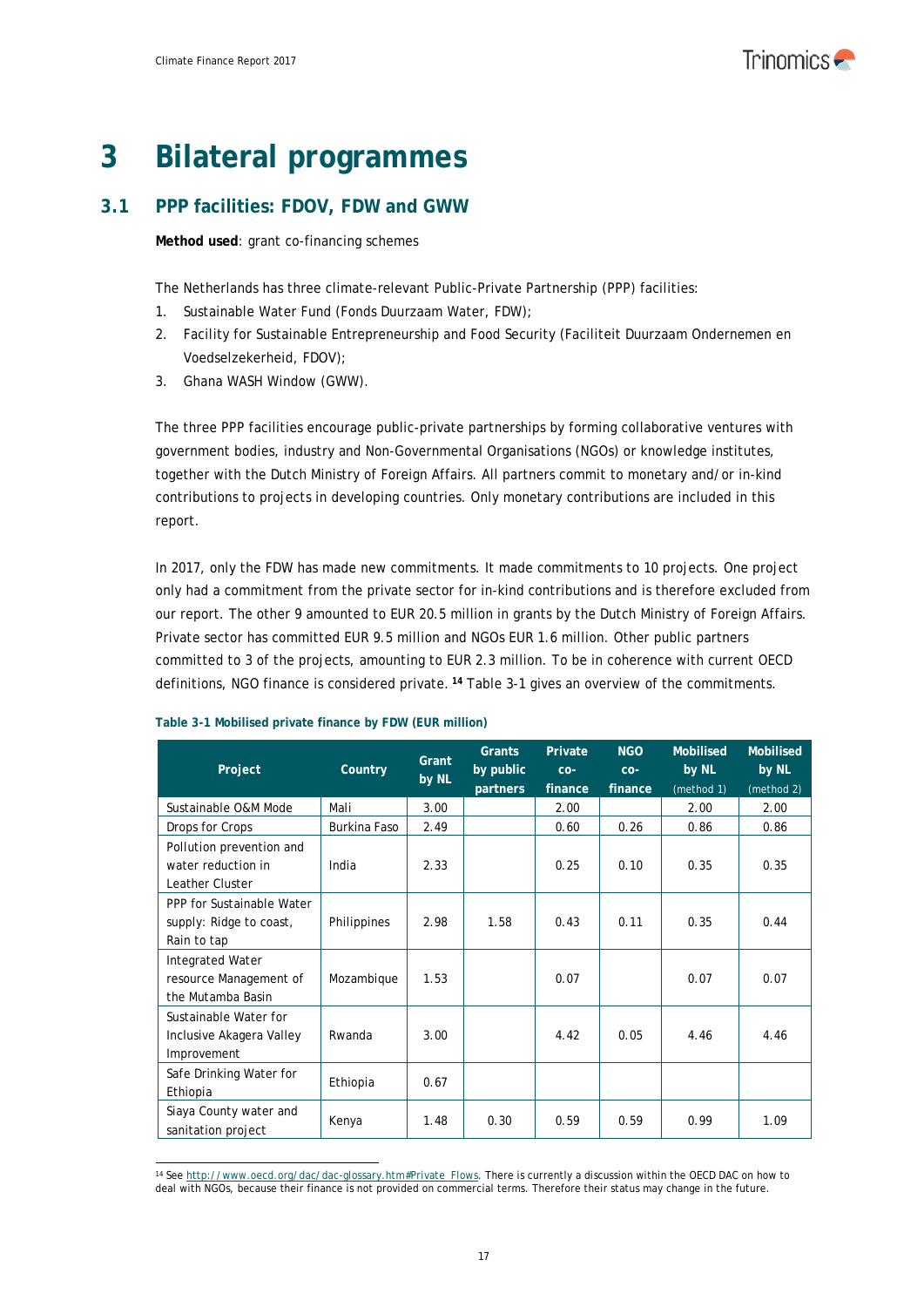

| City Wide PPP Led         |            |       |      |      |      |       |       |
|---------------------------|------------|-------|------|------|------|-------|-------|
| Integrated Fecal Sludge & | Bangladesh | 3.00  | 0.41 | .09  | 0.50 | 1.40  | 1.50  |
| Solid Waste Management    |            |       |      |      |      |       |       |
| Total                     |            | 20.48 | 2.28 | 9.45 | 1.61 | 10.49 | 10.77 |

The OECD has developed two methods (in pilot phase) to attribute private finance mobilised by grant co-financing schemes. In method 1, all public grant makers are weighted equally (pro-rata). In method 2, the awarding agency (in this case, the Dutch MFA) is rewarded for its non-monetary contribution (due diligence) and attributes 50% of the private finance, after which the other 50% is attributed pro-rata among all public grant makers.

| Method 1                                                                                                                                                                                                                                                                 | Method 2                                                |  |  |  |  |
|--------------------------------------------------------------------------------------------------------------------------------------------------------------------------------------------------------------------------------------------------------------------------|---------------------------------------------------------|--|--|--|--|
| AM $\cdot$ (X) $\cdot = \frac{A}{B} \times C$                                                                                                                                                                                                                            | AM (Y) = $\frac{c}{2} + \frac{A}{B} \times \frac{c}{2}$ |  |  |  |  |
|                                                                                                                                                                                                                                                                          | AM (X) = $0 + \frac{A}{B} \times \frac{C}{2}$           |  |  |  |  |
| $A =$ Grant amount awarded by the official agency                                                                                                                                                                                                                        |                                                         |  |  |  |  |
| $B = Sum$ of official financing provided for the project (A+ official partners' grants)<br>$C = Sum$ of private sector co-financing for the project (awarded enterprise co-financing or private outflow from<br>a PPP + private partners' co-investment in the project). |                                                         |  |  |  |  |
|                                                                                                                                                                                                                                                                          |                                                         |  |  |  |  |

Based on method 1, the mobilisation by NL is **EUR 10.49 million**. Based on method 2, the mobilisation by NL is **EUR 10.77 million**. The difference is not very big, because the contributions of public partners is very small. The three PPP facilities are accounted for 40% as climate-relevant.

Amount mobilised private climate finance by the Netherlands (in millions):

- Method 1: **EUR 4.19** = EUR 10.49 \* 40%**;**
- Method 2: **EUR 4.31** = EUR 10.77 \* 40%.

#### <span id="page-17-0"></span>**3.2 Solidaridad**

**Methods used**: shares in CIV / grant co-financing schemes

Solidaridad is an organisation that aims to facilitate the transition to a sustainable and inclusive economy by making global and local supply chain actors more sustainable. It does so through cooperation with local organisations and companies. Solidaridad has two programmes that are funded for 100% by the Dutch Ministry of Foreign Affairs, namely the Practice for Change (PfC) and Advocacy for Change (AfC) programmes. The private sector does not invest in these programmes at programmelevel. Therefore, based on the OECD method for CIVs, no private finance has been mobilised.

However, at the project level, private co-finance is mobilised by Solidaridad. From the OECD methods available, this relates most closely to a grant co-financing scheme, and is therefore used to calculate how much private finance is mobilised at the project level. All reported data for the two programmes are preliminary, and subject to Solidaridad's Annual Audited Financial Report of the Advocacy for Change and Practice for Change programmes, due April 30, 2018. Excluded are commitments made prior to 2017, although from these commitments, the financial means will be used as (co-)funding in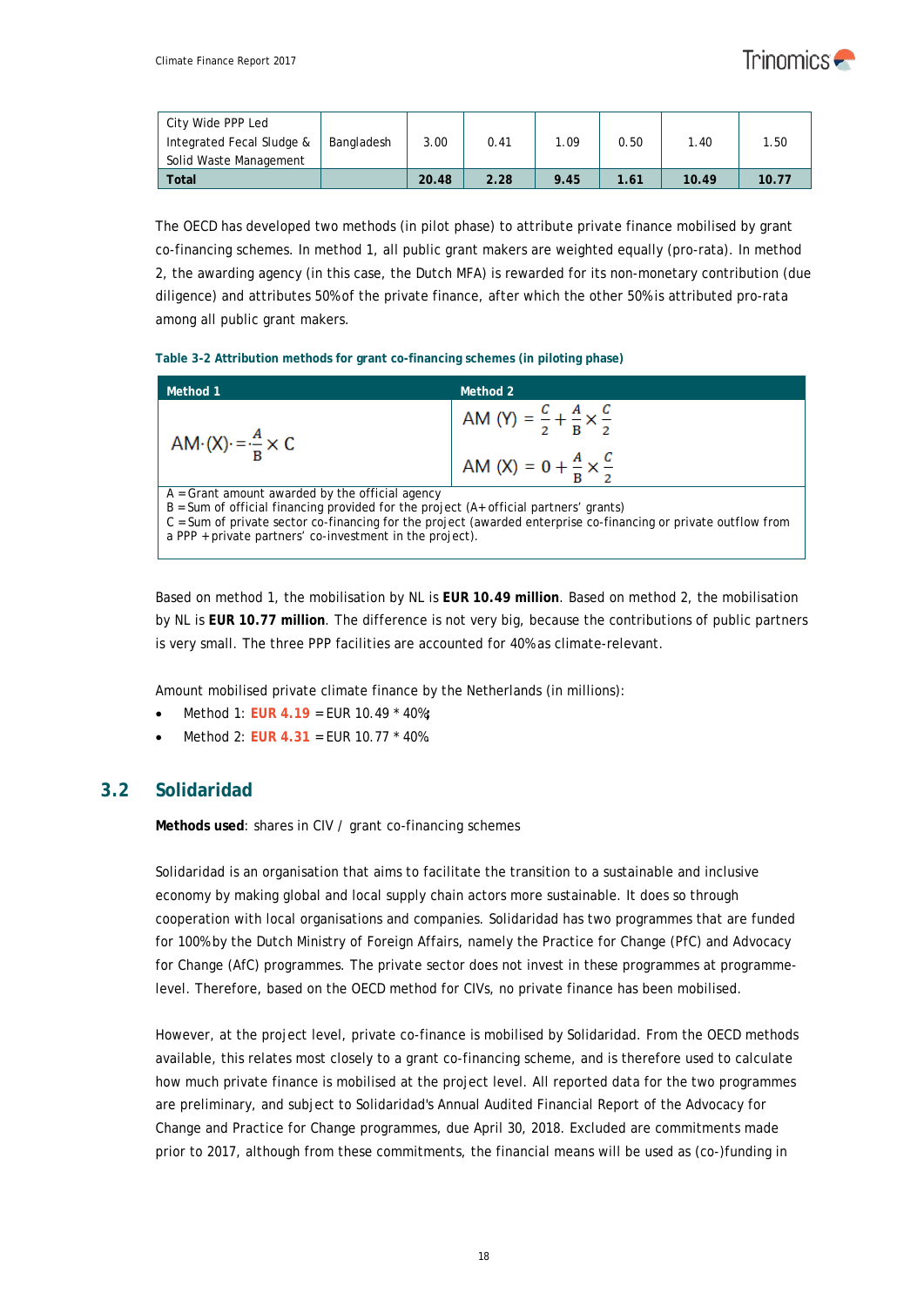

2017 and beyond. As a consequence, comparability of this report with Solidaridad's annual financial audited reports, and/or IATI publications is very limited.

Reporting on commitment-basis has several caveats for Solidaridad's reporting. Firstly, there can be large differences between the initial commitments and the actual disbursements. Secondly, reporting contracted values leads to larger fluctuations between years, as in some years a lot more commitments are contracted than in other years, whilst the disbursements are reported annually over the whole portfolio of ongoing projects. Furthermore, reporting on a commitment-basis substantially increases the administrative burden for Solidaridad.

#### *3.2.1 The Practice for Change (PfC) programme*

In 2017, EUR 26.2 million in investments were committed under the PfC programme, spread over 55 projects. Eleven of these projects mobilised private finance in developing countries. Together, these projects accounted for 27% of the total commitments done (EUR 6.98 million). An overview of the PfC projects that mobilised private financial commitments can be found in [Table 3-3.](#page-18-0) In total, EUR 7.08 million of private finance was mobilised, through EUR 26.2 million of commitments by Solidaridad. Other public entities committed EUR 327,500 and mobilised an additional EUR 257,480 private finance.

#### <span id="page-18-0"></span>**Table 3-3 Contracted values for Solidaridad PfC projects in 2017 (EUR)**

| Programme         | Commitment         | Commitment      | Commitment       | Mobilised private |
|-------------------|--------------------|-----------------|------------------|-------------------|
|                   | <b>Netherlands</b> | public partners | private partners | l finance by NL'  |
| Total 11 projects | 6,982,676          | 327,500         | 7,340,648        | 7,083,171         |

#### *3.2.2 The Advocacy for change (AfC) programme*

The AfC programme committed a total of EUR 12.7 million in 2017 on 27 projects, for the period 2017- 2020. Nine of these projects mobilised private finance in developing countries, amounting to EUR 5.8 million in total. Two out of the nine projects received a financial commitment from other public partners, totalling EUR 175,500. An overview of the AfC projects that mobilised private finance is given in [Table 3-4.](#page-18-1)

#### <span id="page-18-1"></span>**Table 3-4 Contracted values for Solidaridad AfC projects in 2017 (EUR)**

| Programme        | Commitment         | Commitment      | Commitment private | Mobilised private |
|------------------|--------------------|-----------------|--------------------|-------------------|
|                  | <b>Netherlands</b> | public partners | partners           | finance by NL     |
| Total 9 projects | 5,933,126          | 175,500         | 5,803,549          | 5,791,363         |

#### *3.2.3 Overview of mobilised private finance with climate-relevance*

Together the commitments of Solidaridad under the PfC and AfC programmes amounted to EUR 38.9 million, through which a total of EUR 12.9 million of private finance was mobilised. Out of the 82 projects that Solidaridad invested in, 24 mobilised private finance, of which 22 concerned projects in developing countries. Solidaridad's programmes are marked with a climate adaptation and mitigation Marker 1, implying that climate change adaptation and mitigation are significant secondary objectives and that 40% of the investments are considered as climate finance. [Table 3-5](#page-19-0) gives an overview of the private finance mobilised through the PfC and AfC programmes and the climate-relevant share of the investments.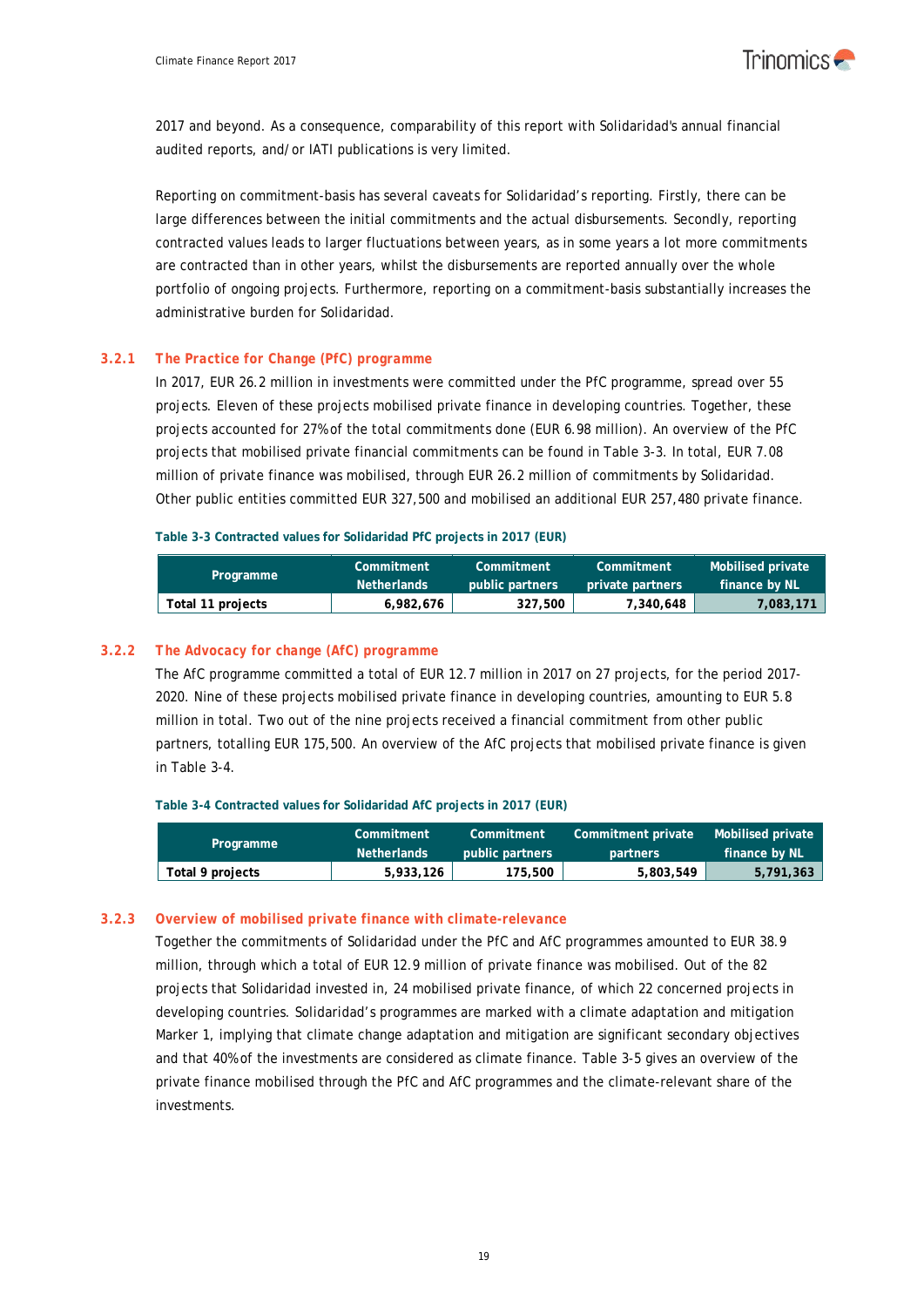

|                 | <b>Totals</b>      |                    |           |                    | Totals climate relevant |
|-----------------|--------------------|--------------------|-----------|--------------------|-------------------------|
|                 | <b>Commitments</b> | Total mobilised    | Climate   | <b>Commitments</b> | <b>Total mobilised</b>  |
| Fund            | <b>NL</b>          | private finance NL | relevance | NL.                | private finance NL      |
| Solidaridad PfC | 26, 197, 794       | 7,083,171          | 40%       | 10,479,118         | 2,833,268               |
| Solidaridad AfC | 12,704,382         | 5,791,363          | 40%       | 7,511,768          | 2,316,545               |
| Total           | 38,902,176         | 12,874,534         |           | 15,560,870         | 5,149,814               |

### <span id="page-19-0"></span>**Table 3-5 – Overview private finance mobilised by Solidaridad PfC through commitments done in 2017 (EUR)**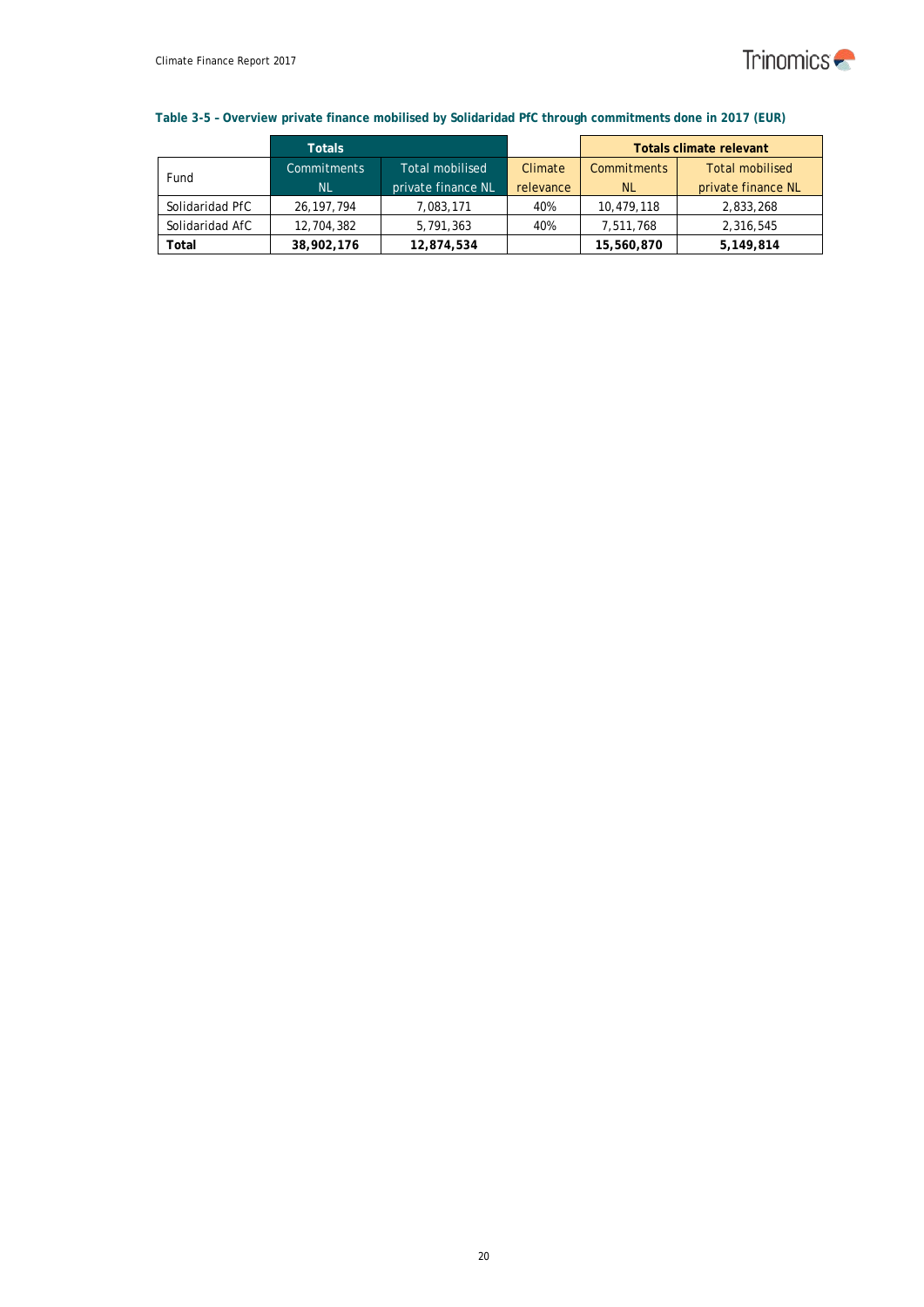

# <span id="page-20-0"></span>**3.3 Dutch Good Growth Fund (DGGF)**

**Method used:** shares in CIV / investment in company

The Dutch Good Growth Fund (DGGF) supports investments by Dutch SMEs in developing countries. It invests in several agricultural and manufacturing projects that have a small climate-relevant component, e.g. renewable energy and modern irrigation techniques, but none of them have a climaterelevant primary or significant secondary objective. As such, the climate Rio markers are not applicable to these projects.

The DGGF invested in one equity fund that aims to stop deforestation and hence has a clear climate goal. The investment to the Forest Effect Fund (FEF) was committed in 2016, but was not reported in the Dutch climate report 2016, because there were no disbursements from the FEF yet (which was the point of measurement in previous reports). We therefore take it into account in this year's report.

The FEF is a CIV, which pools public and private money to invest in companies and projects that aim to stop deforestation. DGGF provided a EUR 4 million loan to FEF. Private investors provided EUR 4 million in equity. There are no other public investors involved. Therefore, according to the OECD method, **EUR 4 million** private finance has been mobilised by the Netherlands.

The FEF also mobilises private finance. It has invested EUR 1.5 million in 2017 in a solar company that provides off-grid solutions for heating, cooling and electricity. The investment is earmarked for developing countries. EUR 5.2 million has been invested by the private sector in the same financing round. Both FEF and the private investors have provided equity. No other public investors were involved. The FEF has thus mobilised **EUR 5.2 million** private climate finance at the fund level in 2017.

### <span id="page-20-1"></span>**3.4 Programmes managed by embassies of the Netherlands**

Several Embassies of the Kingdom of the Netherlands (EKNs) also mobilise private climate finance. A total of 13 projects were reported to mobilise private climate finance by the EKNs in Mozambique (1), Ghana (6), Bangladesh (1) and Uganda (5). Most of these projects are ongoing and finance was committed before 2017. Therefore, these projects are not included in this report. EKN Kampala, Uganda, made commitments for investments in two new climate-relevant projects, but no private finance was mobilised from these projects.

### <span id="page-20-2"></span>**3.5 Funds/programmes with potential to mobilise private climate finance**

#### *3.5.1 The Facility for Infrastructure Development (ORIO / DRIVE)*

The Facility for infrastructure development (ORIO) is a fund that supports climate-relevant infrastructure projects in developing countries, but its investments consist solely of public investors. In 2015 a new program named DRIVE was launched, which also invests in climate-relevant projects. In 2016 an investment has been done through this program, namely in an ecofarm in Chemba, Mozambique. However, the only private finance that was raised in this project was an in-kind contribution of the ecofarm itself, and this does not fall within our scope of mobilised private finance. Therefore, no mobilised private finance is reported for the DRIVE program in 2016.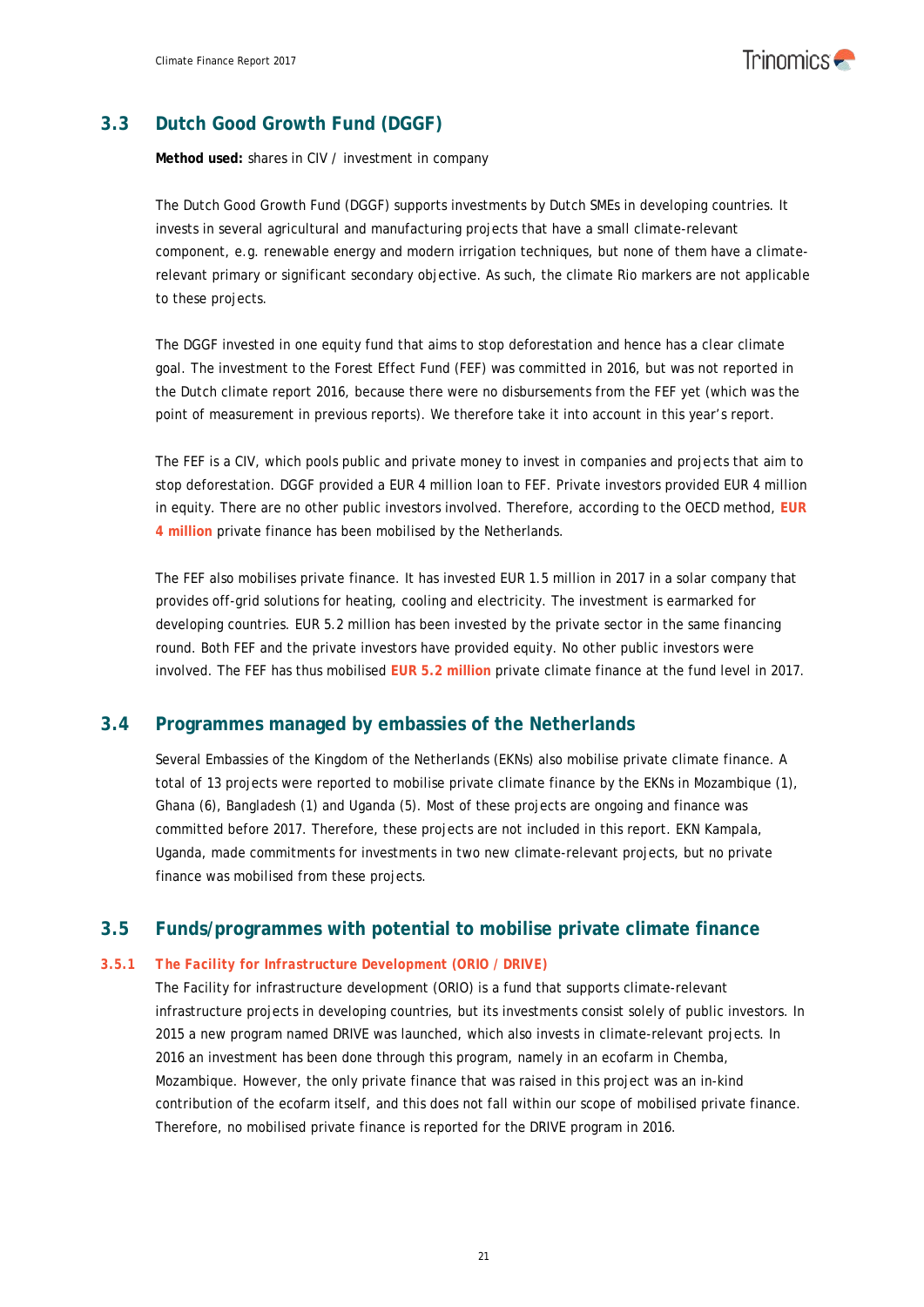

#### *3.5.2 Green Funds Scheme*

The Green Funds Scheme is a tax benefit for 'green' investors and citizens' savings, and is administered by the Netherlands Enterprise Agency (RVO). The scheme covers the so-called 'green banks' and 'green funds' at commercial banks in the Netherlands, which can provide non-concessional loans at lower interest rates for sustainability projects in the Netherlands and abroad, including developing countries that are eligible recipients under the Dutch Good Growth Fund (DGGF). In order for an investment project to qualify for the Green Funds Scheme, a green certificate is needed – the assessment and issuance of green certificates is performed by RVO. Currently, the Green Funds Scheme is capitalised with EUR 5 billion. Around EUR 800 million is invested annually in sustainability projects that received a green certificate of RVO. At least 70% of the total capital of a green fund and/or green bank that participates in the Green Funds Scheme has to be invested on an annual basis. In order for investors and savers to 'accept' lower interest rates, they receive a tax benefit of up to 1.9% of their property tax,

For sustainability projects in developing countries, there is a ceiling of EUR 9 million per project. Therefore, the volume of investments in green projects in developing countries is still rather small, although there has been an uptake in 2016 and a significant increase of projects funded under the Green Funds Scheme in developing countries is expected in the coming years.

Since the Development Finance Institutions (DFIs), as lead arrangers, already track and report the mobilised funding under the Green Funds Scheme, there would be a substantial risk of double counting if the Netherlands would report the finance mobilised by the Green Funds Scheme as well. However, the Green Funds Scheme is a unique scheme and initiative in Europe that has been very effective in mobilising private funds for financing sustainability projects; every year, the Green Funds Scheme gets oversubscribed to such extent that the application period is closed far ahead of the end-of-year.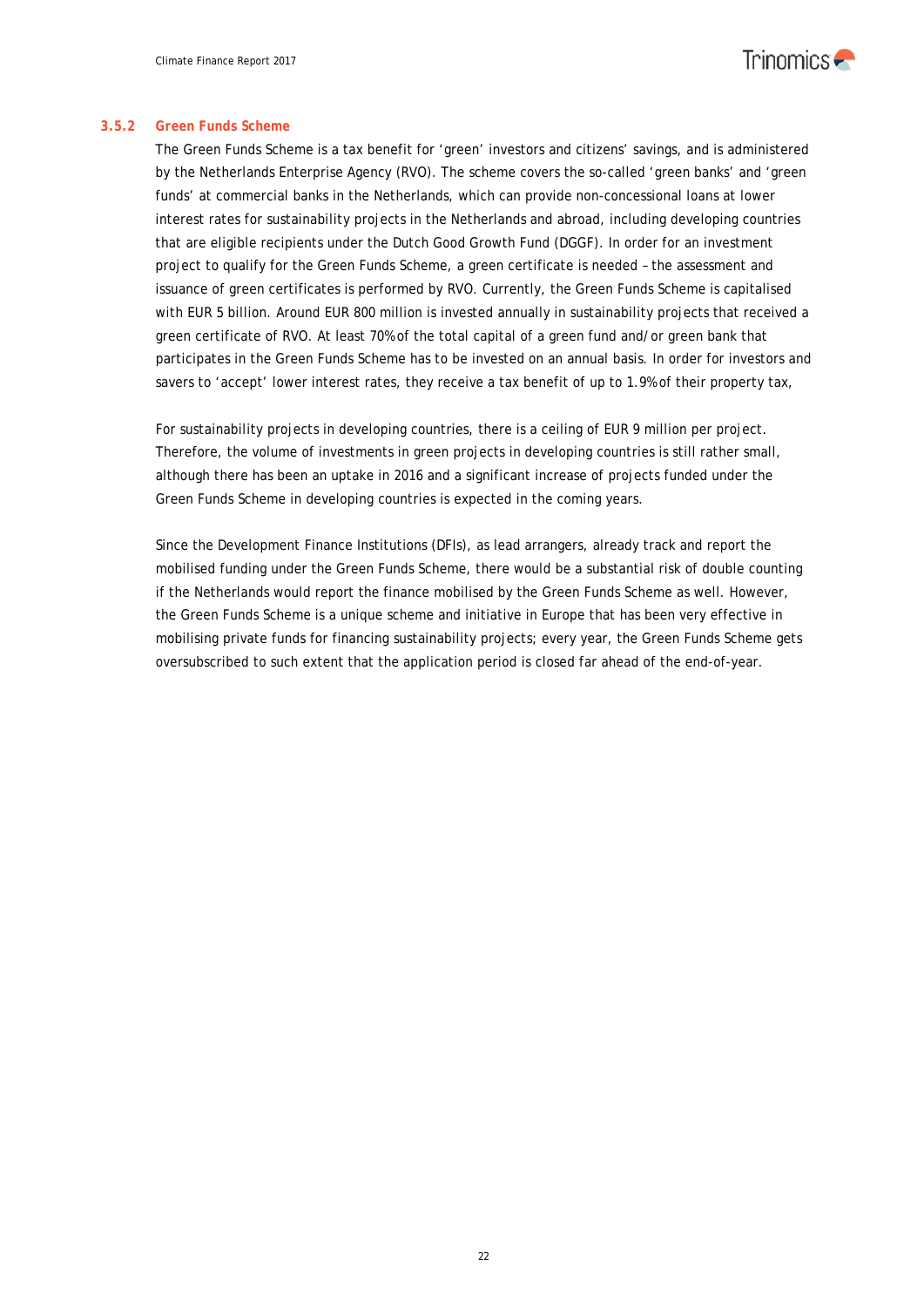

# <span id="page-22-0"></span>**4 Multi-donor funds**

# <span id="page-22-1"></span>**4.1 The Sustainable Trade Initiative (IDH)**

**Method used:** shares in CIV / grant co-financing schemes

The Sustainable Trade Initiative (IDH) is funded by the Netherlands (80%), SECO (10%) and Danida (10%). It could be seen as a CIV, which pools donor money to sponsor projects in developing countries. The private sector does not invest in IDH. Therefore, based on the OECD method for CIVs, no private finance has been mobilised.

However, at the project level, private co-finance is mobilised by IDH. From the OECD methods available, this relates most closely to a grant co-financing scheme: IDH commits grants to projects, after which other public and private entities step in and commit additional grants to the projects. It is not entirely the same, as the grant amount is not necessarily matched by the private partner with an equal amount, and no PPP is created. Private finance is not only mobilised at the moment of IDH's commitment, but also during the lifetime of the project. Finance that came in later is not included in this report. Private finance can come from international companies and from local corporations in the developing countries. Public partners include other NGOs, other governments and local governments and communities and from local corporations in the developing countries.

In 2017, the following commitments have been made (commitments are newly contacted commitments in 2017, for projects that run over several years):

| Programme           | Commitment<br><b>Netherlands</b><br>(incl. ISLA<br>contribution) | Commitment<br>public partners | Commitment<br>private partners | Calculation of<br>mobilised private<br>finance by NL |
|---------------------|------------------------------------------------------------------|-------------------------------|--------------------------------|------------------------------------------------------|
| Total 12 programmes | 14,407,655                                                       | 7,824,462                     | 24,970,180                     | 17,515,904                                           |

#### **Table 4-1 Contracted values for IDH projects in 2017 (EUR)**

As the IDH programme has climate change adaptation as a significant secondary objective (climate adaptation marker 1), 40% of the public and mobilised private finance is attributed to climate finance. In total the Dutch government committed EUR 14.4 million to IDH projects, which mobilised EUR 17.5 million of private sector investments, of which EUR 7.01 million can be seen as climate-relevant (40%). An overview of the total and climate-relevant investments of the Dutch government on IDH projects and the private finance mobilised can be found in Table 4-2.

|  |  |  | Table 4-2 - Overview of total and climate relevant private finance mobilised by IDH (EUR) |  |
|--|--|--|-------------------------------------------------------------------------------------------|--|
|  |  |  |                                                                                           |  |

|                       | Totals         |                       |           | Totals climate relevant |                        |  |
|-----------------------|----------------|-----------------------|-----------|-------------------------|------------------------|--|
|                       |                | Total mobilised '     |           |                         | <b>Total mobilised</b> |  |
|                       | Commitment     | private finance NL in | Climate   | Commitment              | private finance NL     |  |
| Fund                  | <b>NL 2017</b> | 2017                  | relevance | <b>NL 2017</b>          | in 2017                |  |
| <b>IDH incl. ISLA</b> | 14,407,655     | 17,515,904            | 40%       | 5,763,062               | 7,006,361              |  |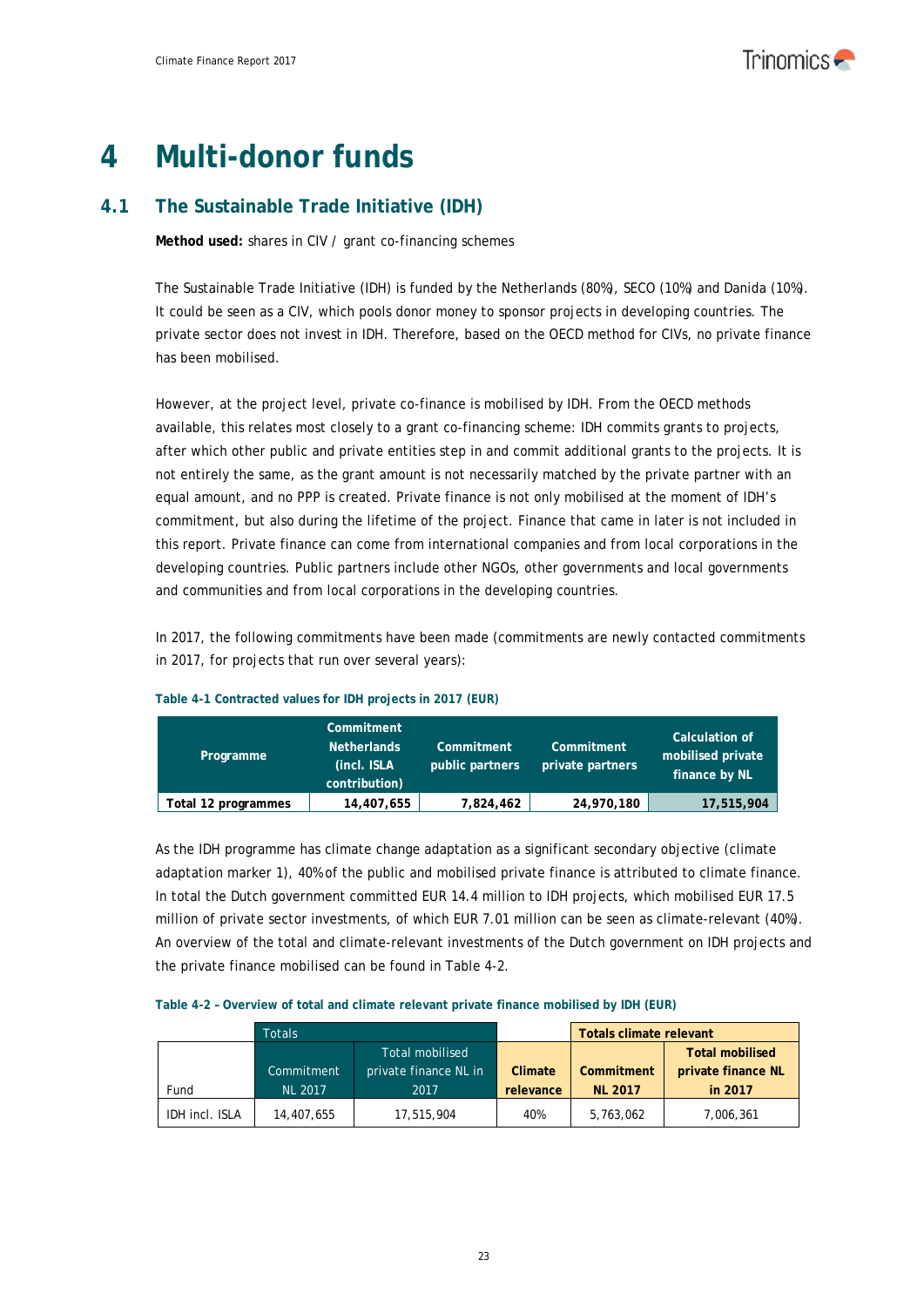

Calculations could not be made *per contract*. In its administrative system, IDH tracks the actual disbursements of the partners for each project, not the commitments that are initially contracted. This is because the commitments can deviate from the actual disbursements, and therefore are not considered accurate enough by IDH to report on. Additionally, private partners can make commitments to the project at a later stage, which is not accounted for in the initial contract. This information can only be reported on commitment level by manually going through the financial information of each project each year. Furthermore, reporting contracted values leads to larger fluctuations between years, as in some years a lot more commitments are contracted than in other years, whilst the disbursements are reported annually over the whole portfolio of ongoing projects. Changing the point of measurement from disbursement to commitment therefore leads to less accurate figures (commitments can be higher than the final disbursements) with larger fluctuations between years, and a substantially increased administrative burden for IDH.

Due to the high administrative burden related to reporting contracted values for each project, the calculations are based on the cumulative commitments per programme instead of per project. This means that the private finance mobilised will be attributed pro-rata, based on the total commitments and the amount of total private finance mobilised. However, among projects the share of IDH in the total project finance can differ as well as the amount of private finance raised by the project. Therefore, the calculations based are less accurate than the results that would have been obtained by doing the attribution at the project level.

### <span id="page-23-0"></span>**4.2 Global Agriculture and Food Security Program (GAFSP)**

**Method used:** shares in CIV / investment in company and guarantee

The Global Agriculture and Food Security Program (GAFSP) is funded by a number of industrialised countries and the Bill and Melinda Gates foundation. It could be seen as a CIV, which pools donor money to sponsor projects in developing countries. The private sector does not invest in GAFSP. Therefore, based on the OECD method, no private finance has been mobilised. However, at the project level, private co-finance is mobilised by GAFSP. It committed four climate-relevant investments in 2017.

#### *4.2.1 Investments in companies*

Two of the investments involve loans from GAFSP to two companies. The companies have provided equity, which can be considered mobilised private finance. The public investors have provided debt finance. The public investors took the same level of risk. The calculations are based on the OECD methodology for investments in companies. This means that half of the private finance is attributed equally to each public participant in the riskiest tranche (which are all of them). The other half is attributed pro rata to all public participants.

GAFSP has mobilised USD 2.2 million. GAFSP tracks how much of their investments can be attributed to the Netherlands. Based on these shares, we calculate per investment how much private finance can be attributed to the Netherlands. The Netherlands has thus mobilised USD 713,250 (EUR 632,653). Of this, 40% is considered climate-relevant:

**EUR 253,061** = EUR 632,653 \* 40%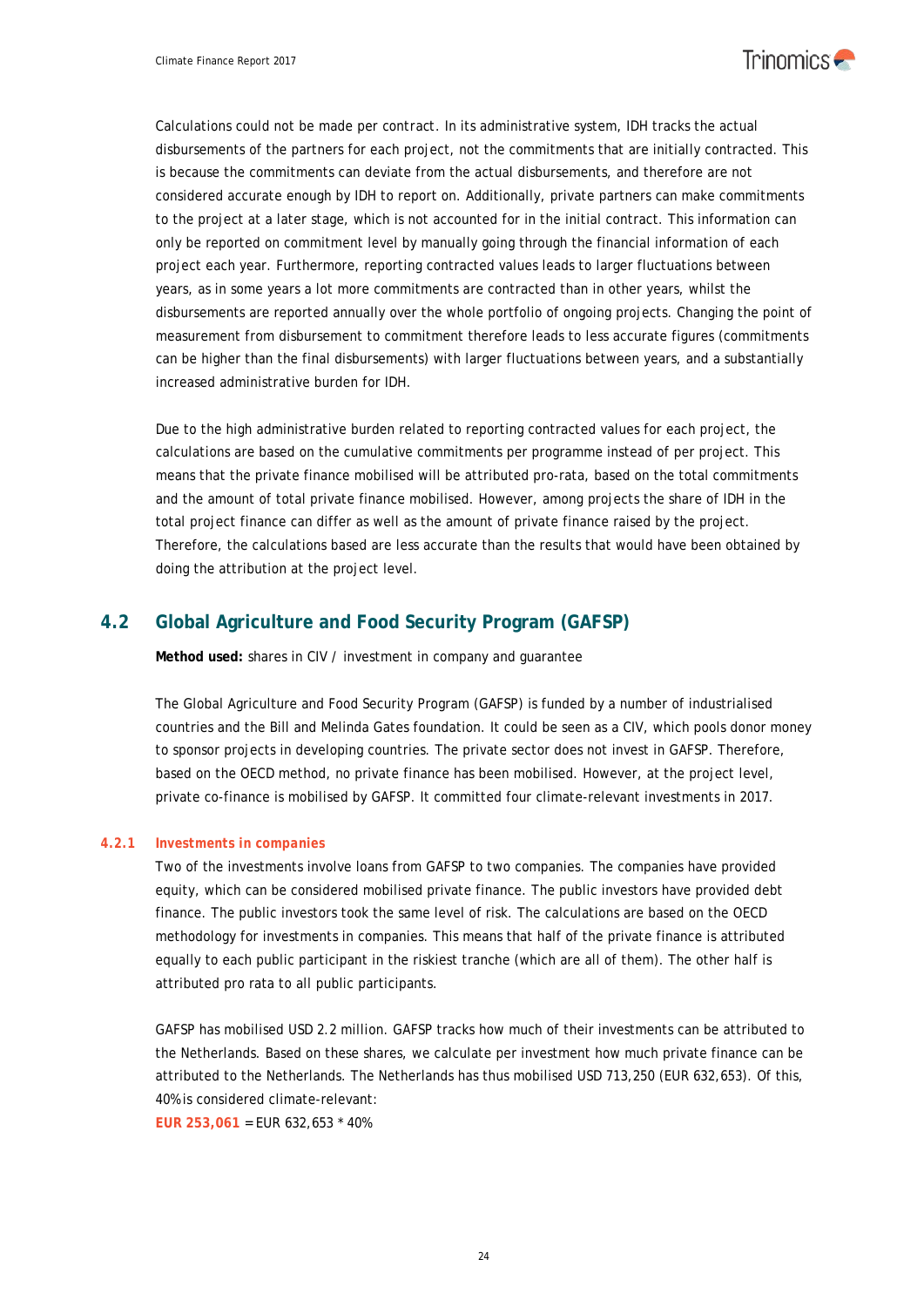

#### *4.2.2 Guarantees*

The other climate-relevant investments are guarantees to two commercial banks, the CRDB Bank plc in Tanzania and the KCB Bank Rwanda Ltd., to finance farmer cooperatives who supply food commodities to World Food Programme (WFP) or its Patient Procurement Platform off-takers. The finance that the banks provide to the farmer cooperatives can be seen as mobilised private climate finance. Two other public entities are co-guarantors.

According to the OECD methodology for guarantees, the guarantor mobilises the total amount of the loan that benefits from the guarantee, even if it only covers part of the loan. The implicit assumption is that the private investor would not have provided the loan without the guarantee. The total amount of the risk sharing facilities is therefore considered mobilised by the public guarantors.

The OECD has not developed a method yet for guarantees with more than one guarantor. We have therefore attributed the mobilised private finance pro-rata amongst the guarantors. Total mobilised private finance by the GAFSP is USD 2.25 million. The share of the Netherlands in the GAFSP investments was 32%. Therefore, the Netherlands has mobilised USD 720,000 (EUR 638,640). Of this, 40% is considered climate-relevant:

**EUR 255,456** = EUR 638,640 \* 40%

### <span id="page-24-0"></span>**4.3 Private Infrastructure Development Group (PIDG)**

**Method used:** TWG method (pro-rata attribution)

The Private Infrastructure Development Group (PIDG) arranges investments in infrastructure projects in developing countries. The group consists of several facilities that differ in the types of financial instruments used, but also in terms of their donors. The Dutch government is shareholder in the following PIDG facilities:

- InfraCoAfrica MFA 18.8% shareholder;
- Emerging Africa Infrastructure Fund (EAIF) MFA 7% shareholder;
- Technical Assistance Fund (TAF) MFA 8% shareholder;
- DevCo MFA 7% shareholder;
- GuarantCo FMO 11% shareholder.

Under these facilities, six climate-relevant projects that reached financial close in 2017 mobilised private finance. All of these projects concern renewable energy projects, which are 100% climate-relevant..<sup>15</sup> In total these projects mobilised USD 7.97 million of private finance. [Table 4-5](#page-25-0) gives an overview of the climate relevant PIDG projects that mobilised private finance.

<sup>&</sup>lt;sup>15</sup> PIDG reported figures on climate-relevant projects only, according to their own methodology for determining climate-relevancy. For one project that has a marker '3' under the PIDG methodology (the lowest marker), the climate-relevancy could not be determined according to the Rio marker standards, and is therefore excluded from this report.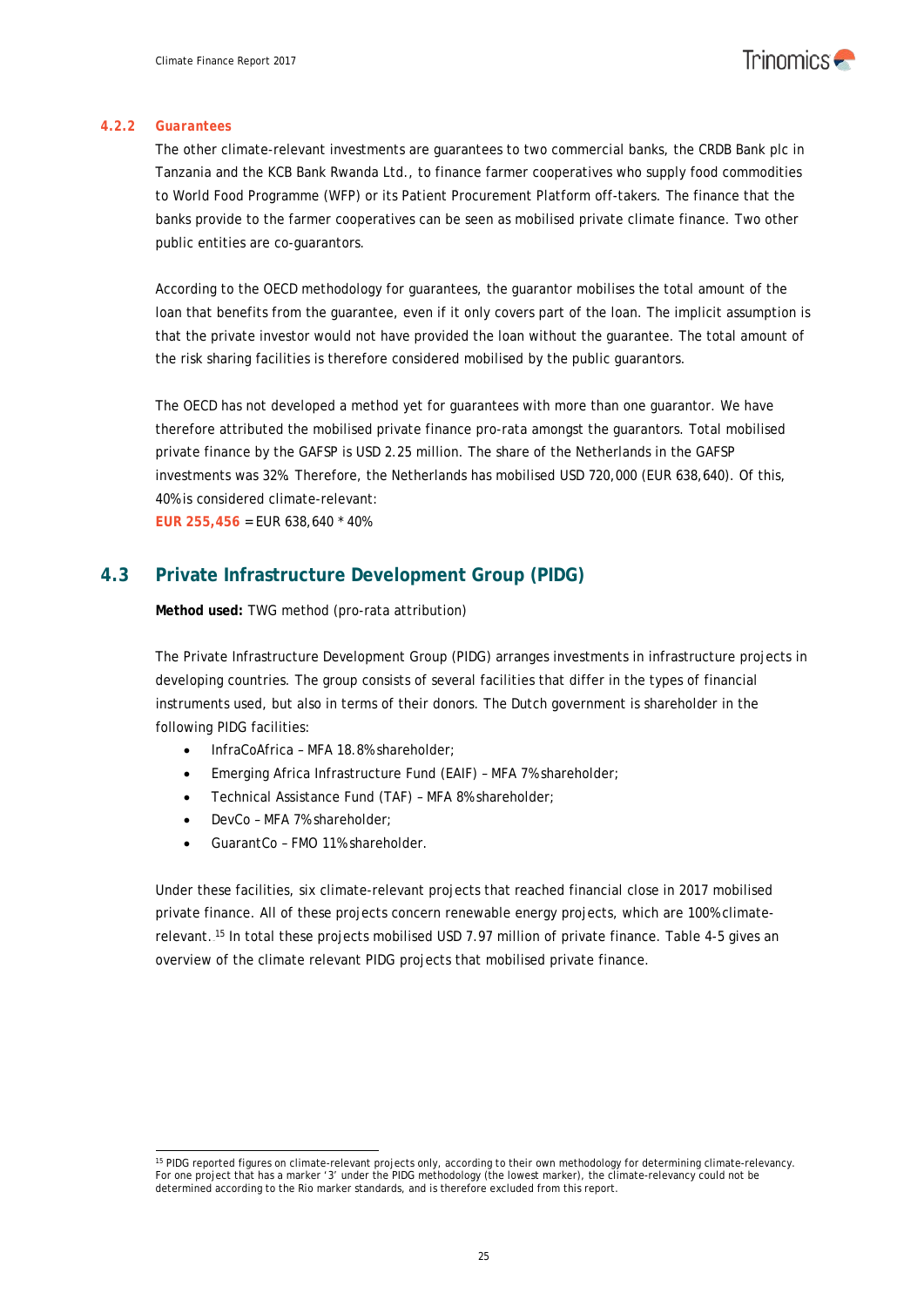

#### <span id="page-25-0"></span>**Table 4-3 Overview climate-relevant PIDG commitments per facility**

| Facility  | Project                                     |  |  |  |
|-----------|---------------------------------------------|--|--|--|
| DevCo     | Zambia Scaling Solar (601182) - NeoEn       |  |  |  |
|           | Mocuba Solar, Mozambique                    |  |  |  |
| EAIF      | Akuo Kita Solar, Mali                       |  |  |  |
|           | Akuo Kita Solar, Mali                       |  |  |  |
| GuarantCo | Technaf Solar Energy Limited ("TSEL")       |  |  |  |
|           | Sindicatum Renewable Enegy Company ("SREC") |  |  |  |

For the investments done by PIDG we deviate from the OECD methodology for two reasons. Firstly, the financing constructions in PIDG's projects involve many different financial instruments and the OECD has not developed a method to attribute private finance mobilised to the different investors for such complex investment structures. Secondly, PIDG is still in the process of collecting information for their own financial reports and could therefore not provide us with sufficient information to do a more detailed calculation than a pro-rata attribution. Therefore, the attribution of the DevCo project and the two EAIF projects were done on a pro-rata basis.

The amount of private finance mobilised was calculated in two ways:

- For GuarantCo's guarantees, we do not know the value of the loan that the guarantee covers. We therefore assume that the private finance mobilised is equal to the sum of money for which GuarantCo covers the risk:
- For the other three projects, the amount of private finance was calculated on a pro-rata basis (TWG method, which was also applied last year).

To illustrate the difficulty of attributing the private finance mobilised to the PIDG investments, the Akuo Kita Solar project is assessed in more detail below.

**Case study of complex financing structures: the Akuo Kita Solar project in Mali** The Akuo Kita Solar project is a 50MW solar PV farm, which will be built, owned and operated by Akuo Energy, a private company. It is not known how much Akuo Energy will invest, but PIDG reports a private investment in this project. The emerging Africa Investment Fund (EAIF), one of the facilities of PIDG, acted as lead arranger of EUR 54 million debt financing, of which it financed EUR 18 million itself.<sup>16</sup> According to press releases, the remainder of the debt is coming from FMO, the national bank of Mali, and the West African development bank.<sup>17</sup> Information on how much was contributed by these three parties is not available. On top of the debt finance, PIDG's GAP facility also provided a mezzanine loan of EUR 8 m. Next to that GuarantCo provided a guarantee covering EUR 2.8 m. Up to now the OECD has not yet developed a methodology for attributing the mobilised private finance in complex financing structures such like this one.

 <sup>16</sup> PIDG (2018) First private sector solar farm for Mali - <http://www.pidg.org/news/first-private-sector-solar-farm-for-mali> <sup>17</sup> PV-tech.org (2018) Akuo Solar secures financing for 50MW solar project in Mali - [https://www.pv-tech.org/news/akuo-solar](https://www.pv-tech.org/news/akuo-solar-secures-financing-for-50mw-pv-project-in-mali)[secures-financing-for-50mw-pv-project-in-mali](https://www.pv-tech.org/news/akuo-solar-secures-financing-for-50mw-pv-project-in-mali)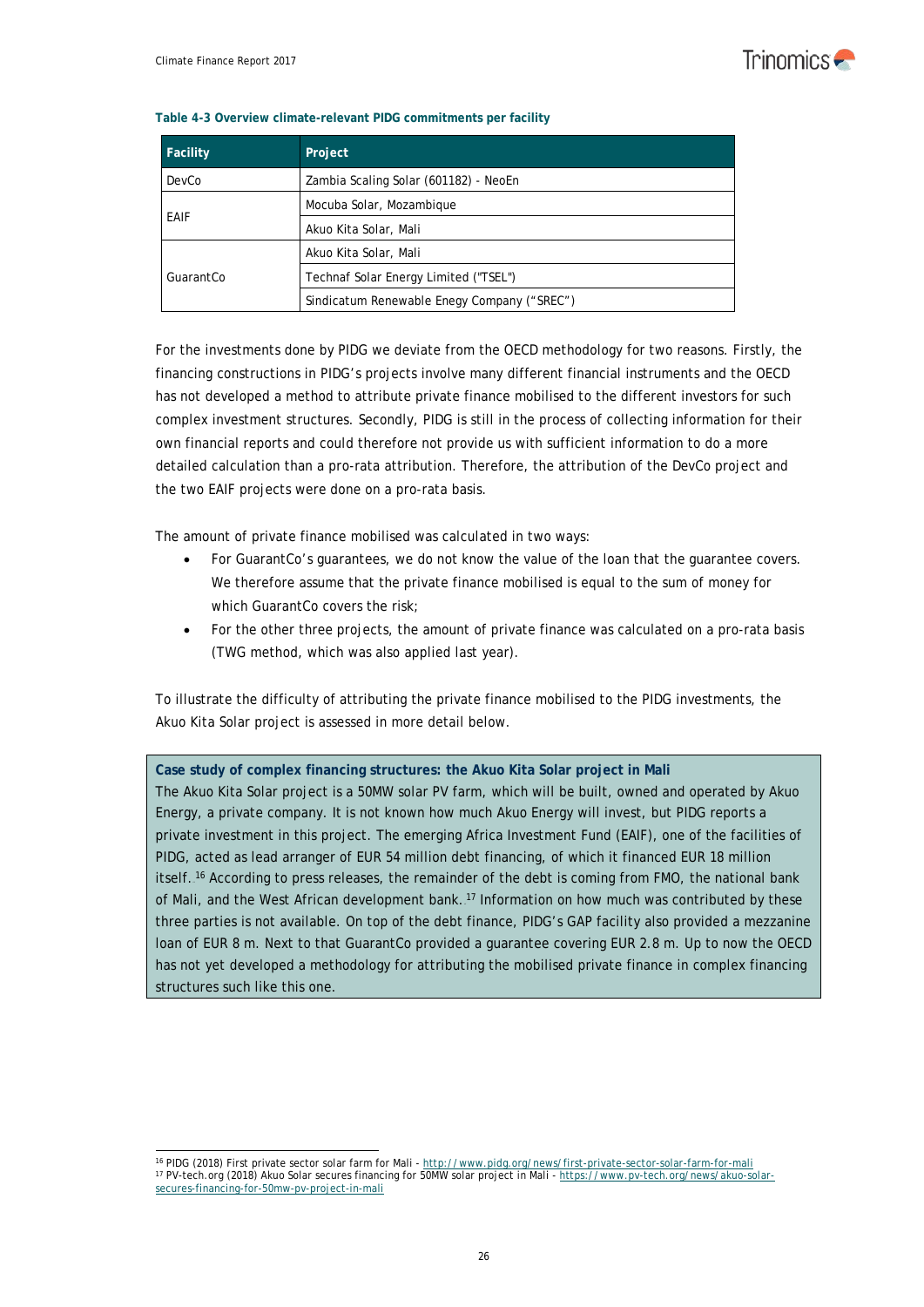# <span id="page-26-0"></span>**5 Multilateral climate funds**

# <span id="page-26-1"></span>**5.1 Global Environment Facility (GEF)**

The following figures have been reported:

- Step 1: The share of the Netherlands in GEF Trust Fund (sixth replenishment) is 2.27%<sup>18</sup>;
- Step 2: Total GEF commitments in 2017 (USD 776 million);
- Step 3: Total private co-finance (USD 405 million) and non-private co-finance (USD 4,822 million). Non-private co-finance includes national governments, multilateral development banks, bilateral aid agencies and CSOs and is therefore seen as public co-finance.

GEF reported climate-relevant figures only. Other finance is excluded. The climate relevance is therefore 100%. **Error! Reference source not found.** gives an overview of the data for GEF.

| <b>Number</b><br>of.<br><b>Projects</b> | <b>Total GEF</b><br>finance | Total public co-<br>finance | Total private<br>co-finance | Total<br>mobilised<br>private<br>finance by<br><b>GFF</b> | <b>Share</b><br>NL in<br><b>GEF</b> | Private finance<br>mobilised by NL |
|-----------------------------------------|-----------------------------|-----------------------------|-----------------------------|-----------------------------------------------------------|-------------------------------------|------------------------------------|
| 123                                     | 776,455,175                 | 4,821,587,641               | 405,237,075                 | 56,206,863                                                | 2.27%                               | 1,275,896                          |

#### **Table 5-1 – Overview private finance mobilised by GEF (USD)**

This amounts to USD 1.28 million, which converts to **EUR 1.13 million** private finance mobilised by the Netherlands.

### <span id="page-26-2"></span>**5.2 Scaling-up Renewable Energy Program (SREP)**

**Method used:** shares in CIV / investment in company

The Scaling-up Renewable Energy Program (SREP) is one of the Climate Investment Funds. It could be seen as a CIV, which pools donor money to sponsor projects in developing countries. The private sector does not invest in SREP. Therefore, based on the OECD method for CIVs, no private finance has been mobilised.

However, at the project level, private co-finance is mobilised by SREP. To date, USD 410 million is approved by the SREP Committee to be invested 33 projects, which will mobilise an expected USD 2.1 billion in co-financing, of which USD 339 million from private sources.<sup>19</sup>. For this report, we included projects that were approved by both the SREP Committee and the managing MDB. The point of measurement is thus MDB approval. The point of measurement is considered to give more accurate investment figures than the commitment proposed at the time of SREP Committee approval. For 2017, two projects complied with this criterion and only one project, the Segou Solar PV project in Mali, mobilised private co-finance.

<sup>&</sup>lt;sup>18</sup> GEF 2014, Report on the Sixth Replenishment of the GEF Trust Fund[, https://www.thegef.org/sites/default/files/council-meeting](https://www.thegef.org/sites/default/files/council-meeting-documents/GEF.A.5.07.Rev_.01_Report_on_the_Sixth_Replenishment_zof_the_GEF_Trust_Fund_May_22_2014_1.pdf)[documents/GEF.A.5.07.Rev\\_.01\\_Report\\_on\\_the\\_Sixth\\_Replenishment\\_zof\\_the\\_GEF\\_Trust\\_Fund\\_May\\_22\\_2014\\_1.pdf](https://www.thegef.org/sites/default/files/council-meeting-documents/GEF.A.5.07.Rev_.01_Report_on_the_Sixth_Replenishment_zof_the_GEF_Trust_Fund_May_22_2014_1.pdf) <sup>19</sup> SREP (2017) SREP operational and results report[. https://www.climateinvestmentfunds.org/sites/default/files/meeting](https://www.climateinvestmentfunds.org/sites/default/files/meeting-documents/srep_18_3_orr_1.pdf)[documents/srep\\_18\\_3\\_orr\\_1.pdf](https://www.climateinvestmentfunds.org/sites/default/files/meeting-documents/srep_18_3_orr_1.pdf)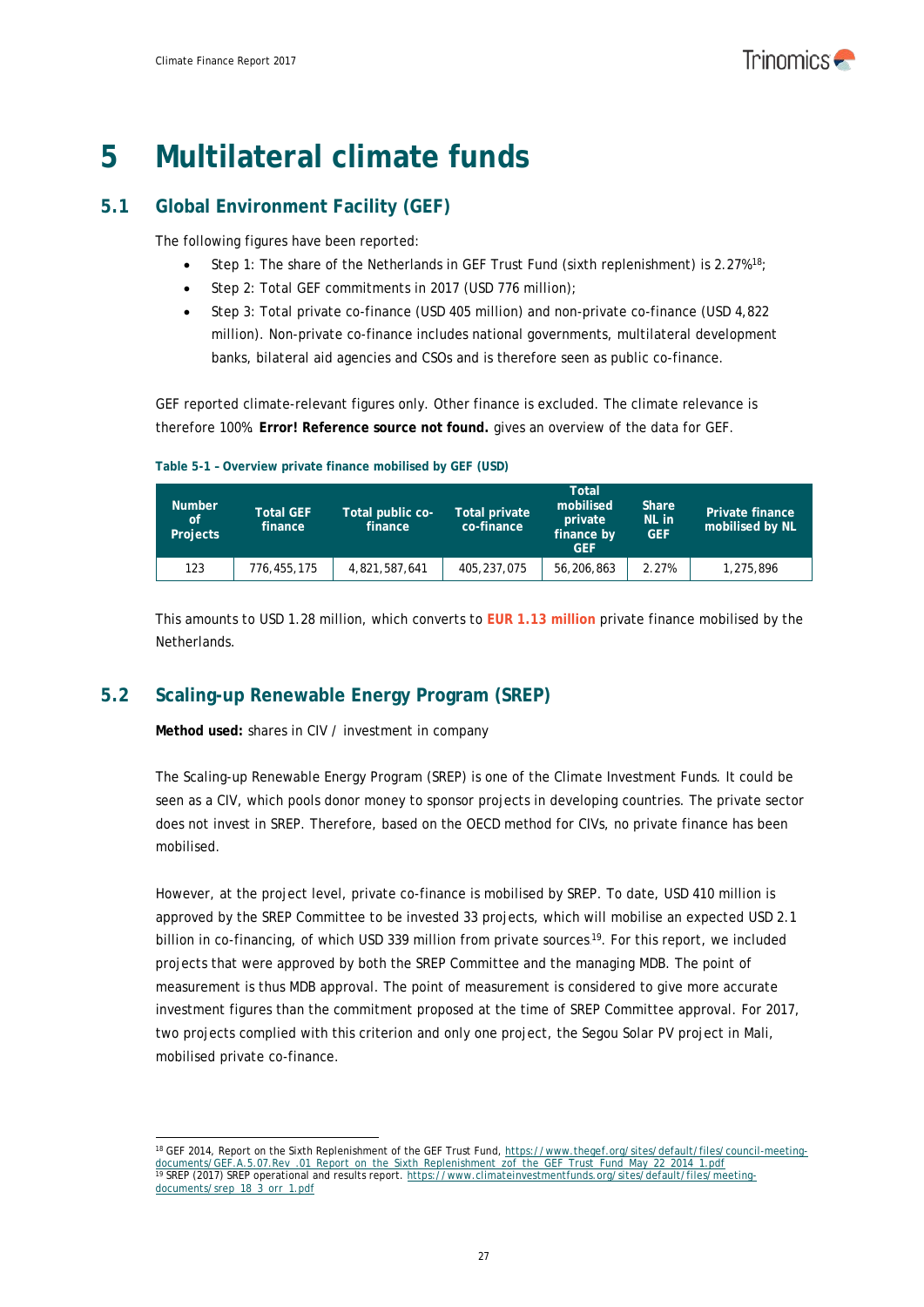

The project involves an investment in a company. SREP committed to a USD 25 million senior loan. IFC and the African Development Bank (AfDB) have also committed two senior loans, both of USD 8.4 million. The IFC Infraventures fund invested with USD 4 million equity. The other two equity providers are private. According to the OECD methodology, 50% of the private finance mobilised is directly attributed to the public equity provider (IFC Infraventures) and the remaining amount is attributed on a pro rata basis. Table 5-2 gives an overview of the public and private investments done in the Segou project.

#### **Table 5-2 Calculation of private finance mobilised by NL in USD million**

| <b>SREP</b> | Other public<br><i>investors</i> | Private  | <b>Public Equity</b><br>provider | Pro rata<br>share SREP | Mobilised by<br>SREP | <b>Mobilised</b><br>.bv NL |
|-------------|----------------------------------|----------|----------------------------------|------------------------|----------------------|----------------------------|
| 25 (senior  | 16.8 (senior loans)              | 8.2      | <b>IFC</b>                       | 54.6%                  | 2.25                 | 0.24                       |
| loan)       | 4 (Equity)                       | (Equity) | <b>Infraventures</b>             |                        |                      |                            |

Of the USD 8.4 million private finance mobilised, USD 2.25 million can be attributed to SREP. The largest share of the private finance mobilised, USD 5.23 million, was attributed to IFC as it provided an equity investment in the project. The remainder was attributed to the AfDB. The attribution was calculated in the following way:

Amount mobilised by SREP through senior loan: **USD 2.25 m** = 50% \* USD 8.2m \* (USD 25m / USD 45.8m)

Amount mobilised by equity provider (IFC Infraventures fund): **USD 4.47 m** = 50% \* USD 8.2m + 50% \* USD 8.2m \* (USD 4m/USD 45.8m)

Amount mobilised by IFC through senior loan: **USD 0.76 m** = 50% \* USD 8.2m \* (USD 8.2m/USD 45.8m)

Amount mobilised by AfDB through senior loan: **USD 0.76 m** = 50% \* USD 8.2m \* (USD 8.2m/USD 45.8m)

The Dutch share in SREP is 10.6% and therefore USD 240,000 (EUR 214,950) of private finance mobilised is attributed to the Netherlands.

# <span id="page-27-0"></span>**5.3 Green Climate Fund (GCF)**

The Green Climate Fund is an investment fund that was founded as part of the UNFCCC's financial mechanism to provide developing countries with climate finance. In 2017, two GCF projects for which private co-financing is expected, have been approved by the GCF Board, namely the GEREEF Next project and the Egyptian Renewable Energy Financing Framework. The former is expected to mobilise private finance in Q2 of 2018, but did not receive any commitments from private investors up to now. The Egyptian Renewable Energy Financing Framework is expected to mobilise USD 250 million in equity and USD 250 million in loans from 'other investors'. Since it is not clear which share of the latter amount is private finance, we will not report on private finance mobilised for this project either. Consequently, no mobilised private finance is reported for GCF projects in 2017.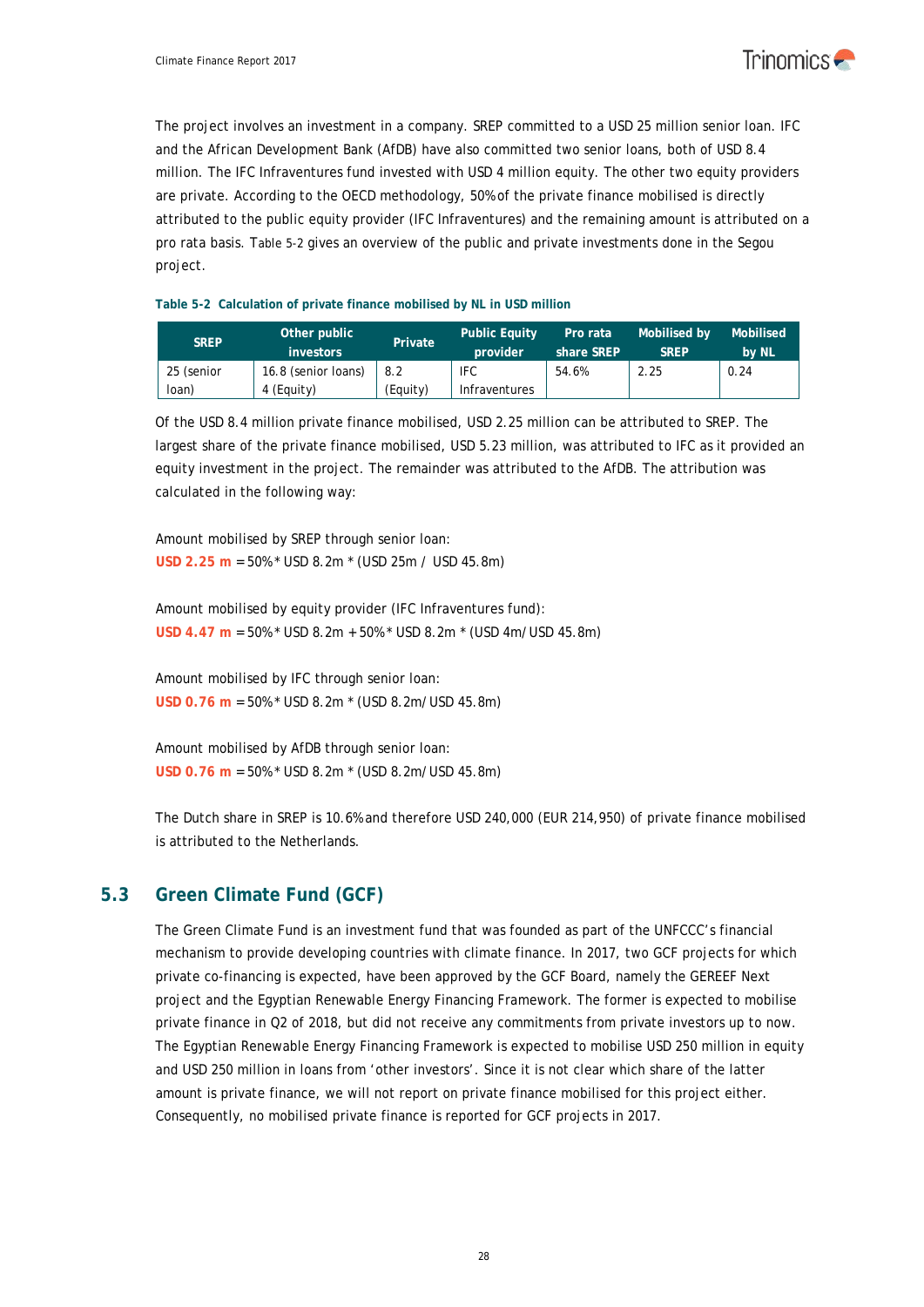

# <span id="page-28-0"></span>**6 Dutch development bank FMO**

# <span id="page-28-1"></span>**6.1 FMO-A and state funds**

**Methods used**: credit lines and syndicated loans

FMO is the Dutch development bank that is owned for 51% by the Dutch government and for 49% by commercial banks. It is considered a public entity in this report (see definitions in Annex A).

FMO uses a different method to calculate mobilisation (which is called catalysation by FMO). FMO only tracks investments in which FMO is the lead arranger and considers all (public and private) co-finance as catalysed by FMO (100% attribution to FMO). If FMO is not the lead arranger of the deal, it does not report any co-finance as catalysed (0% attribution to FMO).

Compared to last year, we have updated the calculation method for FMO's climate finance so that it is completely in line with the OECD methodology. As FMO only tracks investments in which FMO is the lead arranger, we can only report these investments, and not the ones where FMO was not in the lead. It will take several years before FMO will be able to report on private finance mobilised by loan syndications for which it was not the lead arranger.

#### *6.1.1 Credit lines*

FMO has committed three credit lines in 2017 that are climate relevant (44% mitigation, 100% mitigation and adaptation, and 25% mitigation respectively).

| <b>Commercial party</b>                     | <b>FMO</b> | Other<br>public<br><i>investors</i> | Private      | Pro rata share<br><b>FMO</b> | Mobilised by<br>FMO - first<br>level | Mobilised by<br>$FMO -$<br>second level |
|---------------------------------------------|------------|-------------------------------------|--------------|------------------------------|--------------------------------------|-----------------------------------------|
| AK Lease                                    | 18,021,874 | 14,515,310                          | 8,763,749    | 55%                          | 4,854,113                            | <b>Unknown</b>                          |
| <b>BANCO DAVIVIENDA</b><br>SALVADOREÑO S.A. | 26,300,793 |                                     | 26,300,793   | 100%                         | 26,300,793                           | Unknown                                 |
| <b>EASTERN BANK</b><br>LIMITED              | 5,627,262  |                                     | 209,433      | 100%                         | 209,433                              | Unknown                                 |
| <b>Total</b>                                | 49,949,929 | 14,515,310                          | 35, 273, 975 |                              | 31, 364, 339                         | Unknown                                 |

#### <span id="page-28-2"></span>**Table 6-1 Three credit lines (EUR million, climate-relevant share only)**

The three credit lines are provided to local commercial banks, who provide top-up funds, which is considered the first level of mobilisation by the relevant OECD methodology. A second level of mobilisation is also included in the OECD methodology, which are the equity investments provided by the private end-borrowers.

The top-up funds of the local commercial bank are attributed pro-rata to the public institutions providing the credit line. The calculations are shown in [Table 6-1.](#page-28-2) To calculate finance mobilised at the second level, information is needed on the average tenor of the sub-loans provided by the local commercial banks, the average use of the credit lines, as well as the equity that is provided by the private end-borrowers (see also Chapter 2 on the required information per method). This information is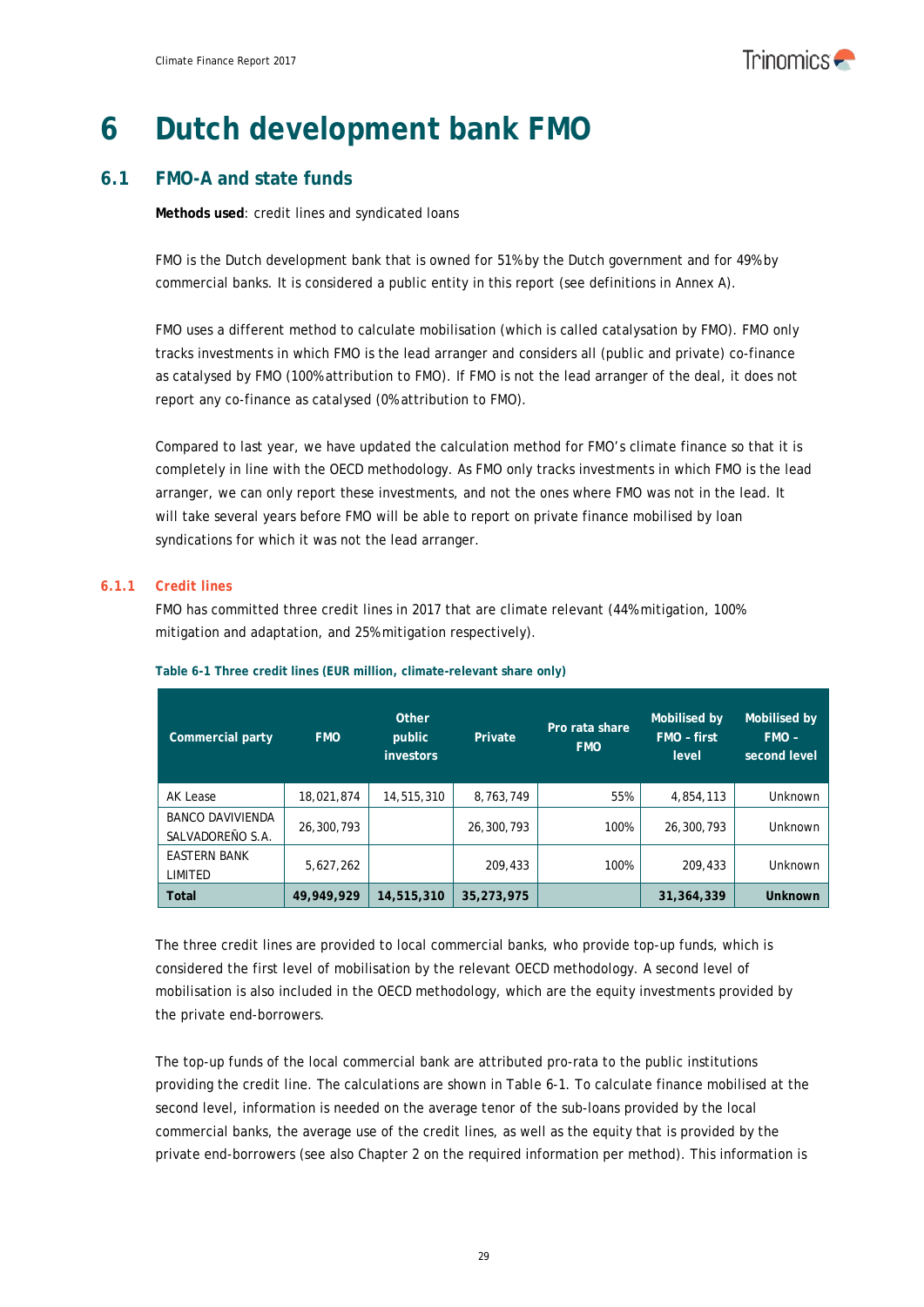not tracked by FMO. Therefore, the private finance mobilised at the second level could not be calculated.

#### *6.1.2 Syndicated loans*

FMO has arranged three syndicated loans in 2017 which mobilised private climate finance. All loans are allocated to renewable energy projects in developing countries, which are 100% climate-relevant (mitigation).

**Table 6-2 Three syndicated loans (EUR million)**

| <b>Commercial party</b>                            | <b>FMO</b> | Other<br>public<br>investors | Private    | Lead<br>arranger | Pro rata<br>share FMO | <b>Mobilised</b><br>by FMO |
|----------------------------------------------------|------------|------------------------------|------------|------------------|-----------------------|----------------------------|
| EDS EXIMAG S.A.                                    | 16,807,210 |                              | 5,047,859  | <b>FMO</b>       | 100%                  | 5,047,859                  |
| <b>VIENTOS DE</b><br>ELECTROTECNIA S.A.<br>DE C.V. | 6,788,106  | 7,633,588                    | 2,117,747  | <b>FMO</b>       | 47%                   | 1,557,272                  |
| Zephyr Power (Pvt)<br>Ltd.                         | 14,711,491 | 19,286,448                   | 4,485,311  | <b>FMO</b>       | 43%                   | 3,213,091                  |
| <b>Total</b>                                       | 38,306,807 | 26,920,036                   | 11,650,917 |                  |                       | 9,818,222                  |

According to the OECD method for syndicated loans, 50% of private finance is attributed to the lead arranger, which is FMO. The other 50% is divided pro-rata amongst the public investors.

#### *6.1.3 Sustainability Bonds*

FMO also successfully issued its third EUR 500 million Sustainability Bond.<sup>20</sup> Sustainability Bonds raise funds that support FMO lending for green and inclusive projects, which include climate mitigation and adaptation projects.<sup>21</sup> The deal attracted over 50 public and private investors, of which most were asset managers (25%), followed by banks (24%), central banks / official institutions (18%), insurance (16%) and pension funds (14%). There is currently no methodology in place to report on green bonds. Therefore we cannot include the sustainability bond's mobilisation of private climate finance in this year's report.

#### *6.1.4 Other commitments that have potentially mobilised private climate finance*

FMO has also committed other climate-relevant equity, senior loans and other financial instruments in 2017, but it does not track the commitments of other investors if FMO is not the lead arranger of the deal. It is therefore not possible to report on private finance mobilised through these instruments.

To give an indication, other investments in renewable energy that FMO committed from its own resources (FMO-A) in 2017 amount to over EUR 200 million. It is not known if these commitments have mobilised private finance.

<sup>&</sup>lt;sup>20</sup> Press release, 'FMO successfully issues its third EUR 500 million 6-year Sustainability Bond'[, https://www.fmo.nl/news](https://www.fmo.nl/news-detail/466dcc6e-e28e-448e-85d7-b0e6e1a65dbb/fmo-successfully-issued-its-third-eur-500-million-6-year-sustainability-bond)[detail/466dcc6e-e28e-448e-85d7-b0e6e1a65dbb/fmo-successfully-issued-its-third-eur-500-million-6-year-sustainability-bond](https://www.fmo.nl/news-detail/466dcc6e-e28e-448e-85d7-b0e6e1a65dbb/fmo-successfully-issued-its-third-eur-500-million-6-year-sustainability-bond) <sup>21</sup> See FMO website for more information:<https://www.fmo.nl/sustainability-bonds>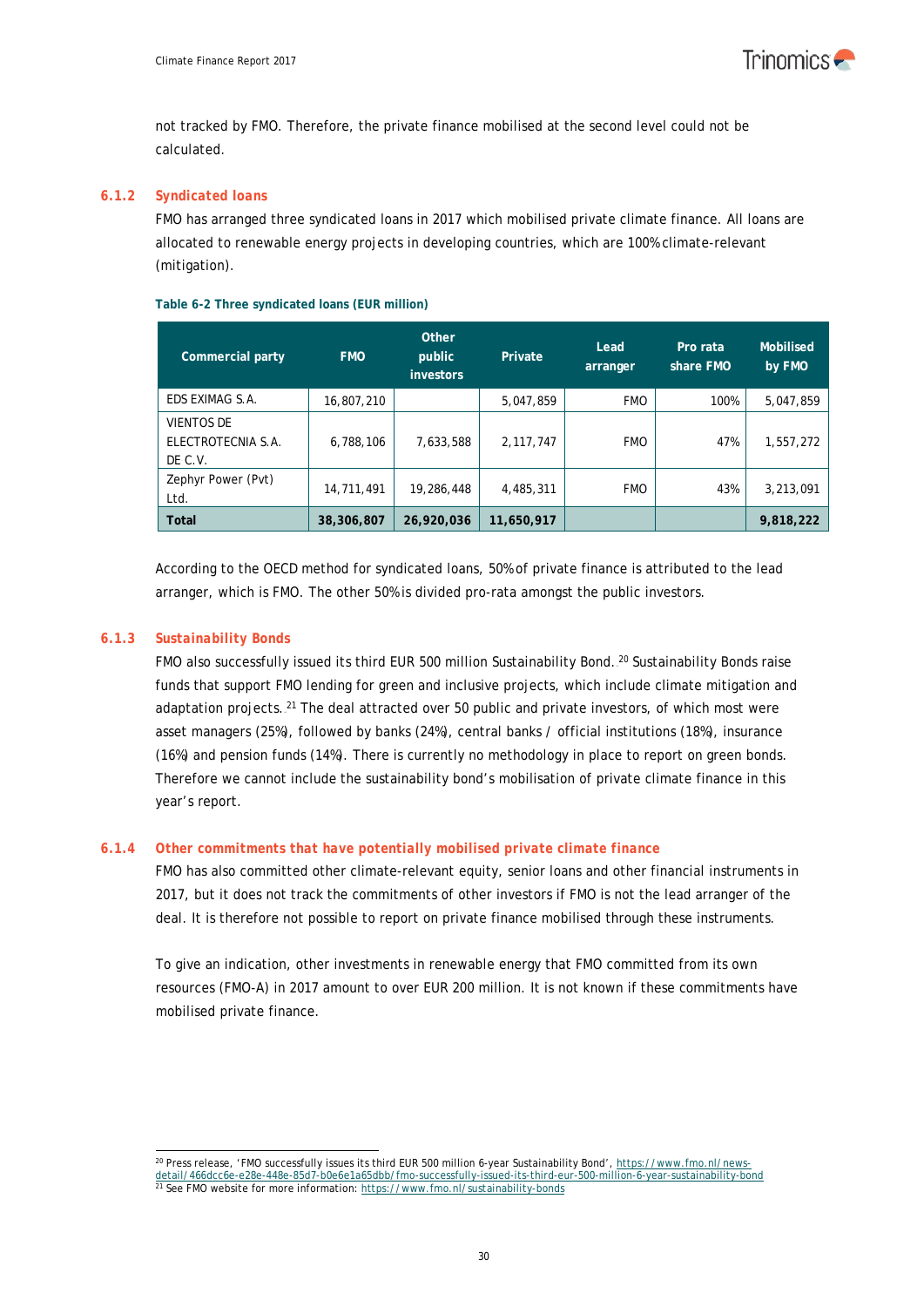

### <span id="page-30-0"></span>**6.2 Climate Investor One (CIO)**

**Method used**: shares in CIV

Climate Investor One is a collective investment vehicle that offers investment opportunities for renewable energy projects in developing countries. It is managed by the investor Climate Fund Managers, which is jointly owned (50-50% shares) by FMO and the South African infrastructure investment business Phoenix InfraWorks, which is a private entity. Climate Fund Managers is not owned or operated by a government, and therefore is considered private.<sup>22</sup>

A total of EUR 367.6 million has been invested in CIO in 2017, all equity from public and private investors. Three entities that are part of the Government of the Netherlands have provided finance: The Ministry of Foreign Affairs (MFA), the Nederlandse Waterschapsbank (NWB), and FMO. In total, these three entities have invested EUR 241.8 million. One other public entity has invested EUR 4.5 million. Private investors have contributed EUR 117.60 million. Atradius has provided a guarantee. The OECD does not provide a methodology to attribute the mobilised finance between guarantees, equity and debt finance. The guarantee is therefore not included in the calculations, despite the fact that it contributes to the mobilisation of private finance.

| Entity                   | <b>EUR million</b> | No. of entities |  |
|--------------------------|--------------------|-----------------|--|
| The Netherlands          |                    |                 |  |
| (MFA, NWB, FMO)          | 241.8              |                 |  |
| Other public investor    | 4.5                |                 |  |
| <b>Private investors</b> | 121.3              | ц               |  |

Half of the private finance is attributed equally to each public participant in the riskiest tranche (all 4). The other half is attributed pro rata to all public participants.

Amount mobilised by the Netherlands (in millions): **EUR 105.03** = ¾ \* (EUR 121.3 \* 50%) + (EUR 241.8 / EUR 246.3) \* (EUR 121.3 \* 50%)

Amount mobilised by other public investor (in millions): **EUR 16.27** = ¼ \* (EUR 121.3 \* 50%) + (EUR 4.5 / EUR 246.3) \* (EUR 121.3 \* 50%)

 <sup>22</sup> See definitions in OECD DAC (2016) 'Understanding Key Terms and Modalities for Private Sector Engagement in Development Cooperation',<http://www.oecd.org/dac/peer-reviews/Inventory-1-Private-Sector-Engagement-Terminology-and-Typology.pdf>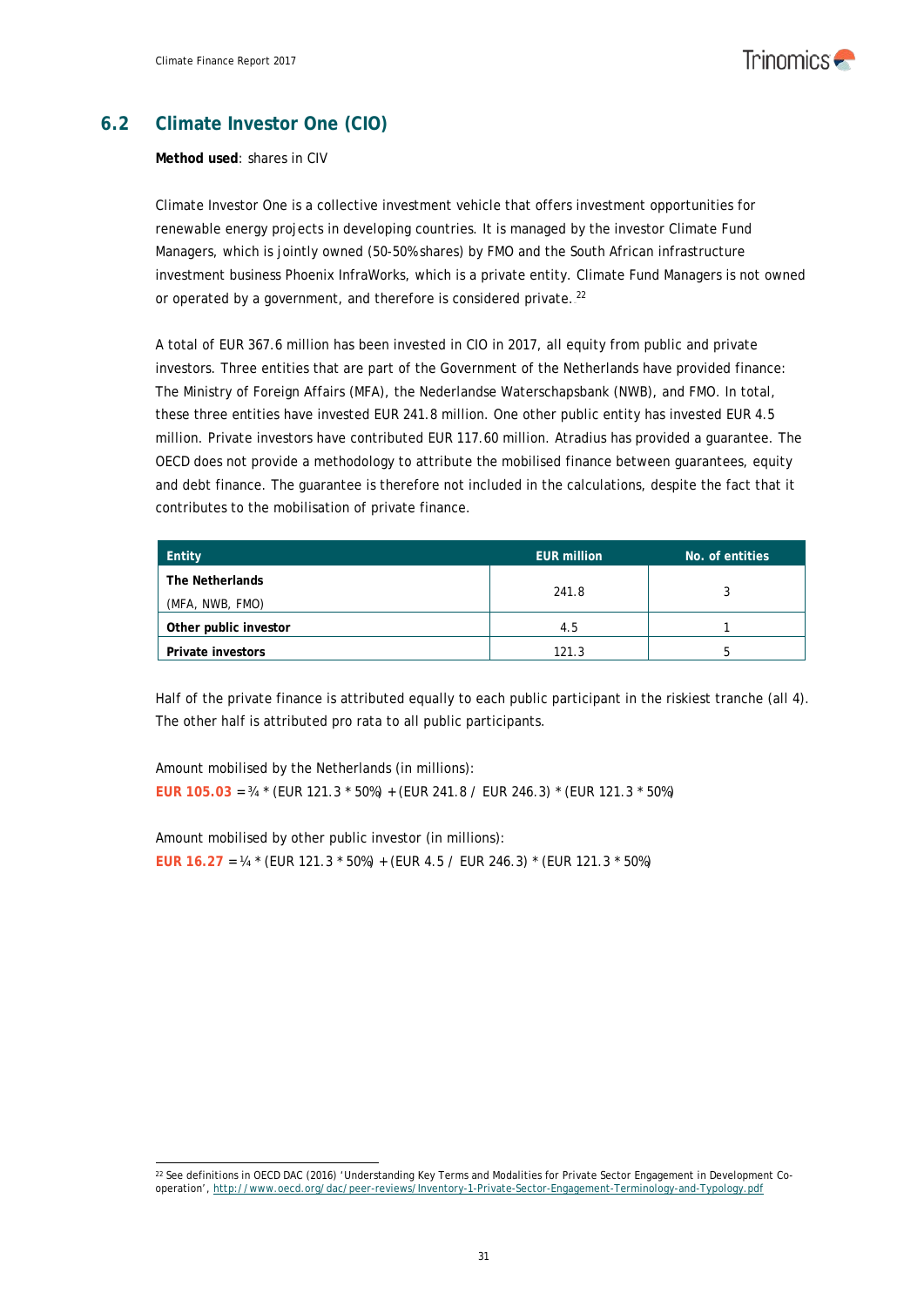Climate Finance Report 2017

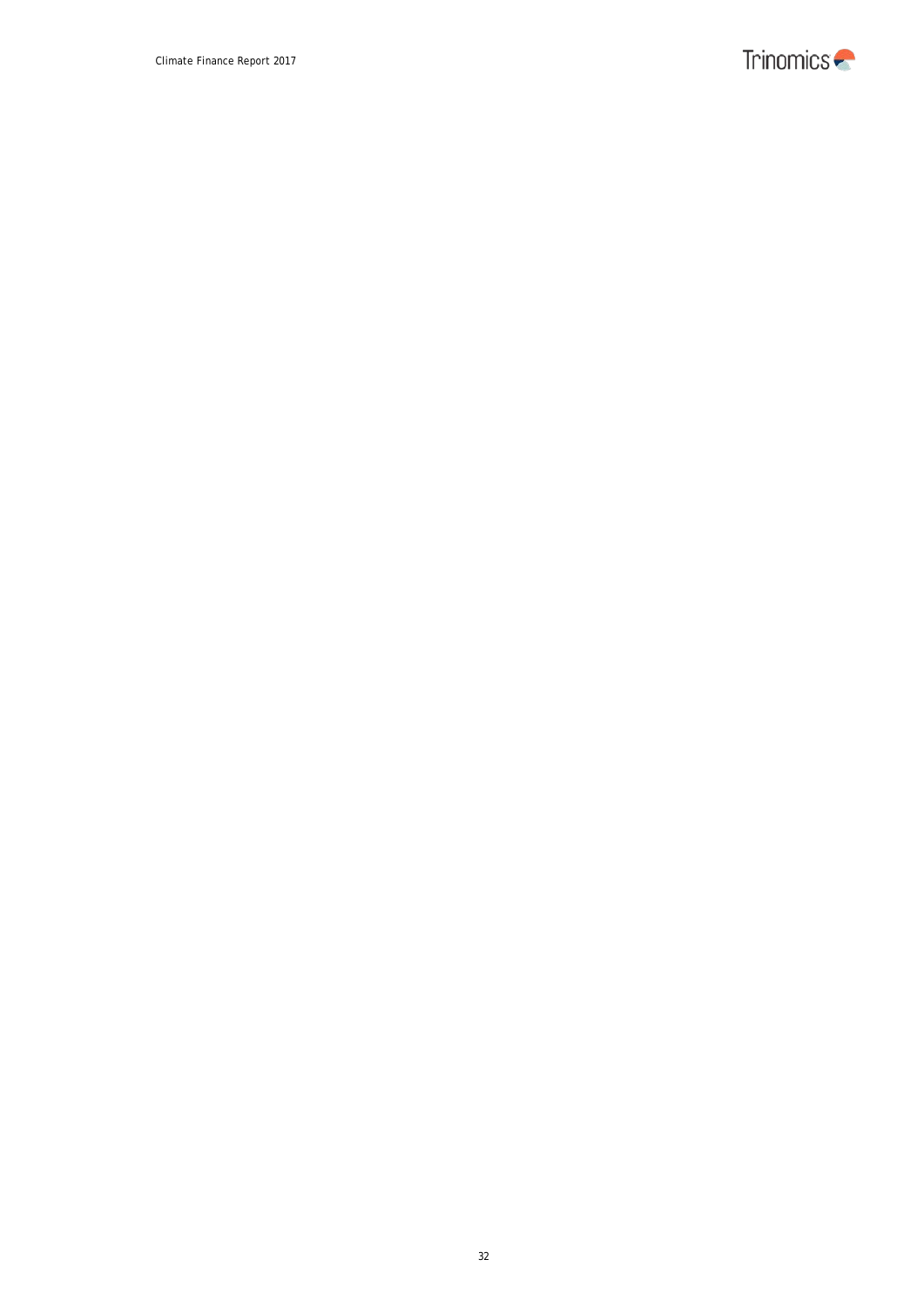

# <span id="page-32-0"></span>**7 Multilateral Development Banks**

# <span id="page-32-1"></span>**7.1 Collected data**

The calculations are based on the MDB data reported in the MDB joint report.<sup>23</sup> The data for 2017 are not yet available, therefore the 2016 data is used as best estimate. Four of the MDBs (ADB, AfDB, IDB and WBG) have a concessional window and a non-concessional window. In the Joint Report, the MDBs do not provide disaggregated figures for these two windows. It was unfortunately not feasible to obtain this information from the MDBs before the reporting deadline. Therefore, we estimate the split of concessional versus non-concessional funding based on the proportions reported to us in the past.<sup>24</sup> As such, the division between non-concessional and concessional funding should be regarded as an estimate only. [Table 7-1](#page-32-3) provides an overview of the funding through the MDBs in 2016 and the estimated proportions that we calculate with.

| <b>Bank</b>                | Non-<br>concessional<br>window | Concessional<br>window | <b>Total</b><br>climate<br>finance | Est. share of non-<br>concessional window in<br>total climate finance | Est. share of<br>concessional window in<br>total climate finance |
|----------------------------|--------------------------------|------------------------|------------------------------------|-----------------------------------------------------------------------|------------------------------------------------------------------|
| ADB                        | 2.806                          | 930                    | 3.736                              | 75%                                                                   | 25%                                                              |
| AfDB                       | 651                            | 323                    | 974                                | 67%                                                                   | 33%                                                              |
| <b>EBRD</b>                | 3,288                          |                        | 3,288                              | 100%                                                                  | 0%                                                               |
| EIB                        | 4,226                          |                        | 4,226                              | 100%                                                                  | 0%                                                               |
| <b>IDB</b>                 | 1,954                          | 100                    | 2,054                              | 95%                                                                   | 5%                                                               |
| <b>IFC</b>                 | 1,986                          |                        | 1.986                              | 100%                                                                  | 0%                                                               |
| <b>WBG</b><br>(IBRD / IDA) | 4,366                          | 4,500                  | 8,866                              | 49%                                                                   | 51%                                                              |
| <b>ICC</b>                 | 352                            |                        | 352                                | 100%                                                                  | 0%                                                               |
| Total                      | 19,629                         | 5,853                  | 25,482                             |                                                                       |                                                                  |

#### <span id="page-32-3"></span>**Table 7-1 - MDB Climate Finance in 2016 (USD million)**

Source: 2016 Joint Report on MDB Climate Finance. NB: These figures are in USD.

# <span id="page-32-2"></span>**7.2 Attribution to the Netherlands: MDBs' concessional windows**

Calculating the share of the Netherlands in the total budget of the MDB concessional windows is more complex than a standard pro-rata attribution, because the MDB concessional windows partly finance projects in the latest funding cycle with reflows from previous funding cycles. The previous ("historical") funding cycles are therefore also taken into account to calculate the Dutch share. The following formula is used to calculate the Dutch share in MDB concessional windows.<sup>25</sup>:



#### **Step 1a. Calculating x and y**

The financial resources of the concessional windows consist of:

• Donor contributions made in the latest replenishment cycle  $("x")$ ;

<sup>&</sup>lt;sup>23</sup> Joint report on multilateral development banks' climate finance.

[https://publications.iadb.org/bitstream/handle/11319/8505/2016\\_joint\\_report\\_on\\_mdbs\\_climate\\_finance.pdf?sequence=1&isAllowe](https://publications.iadb.org/bitstream/handle/11319/8505/2016_joint_report_on_mdbs_climate_finance.pdf?sequence=1&isAllowed=y)

[d=y](https://publications.iadb.org/bitstream/handle/11319/8505/2016_joint_report_on_mdbs_climate_finance.pdf?sequence=1&isAllowed=y) <sup>24</sup> Proportions are based on MDB 2014 climate finance, information obtained through personal communication with the Multilateral Development Banks.

<sup>25</sup> OECD 2015, Climate Finance in 2013-2014 and the USD 100 billion goal, Annex F.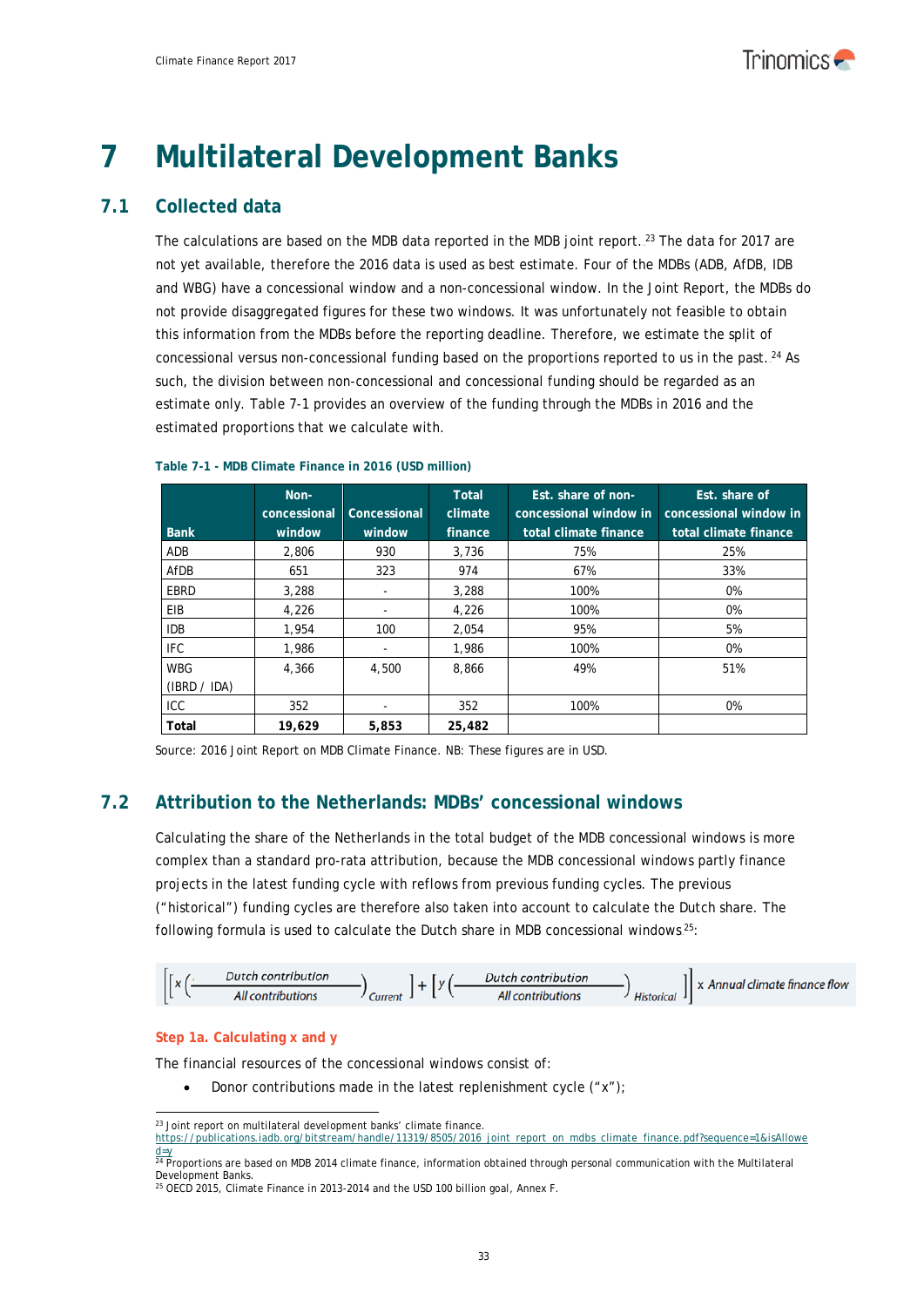

Retained earnings  $($ "y") from previous replenishment cycles.

The x and y are updated for IDA, the African Development Fund and the Asian Development Fund, according to the methods applied by the OECD in 2015 for the report *Climate Finance in 2013-2014 and*  the USD 100 billion goal.<sup>26</sup> For IDB's Fund for Special Operation it is not possible to make the split in X and Y. For further explanation of the figures, please see Annex C.

| Concessional window |        | Source                                                       |
|---------------------|--------|--------------------------------------------------------------|
| AsDF                | 67.64% | 32.36%   ADF-XII Donors' Report                              |
| AfDF                | 73.75% | 26.25%   ADF-14 Replenishment report, Annex 1                |
| IDA                 | 55.96% | 44.04%   IDA-18 Replenishment report, paragraphs 143 and 144 |

#### **Table 7-2 – x and y for the concessional windows**

Source: own research based on OECD method.

#### **Step 1b. Calculating the Dutch share in x and y**

The attribution of MDB finance to the Netherlands for the concessional windows is based on the share of the Netherlands in the current replenishment cycle (Table 7-3) and the average share of the Netherlands in the past replenishment cycles (Table 7-4). The share of the Netherlands in the current replenishment cycle is reported by the banks (see footnotes). IDB's replenishment cycle ended by 2015, but a new cycle (IDB-10) does not seem to have started yet.

#### **Table 7-3 – Current replenishment cycle**

| <b>Bank</b> | Concessional window | Period         | Cycle | <b>Share NL</b> |
|-------------|---------------------|----------------|-------|-----------------|
| ADB         | ADF $^{27}$         | 2013-2016   12 |       | 0.53%           |
| AfDB        | ADF $^{28}$         | 2014-2016   14 |       | 4.33%           |
| <b>IDB</b>  | FSO <sup>29</sup>   | 2011-2015 9    |       | 0.38%           |
| <b>WB</b>   | IDA <sup>30</sup>   | 2014-2017      | 18    | 2.81%           |

#### **Table 7-4 – Historic replenishment cycles**

| <b>Bank</b> | Concessional      | Period         | Cycles   | Currency   | Dutch contribution Total donor |                   | Share NL |
|-------------|-------------------|----------------|----------|------------|--------------------------------|-------------------|----------|
|             | window            |                |          |            | (m)                            | contributions (m) |          |
| ADB         | ADF <sup>31</sup> | $-2016$   1-11 |          | <b>USD</b> | 726                            | 32,667            | 2.22%    |
| AfDB        | ADF $32$          | $-2016$ 1-13   |          | UA         | 1,110                          | 26,643            | 4.16%    |
| <b>IDB</b>  | FSO <sup>33</sup> | $-2009$        | $1 - 8$  | <b>USD</b> | 37                             | 9.762             | 0.38%    |
| <b>WB</b>   | IDA <sup>34</sup> | -2017          | $1 - 17$ | <b>USD</b> | 8,471                          | 237,876           | 3.56%    |

#### **Step 1c. Calculating the Dutch attribution**

[Table 7-5](#page-34-2) shows the calculations of the Dutch attribution of the MDB climate finance in the concessional windows.

 $\frac{31 \text{ https://www.adb.org/sites/default/files/ institutional-document/237881/adb-final-report-2016.pdf}{32. Afterlcam Development Bank - Financial report 2016. Note M, pp. 123.}$ 

[https://www.afdb.org/fileadmin/uploads/afdb/Documents/Generic-Documents/AfDB\\_Financial\\_Report\\_2016\\_EN.pdf](https://www.afdb.org/fileadmin/uploads/afdb/Documents/Generic-Documents/AfDB_Financial_Report_2016_EN.pdf) 33 [http://idbdocs.iadb.org/wsdocs/getdocument.aspx?docnum=35291148,](http://idbdocs.iadb.org/wsdocs/getdocument.aspx?docnum=35291148) Table II Annex-B.

 <sup>26</sup> OECD 2015, Climate Finance in 2013-2014 and the USD 100 billion goal.

<sup>27</sup> <https://www.adb.org/sites/default/files/institutional-document/184982/adf-12-donors-report.pdf> , page30. <sup>28</sup> [https://www.afdb.org/fileadmin/uploads/afdb/Documents/Generic-Documents/ADF-14\\_Report.pdf\\_ADF-14](https://www.afdb.org/fileadmin/uploads/afdb/Documents/Generic-Documents/ADF-14_Report.pdf_ADF-14%20Report_-%20on_the_Fourteenth_General_Replenishment_of_the_Resources_of_the_ADF.pdf) Report\_-

[on\\_the\\_Fourteenth\\_General\\_Replenishment\\_of\\_the\\_Resources\\_of\\_the\\_ADF.pdf,](https://www.afdb.org/fileadmin/uploads/afdb/Documents/Generic-Documents/ADF-14_Report.pdf_ADF-14%20Report_-%20on_the_Fourteenth_General_Replenishment_of_the_Resources_of_the_ADF.pdf) pp. 87, Annex I.

<sup>&</sup>lt;sup>29</sup> [http://idbdocs.iadb.org/wsdocs/getdocument.aspx?docnum=35291148,](http://idbdocs.iadb.org/wsdocs/getdocument.aspx?docnum=35291148) pp 35.

<sup>30</sup> [https://www.rijksoverheid.nl/binaries/rijksoverheid/documenten/rapporten/2017/01/31/ida18-deputies-report-additions-to-ida](https://www.rijksoverheid.nl/binaries/rijksoverheid/documenten/rapporten/2017/01/31/ida18-deputies-report-additions-to-ida-resources-eighteenth-replenishment/ida18-deputies-report-additions-to-ida-resources-eighteenth-replenishment.pdf)[resources-eighteenth-replenishment/ida18-deputies-report-additions-to-ida-resources-eighteenth-replenishment.pdf,](https://www.rijksoverheid.nl/binaries/rijksoverheid/documenten/rapporten/2017/01/31/ida18-deputies-report-additions-to-ida-resources-eighteenth-replenishment/ida18-deputies-report-additions-to-ida-resources-eighteenth-replenishment.pdf) page 161.

<sup>34</sup> [https://www.rijksoverheid.nl/binaries/rijksoverheid/documenten/rapporten/2017/01/31/ida18-deputies-report-additions-to-ida](https://www.rijksoverheid.nl/binaries/rijksoverheid/documenten/rapporten/2017/01/31/ida18-deputies-report-additions-to-ida-resources-eighteenth-replenishment/ida18-deputies-report-additions-to-ida-resources-eighteenth-replenishment.pdf)[resources-eighteenth-replenishment/ida18-deputies-report-additions-to-ida-resources-eighteenth-replenishment.pdf,](https://www.rijksoverheid.nl/binaries/rijksoverheid/documenten/rapporten/2017/01/31/ida18-deputies-report-additions-to-ida-resources-eighteenth-replenishment/ida18-deputies-report-additions-to-ida-resources-eighteenth-replenishment.pdf) page 164.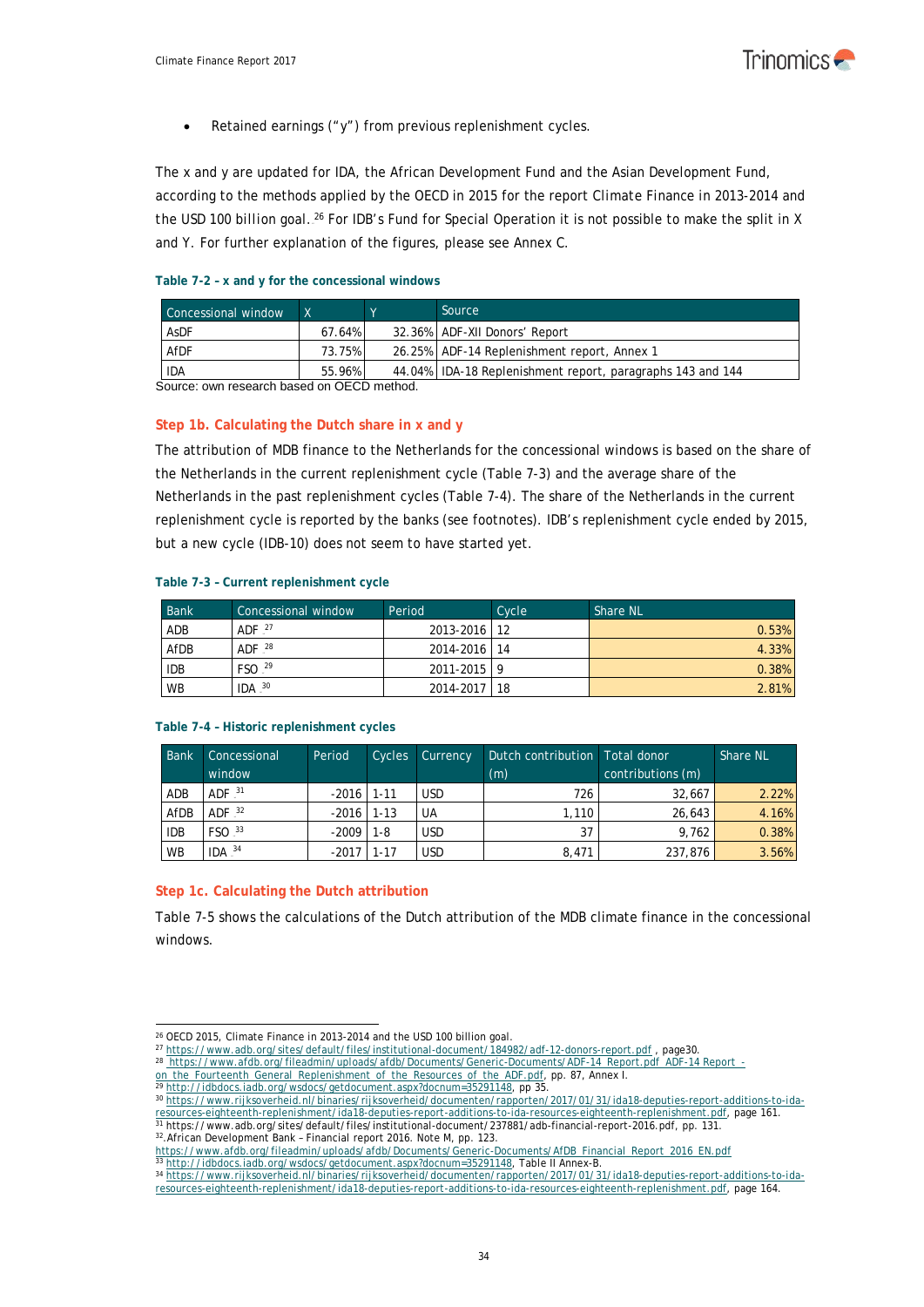

#### <span id="page-34-2"></span>**Table 7-5 Dutch shares in MDBs concessional windows and attribution of climate finance**

| <b>Bank</b> | Total climate<br>finance | $\times$ |        | NL % in x | $NL$ % in y | Attribution <sup>(a)</sup><br>(USD <sub>m</sub> ) | Attribution<br>(EUR m) |
|-------------|--------------------------|----------|--------|-----------|-------------|---------------------------------------------------|------------------------|
| ADB         | 930                      | 67.64%   | 32.36% | 0.53%     | 2.11%       | 9.69                                              | 8.59                   |
| AfDB        | 323                      | 73.75%   | 26.25% | 3.68%     | 4.16%       | 12.31                                             | 10.91                  |
| <b>IDB</b>  | 100                      |          |        | 0.36%     | 0.38%       | 0.38                                              | 0.34                   |
| WB (IDA)    | 4,500                    | 55.96%   | 44.04% | 2.71%     | 3.56%       | 138.79                                            | 123.10                 |
| Total       | 5,853                    |          |        |           |             | 161.16                                            | 142.95                 |

(a) Attribution = Total climate finance  $*(x^*NL\%$  in x $)+(y^*NL\%$  in y $))$ 

# <span id="page-34-0"></span>**7.3 Attribution to the Netherlands: MDBs' non-concessional windows**

For the non-concessional windows, the Dutch shares in the banks are used. The formula that is proposed by the Technical Working Group is a bit more complex.<sup>35</sup>, but it boils down to the same figures for the Netherlands as the Dutch shares in the banks. The shares of the Netherlands in the nonconcessional window were provided by MFA.<sup>36</sup>

<span id="page-34-3"></span>[Table 7-6](#page-34-3) shows the Dutch shares and the Dutch attribution of the MDB climate finance in the nonconcessional windows.

| <b>Bank</b> | <b>Total</b> | <b>NL %</b> | Attribution <sup>(a)</sup> (USD m) | Attribution (EUR m) |
|-------------|--------------|-------------|------------------------------------|---------------------|
| ADB         | 2,806        | 1.03%       | 28.90                              | 25.63               |
| AfDB        | 651          | 0.90%       | 5.86                               | 5.19                |
| <b>EBRD</b> | 3,288        | 2.51%       | 82.53                              | 73.20               |
| EIB         | 4,226        | 4.47%       | 188.72                             | 167.40              |
| <b>IDB</b>  | 1,954        | 0.20%       | 3.91                               | 3.47                |
| <b>IIC</b>  | 352          | 0.71%       | 2.50                               | 2.22                |
| <b>IFC</b>  | 1,986        | 2.10%       | 41.71                              | 36.99               |
| WB (IBRD)   | 4,366        | 1.98%       | 86.45                              | 76.68               |
| Total       | 19,629       |             | 440.57                             | 390.79              |

**Table 7-6 Dutch shares in MDBs non-concessional windows and attribution of climate finance**

 $(a)$  Attribution = Total climate finance \* NL %

### <span id="page-34-1"></span>**7.4 Estimating mobilised private climate finance**

In the OECD report *2020 projections of Climate Finance towards the USD 100 billion goal*, estimates of private co-finance attributable to developed countries are given for the years 2013-2014..<sup>37</sup> The estimated mobilisation ratio for multilateral finance (which consists mostly of the MDBs, but also multilateral funds such as the GEF and CIFs) is 0.42. We make use of this estimated mobilisation factor of 0.42 for MDB's climate finance, until more data becomes available. With the EUR 534 million MDB finance that can be attributed to the Netherlands, it is estimated that EUR 224 million private finance is mobilised.

 <sup>35</sup> OECD 2015, Climate Finance in 2013-2014 and the USD 100 billion goal, Annex F.

<sup>36</sup> Please note that the capital shares of the Netherlands are used. This can slightly differ from the voting shares of the Netherlands. <sup>37</sup> This mobilisation factor is based on the average ratio of attributed private co-finance/total public climate finance commitment for the years 2013-2014. Public finance includes outflows from the MDBs and multilateral funds such as GEF and the CIFs. OECD 2016,

<sup>&</sup>quot;2020 projections of Climate Finance towards the USD 100 billion goal: Technical Note"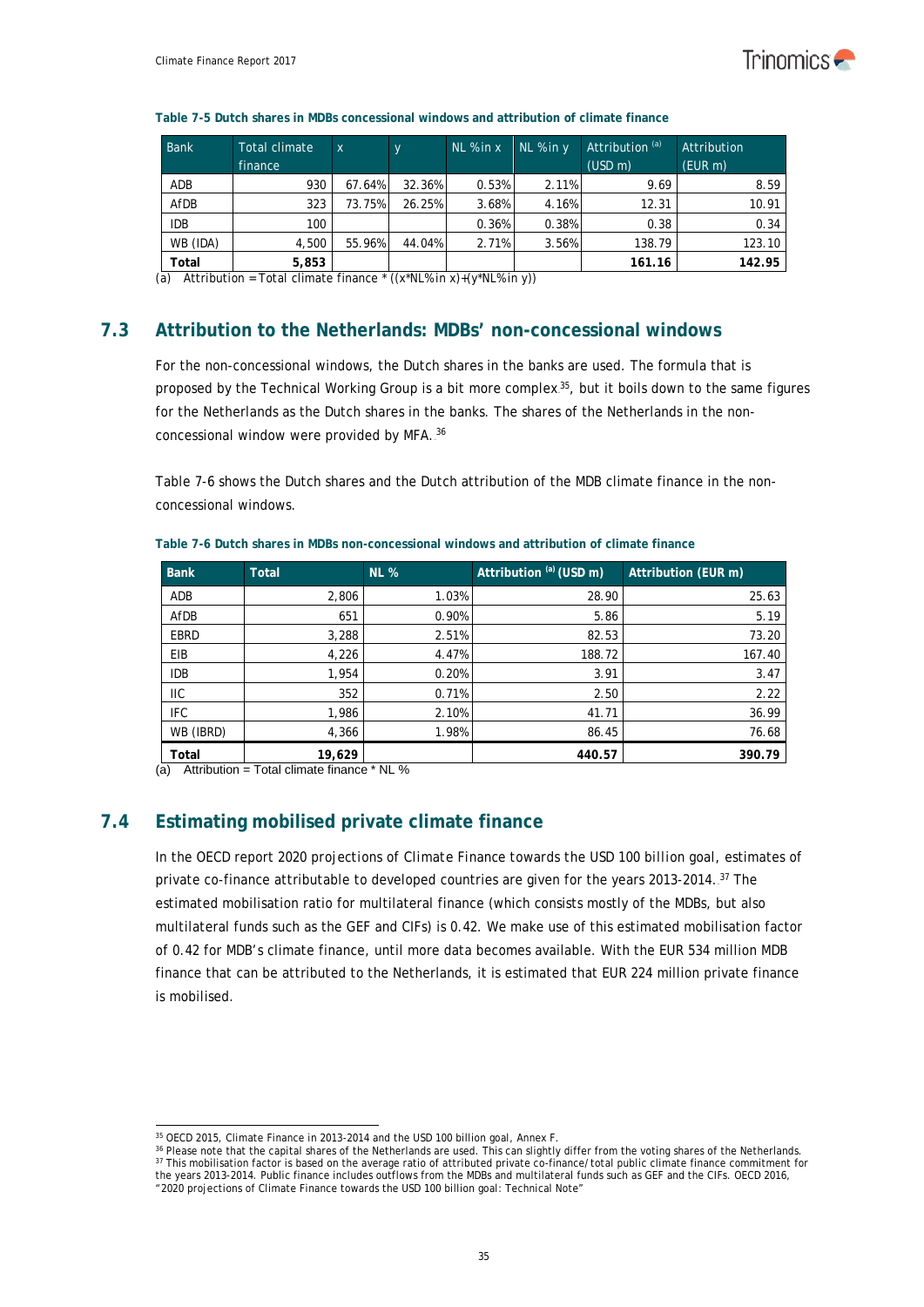

| Non-concessional window |                                                        |                                                | <b>Concessional window</b>                             |                                                |                                                        | <b>Total</b>                                   |  |
|-------------------------|--------------------------------------------------------|------------------------------------------------|--------------------------------------------------------|------------------------------------------------|--------------------------------------------------------|------------------------------------------------|--|
| <b>Bank</b>             | <b>MDB</b> climate<br>finance<br>(attributed to<br>NL) | Mobilised<br>private climate<br>finance (est.) | <b>MDB</b> climate<br>finance<br>(attributed to<br>NL) | Mobilised<br>private climate<br>finance (est.) | <b>MDB</b> climate<br>finance<br>(attributed to<br>NL) | Mobilised<br>private climate<br>finance (est.) |  |
| ADB                     | 25.63                                                  | 10.77                                          | 8.59                                                   | 3.61                                           | 34.23                                                  | 14.37                                          |  |
| AfDB                    | 5.19                                                   | 2.18                                           | 10.91                                                  | 4.58                                           | 16.11                                                  | 6.77                                           |  |
| EBRD                    | 73.20                                                  | 30.75                                          |                                                        |                                                | 73.20                                                  | 30.75                                          |  |
| <b>EIB</b>              | 167.40                                                 | 70.31                                          |                                                        |                                                | 167.40                                                 | 70.31                                          |  |
| IDB                     | 3.47                                                   | 1.46                                           | 0.34                                                   | 0.14                                           | 3.80                                                   | 1.60                                           |  |
| IFC.                    | 36.99                                                  | 15.54                                          |                                                        |                                                | 36.99                                                  | 15.54                                          |  |
| WB (IBRD /<br>IDA)      | 76.68                                                  | 32.21                                          | 123.10                                                 | 51.70                                          | 199.79                                                 | 83.91                                          |  |
| ШC                      | 2.22                                                   | 0.93                                           |                                                        |                                                | 2.22                                                   | 0.93                                           |  |
| Total                   | 390.79                                                 | 164.13                                         | 142.95                                                 | 60.04                                          | 533.74                                                 | 224.17                                         |  |

#### **Table 7-7 MDB Climate Finance in 2016 – Attribution to the Netherlands (EUR million)**

#### **Note on estimation of mobilised private climate finance by MDBs**

The estimated mobilisation factor of 0.42 is very general and does not distinguish between finance from non-concessional and concessional windows. In previous years, the MDBs the ADB, IDB and the WBG reported a higher level of private co-finance in their investments from non-concessional windows, while the AfDB reported a higher level for their concessional window. The general mobilisation factor of 0.42 should therefore be seen as a very rough estimation that may not reflect well on the respective mobilising effects of non-concessional and concessional windows.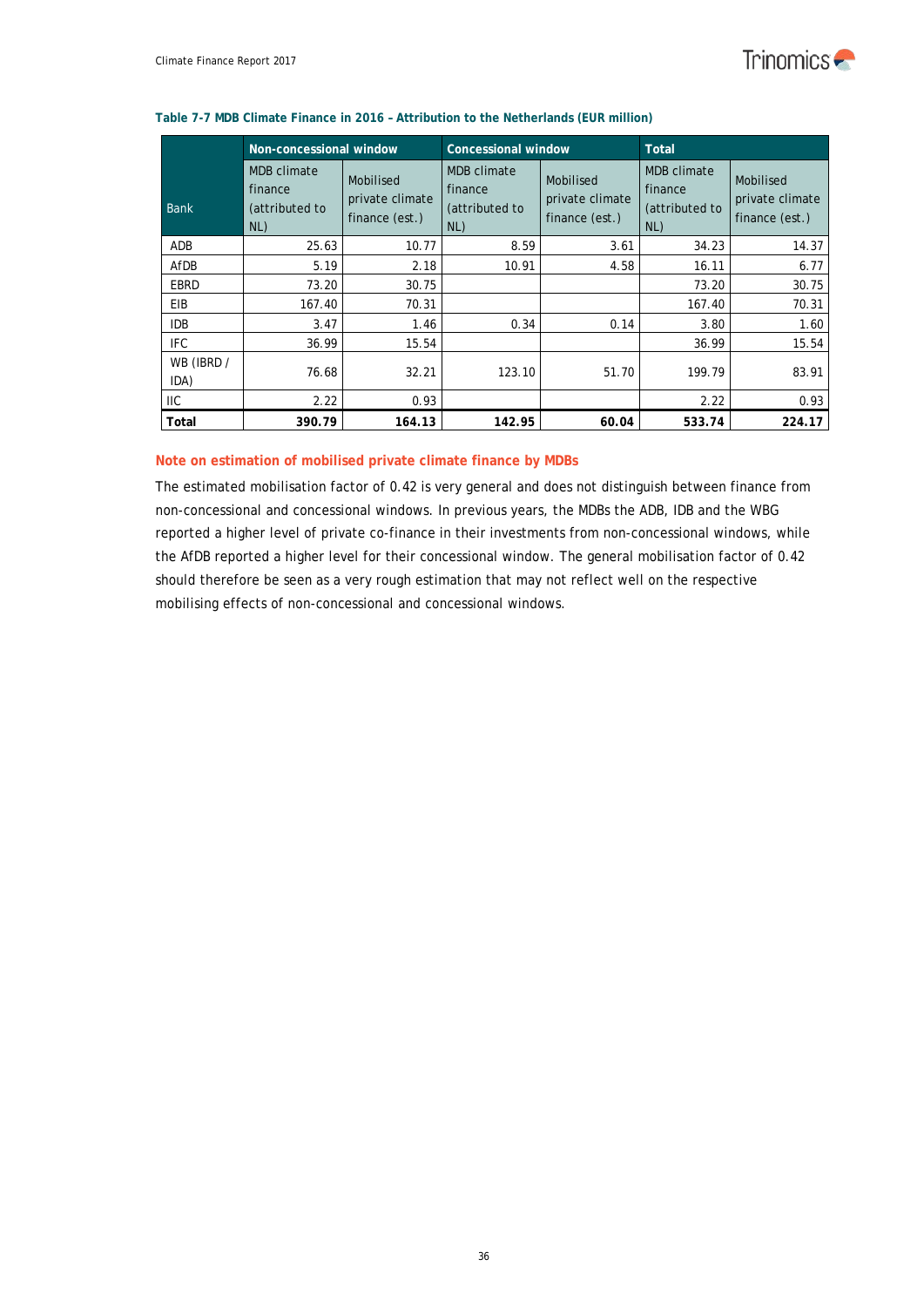

# <span id="page-36-0"></span>**8 Funds that indirectly mobilise private climate finance**

# <span id="page-36-1"></span>**8.1 UTZ**

UTZ has two programmes: one that focuses on certification, and one that focuses on strategic partnerships. The certification programme is financed by private sources. The strategic partnership programme is financed by the Dutch Ministry of Foreign Affairs. Although both are managed by UTZ, there is no direct link between the two, therefore no direct mobilisation can be reported. However, the strategic partnership programme does facilitate private investments in sustainable agriculture indirectly.

# <span id="page-36-2"></span>**8.2 The Public-Private Infrastructure Advisory Facility (PPIAF)**

The Public-Private Infrastructure Advisory Facility (PPIAF) aims to facilitate private sector involvement in infrastructure projects in developing countries. It aims to increase co-financing on climate-relevant projects, but it does this in an indirect way via capacity building. PPIAF does not invest in projects that mobilise private co-finance directly.

# <span id="page-36-3"></span>**8.3 The Energy Sector Management Assistance Program (ESMAP)**

The Energy Sector Management Assistance Program (ESMAP) aims to improve the enabling environment for investments in energy sector developments, by providing local governments with advice on how to structure their markets, regulations, power system planning, subsidy schemes etc. It does not invest in climate projects directly, but informs World Bank operations (worth USD 6.1 billion in FY2017)..<sup>38</sup> In turn, these World Bank projects mobilise further co-finance from public and private sources. As such ESMAP's indirect mobilisation is captured by the World Bank's reporting on mobilised finance.

# <span id="page-36-4"></span>**8.4 Global Alliance for Clean Cookstoves**

The Netherlands supports clean cookstoves via a GIZ contract for the Global Alliance for Clean Cookstoves (GACC) programme operating in Bangladesh, Uganda, Kenya and Ghana. The activities include technical assistance and do not mobilise private finance directly.

# <span id="page-36-5"></span>**8.5 Agriterra, Global Index Insurance Facility, One Acre Fund**

The Netherlands also contributes to Agriterra, One Acre Fund and the Global Index Insurance Facility (GIIF), of which the latter is most climate relevant. However, up to now no private investments have been mobilised by these funds.

 <sup>38</sup> ESMAP Annual Report 2017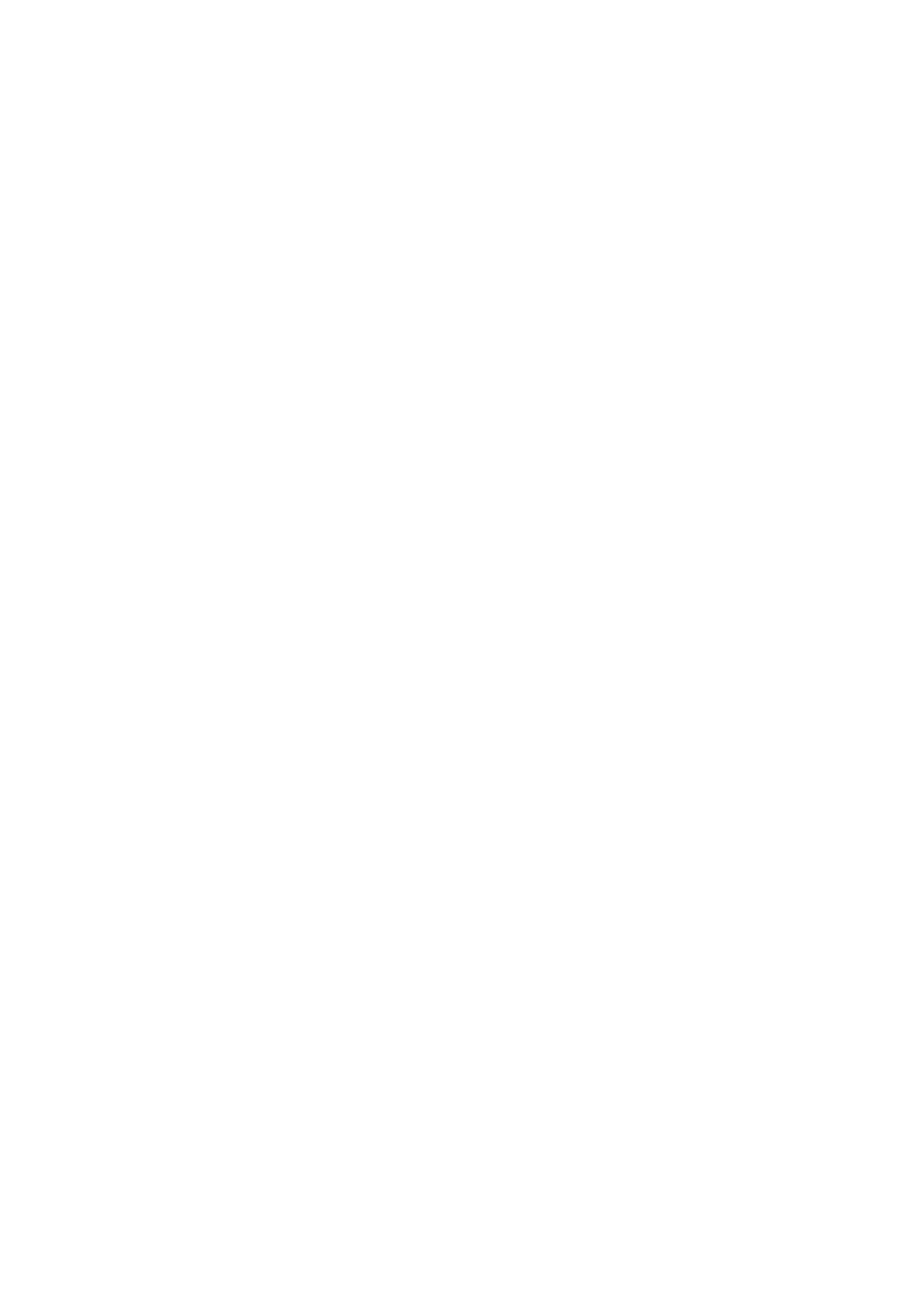

# <span id="page-38-0"></span>**Annex A – Methodology used for estimating mobilised private climate finance**

In this study a best estimation is made of the private finance that was mobilised in 2017 by public finance from the Netherlands (bilateral and attributable multilateral finance) to support developing countries mitigate and adapt to the impacts of climate change.

Definition of public and private finance:

- An entity is considered public if more than 50% is owned by public shareholders. In this case, 100% of finance deployed by these institutions is considered public finance (no apportioning if ownership is mixed);
- An entity is considered private if more than 50% is owned by private shareholders and is operated by a government. In this case, 100% of finance deployed by these institutions is considered private finance (no apportioning if ownership is mixed).

Direct versus indirect mobilisation

- Only climate-relevant activities that  $\frac{directly}{}$  mobilise private finance are included;  $39$
- Climate-relevant activities that only indirectly mobilise private finance are not included.

Types of public finance instruments:

• Grants, loans, equity and guarantees. Calculated according to OECD methods.

Point of measurement of public and mobilised private finance:

• Public and mobilised private finance are measured at the moment of commitment.

Attribution:

• Attribution of private co-finance is based on OECD methods. If no methods are available, it is based on a pro rata calculation (based on the share of the Dutch public finance in the total amount of public finance for the project, including public finance from developing countries).

Causality:

• All private co-finance in the same project is assumed to have been mobilised by the public finance.

Classifying developing countries:

• The developing countries are the DAC List of ODA Recipients..<sup>40</sup> Countries that are not part of Annex I of the Convention ("non-Annex I countries") include countries that have made considerable economic progress since the Convention was written in 1992. A good example is the Republic of Korea, a non-Annex I country that has become a large donor to the Green Climate Fund (GCF). Many countries that fall under the non-Annex I definition are now classified as High Income Countries by the World Bank and are not included

<sup>&</sup>lt;sup>39</sup> See for a recent typology OECD 2017, 'Private finance for climate action',

<https://www.oecd.org/env/researchcollaborative/private-finance-for-climate-action-policy-perspectives.pdf>

<sup>40</sup> <http://www.oecd.org/dac/stats/documentupload/DAC%20List%20of%20ODA%20Recipients%202014%20final.pdf>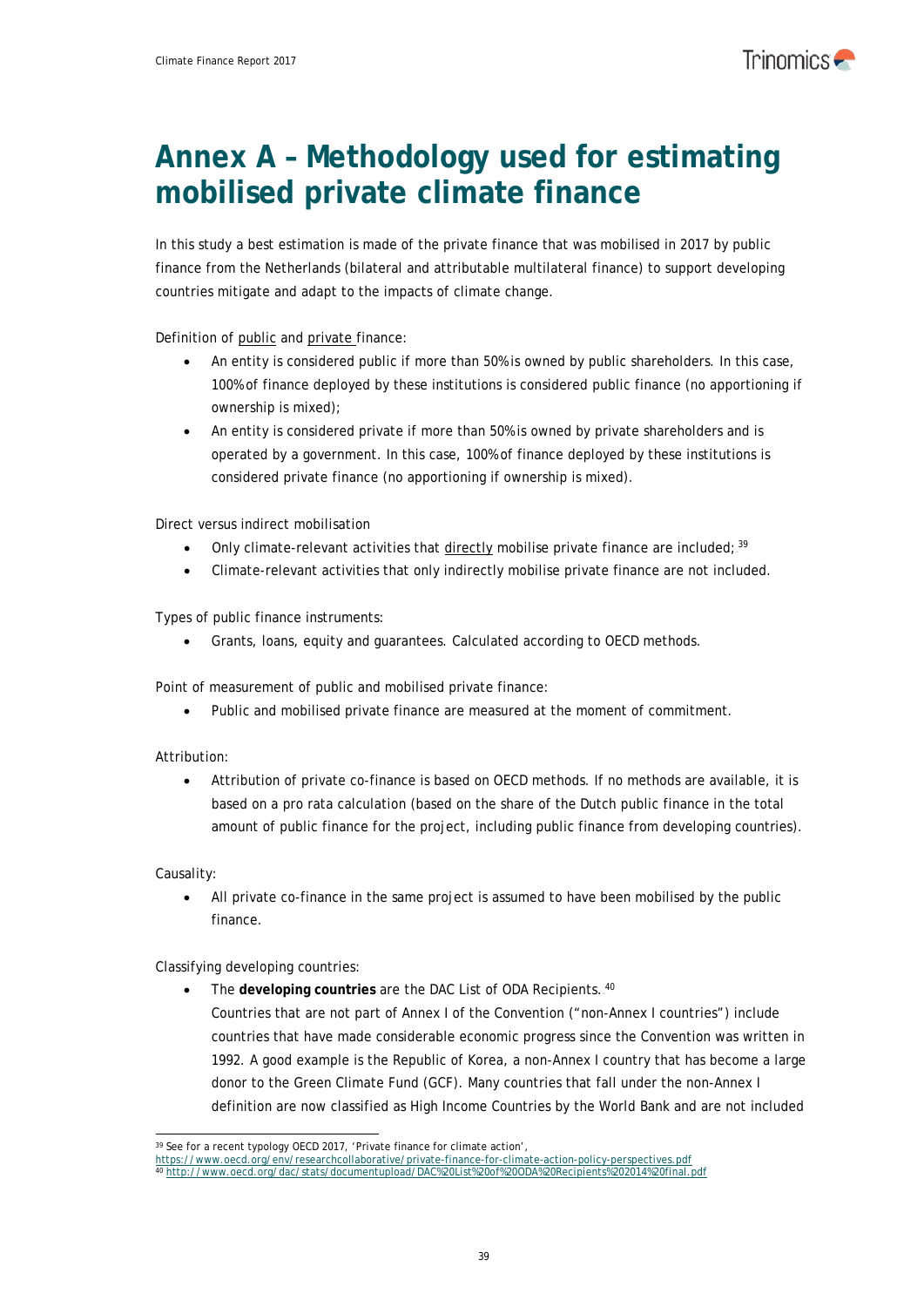

in the DAC List of ODA Recipients. In order to appropriately deliver the pledge to the countries that are challenged the most by climate change and adhere to the common but differentiated responsibilities principle.<sup>41</sup> we exclude the High Income Economies from the definition of developing countries and use the DAC list of ODA Recipients which reflects the current state of affairs more accurately.

Assigning a geographical origin to private finance:

• It is difficult to assign a geographic origin to private finance, as different criteria would lead to different outcomes and no internationally agreed criteria exist.

Currency and conversion:

• OECD conversion rate methodology.

 <sup>41</sup> Principle 7 of the Rio Declaration on Environment and Development, available at <http://www.un.org/documents/ga/conf151/aconf15126-1annex1.htm>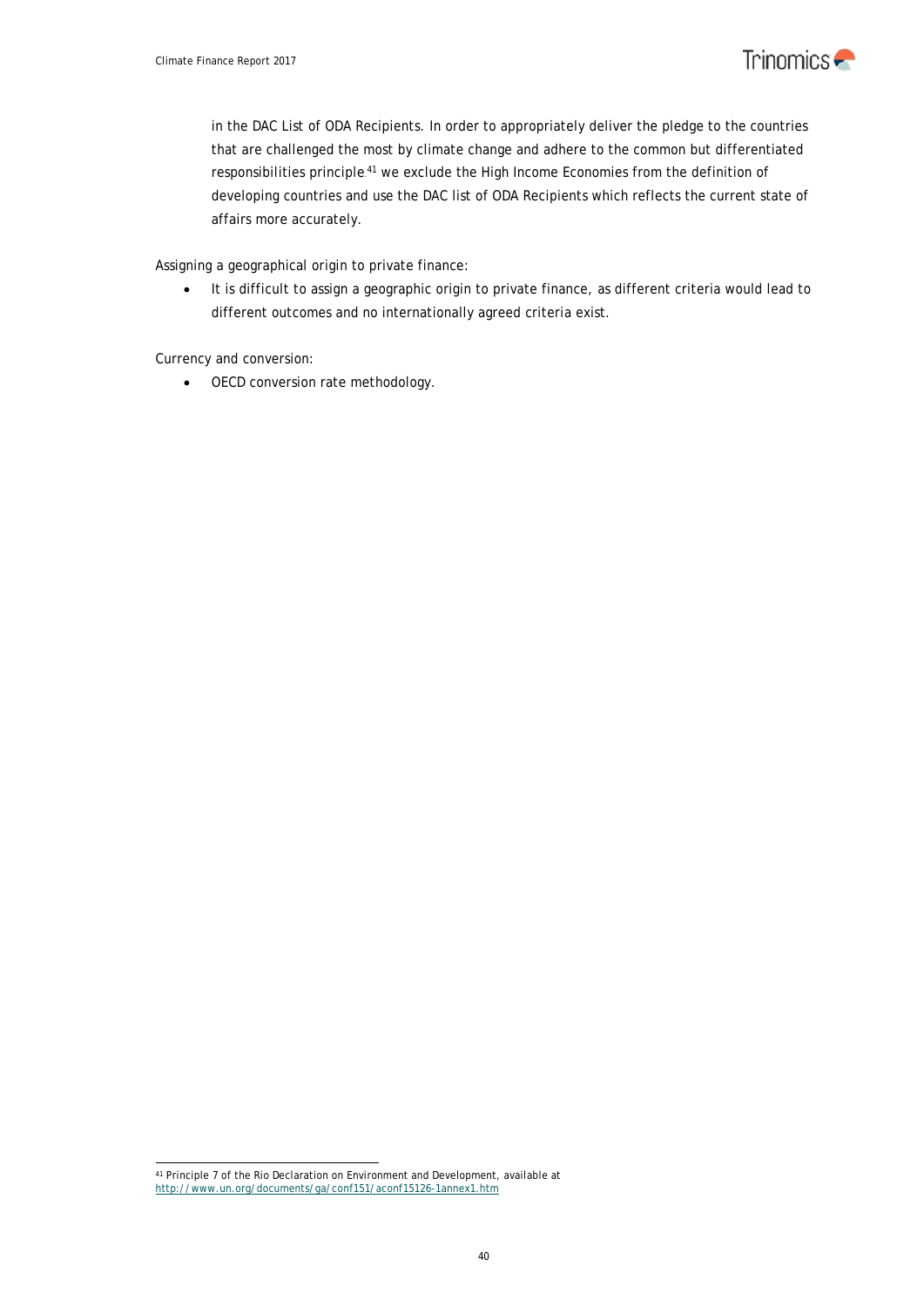

# <span id="page-40-0"></span>**Annex B – Methodology based on the TWG method**

The TWG method is a pro-rata attribution method, which takes all financial instruments at face value. Figure B-1 shows the five points that need to be measured to be able to report private climate finance mobilised by the Netherlands according to the TWG method. They represent financial flows to climaterelevant projects, from donor countries to the final recipient.





The five points are covered by the following three steps to measure mobilised private climate finance.

#### **Step 1: Share of the Netherlands in the total budget of the fund/programme (point 1 and 2)**

We need to measure how much of the private finance can be attributed to the Dutch contribution to the fund/programme compared to other donors. Thus we need to know:

- How much has the Netherlands contributed to the fund/programme (point 1);
- How much have other donors contributed to the fund/programme (point 2).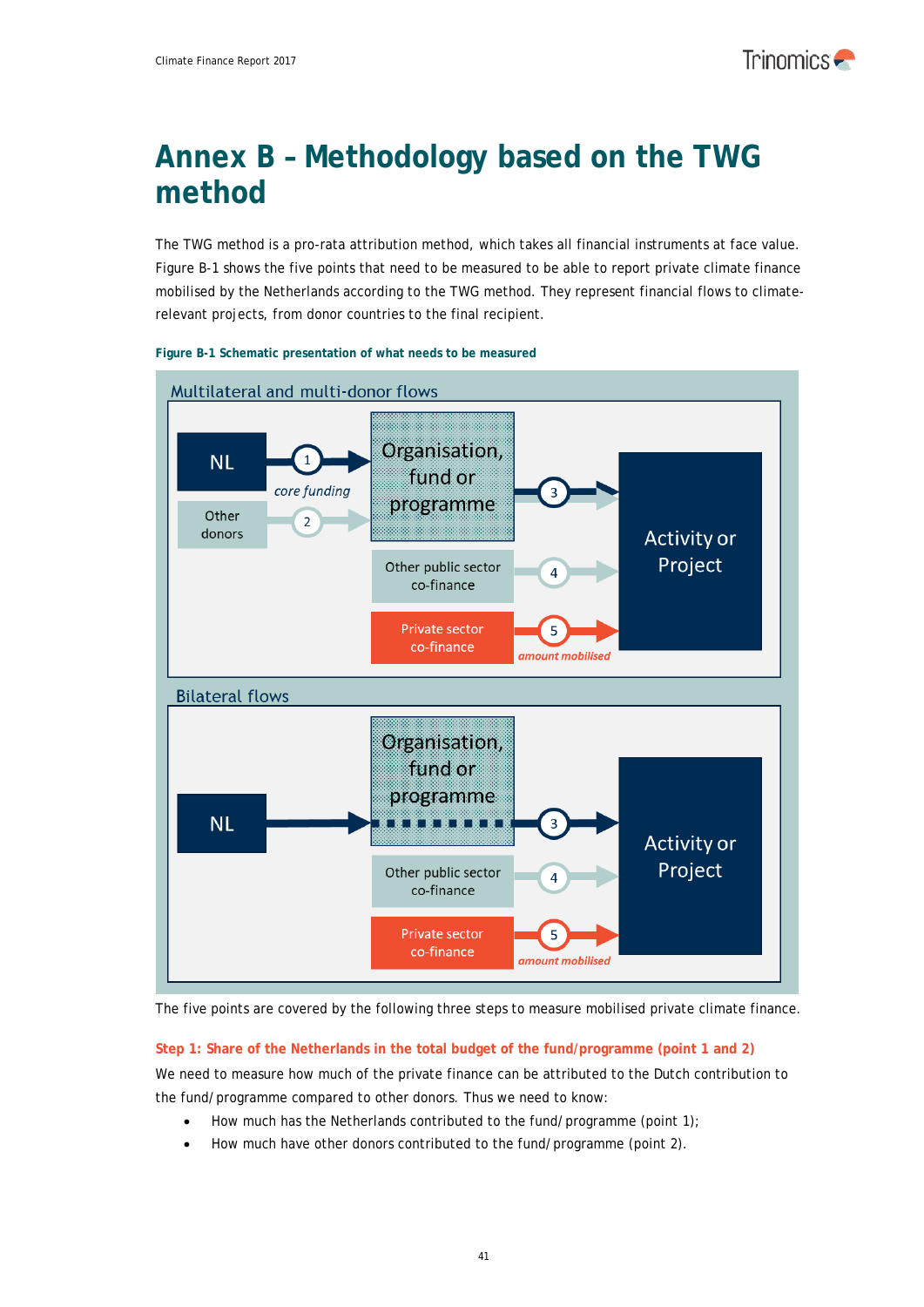

We can then calculate the share (%) of the Netherlands. The contributions can be measured over the total budget of the programme, or in the case of a fund, the total budget in the latest funding cycle..<sup>42</sup> Funding cycles generally run for 4-5 years. The aim is to know the share of the Netherlands in the **total budget** of the programme/fund, not just in year 2017.

#### **Step 2: The fund/programme commitments in 2017 per project (point 3)**

We need to know how much the fund/programme has committed per project in 2017.

#### **Step 3: The commitments of third parties (private and public) in 2017 per project (point 4 and 5)**

Finally, we need to know how much third parties have committed per project in 2017. Third parties typically consist of companies, private investors, NGOs, knowledge institutions, public bodies. A split needs to be made between:

- Co-finance by private parties (point 4);
- Co-finance by public parties (point 5).

#### **What to do if information is not available**

**If it's not possible to report the commitments** *per project* **(point 3, 4 and 5), we report the total fund/programme commitments in 2017 and the total third party commitments in 2017.** We can still calculate mobilised private finance with aggregated figures. However, the attribution of mobilised private climate finance to the fund/programme is less accurate, as the ratio of public and private finance can differ per project. This is not captured in aggregated figures.

#### *Calculating mobilised private finance: attribution to the Netherlands*

The total amount of mobilised private finance is shared pro rata amongst all public financiers (see Figure B-2). This means that the attribution to the Netherlands consists of a two-stage calculation:

- 1. The share of the Netherlands in the fund/programme (see also step 1 above);
- 2. The share of the fund/programme in total public finance per project (including public co-finance by third parties).



#### **Mobilised private climate finance by the Netherlands =**



**total private co-finance to project \* fund/programme share in total public finance to project \* Dutch share in the fund/programme**

 <sup>42</sup> MDB funds (ADF, AFDF, FSO) partly finance projects in the latest funding cycle with reflows from previous funding cycles, which are therefore also taken into account to calculate the Dutch share. Section 7.2 discusses this in detail.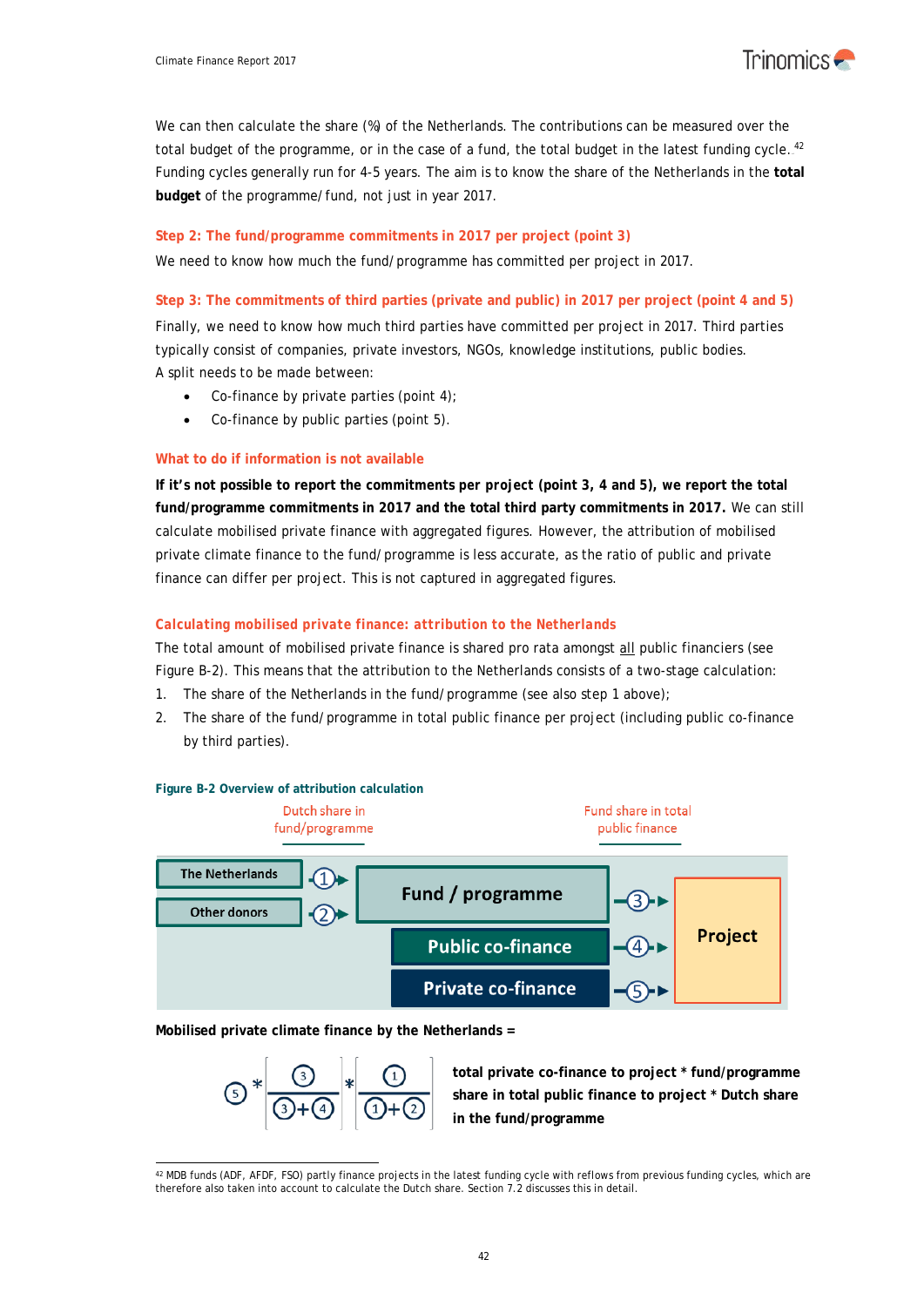

# <span id="page-42-0"></span>**Annex C – Data x and y concessional windows**

The tables below show the figures used for calculating the 'x' and 'y' for the MDB concessional windows.

**Table C-1 Overview of resource contributions in the MDBs' concessional windows.**

| <b>IDA-17</b>                           | Value (SDR B)  | %       |
|-----------------------------------------|----------------|---------|
| <b>Partner Grant Contributions</b>      | 16,500,000     | 45.71%  |
| <b>Partner Loan Contributions</b>       | 3,700,000      | 10.25%  |
| Total new donor resources               | 20,000,000     | 55.96%  |
| Internal Reflows                        | 15,500,000     | 42.94%  |
| Total historic donor resources          | 15,500,000     | 42.94%  |
| <b>IBRD</b> transfer                    | 300,000        | 0.83%   |
| <b>IFC</b> transfer                     | 100,000        | 0.28%   |
| <b>Total non-concessional transfers</b> | 4,000,000      | 1.11%   |
| <b>Total Funding (overall)</b>          | 36,100,000,000 | 100.00% |

**Source:** IDA-18 Replenishment report paragraph 143 and 144.

| AfDF-13                               | Value (AU)    | %      |
|---------------------------------------|---------------|--------|
| <b>Donor Contributions</b>            | 4,366,476,999 | 73.73% |
| Supplemental Contributions (SWE, CHE) | 1,253,426     | 0.02%  |
| Total new donor resources             | 4,367,730,425 | 73.75% |
| Technical Gap (less AfDB transfer)    | 810, 977, 519 | 13.69% |
| Advance Commitment Authority          | 743,808,915   | 12.56% |
| Total historic donor resources        | 1,554,786,434 | 26.25% |
| <b>AfDB</b> Transfer                  | $\Omega$      | $0\%$  |
| Total non-concessional transfers      | $\Omega$      | 0%     |
| <b>Total Funding (overall)</b>        | 5,922,516,859 |        |

**Source:** ADF-14 Replenishment report, Annex I.

| AsDF-XI                                            | Value (USD)   | %      |
|----------------------------------------------------|---------------|--------|
| New donor resources                                | 2.545.879.658 | 67.64% |
| Historic donor resources                           | 180,000,000   | 4.78%  |
| Non-concessional transfers (AsDB ("OCR") Transfer) | 1,037,738,000 | 27.57% |
| Total                                              | 3,763,617,658 |        |

**Source:** ADF-XII Donors report, Table 5 pp. 24.

#### **Notes on the implementation of the TWG methodology**

- "x" is the portion of the total resources available for the latest replenishment that derives from recent contributions;
- "y" is referred to as "retained earnings" in the TWG methodology. Since data on retained earnings were not readily available in the sources analysed, for implementation, "y" was interpreted as "all the resources available except recent contributions" In terms of data, "y" includes:
	- o transfers from sister institutions (i.e. most often retained earnings from non-concessional windows); for AfDF, AsDF and IDA;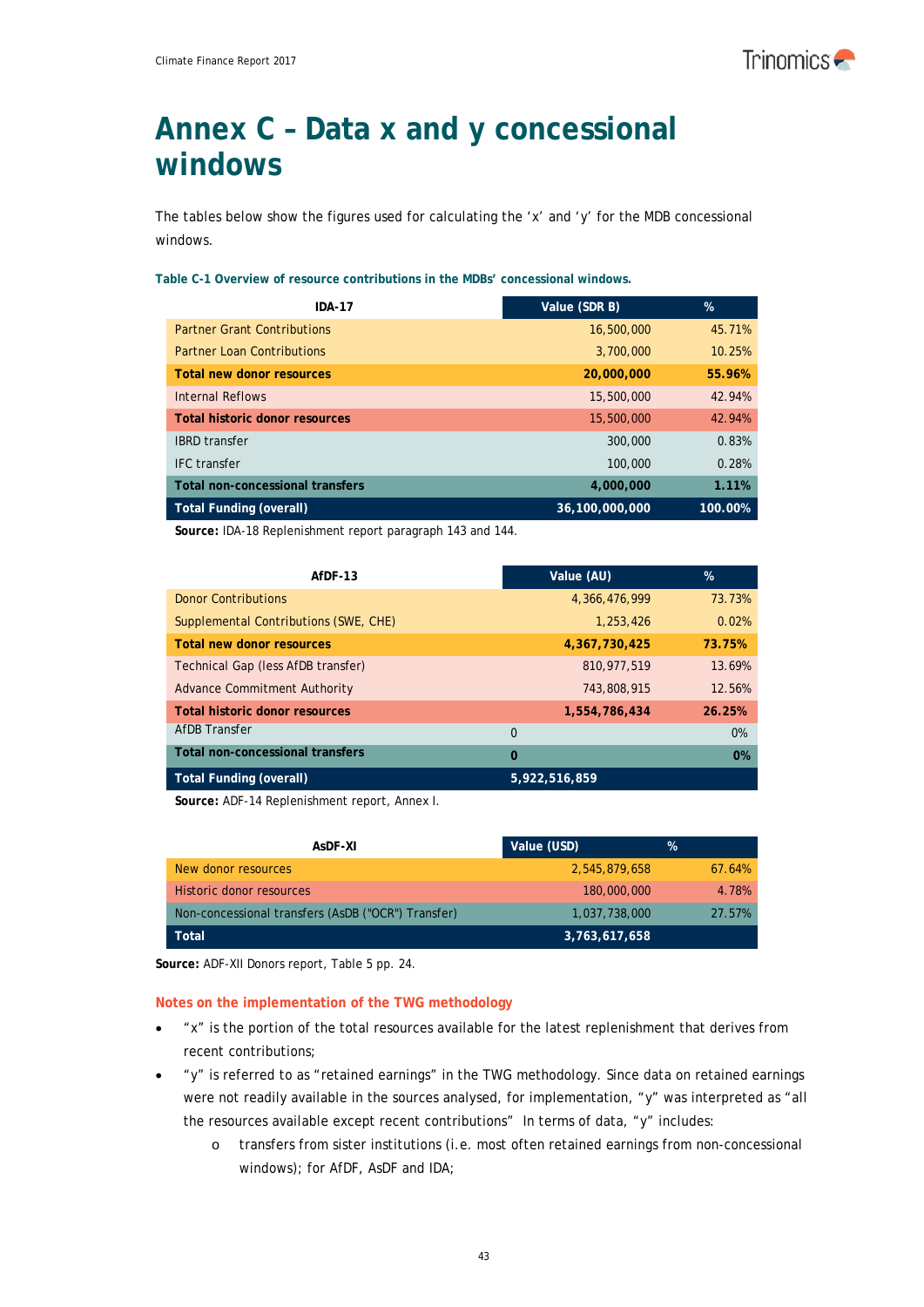

- o resources available through the exercise of the contractual acceleration clause; for IDA;
- o voluntary prepayments of outstanding credits; for IDA;
- o estimations of an increase of resources available as a result of adjustments to the lending terms; for IDA;
- o resources in technical gap; for AfDF;
- o resources through the Advance Commitment Authority; for AfDF;
- o internal resources derived from reflow-based resources; for AsDF.

The TWG methodology on concessional windows was applied to IDA, AfDF and AsDF. Data on "x" and "y" could not be found for IDB Sp. Fund, and thus a simplified methodology was applied for 2016, which is also used this year. The simplified methodology consisted in calculating the proportion of paid-in contributions (in the latest replenishment) from developed countries from total contributions. The simplified approach was applied also to IDA, AfDF and AsDF for 2016 as to assess the resulting difference with the TWG methodology. No significant difference was found overall (there was a 0.5% difference between the amounts attributed using the TWG methodology and the simplified approach).